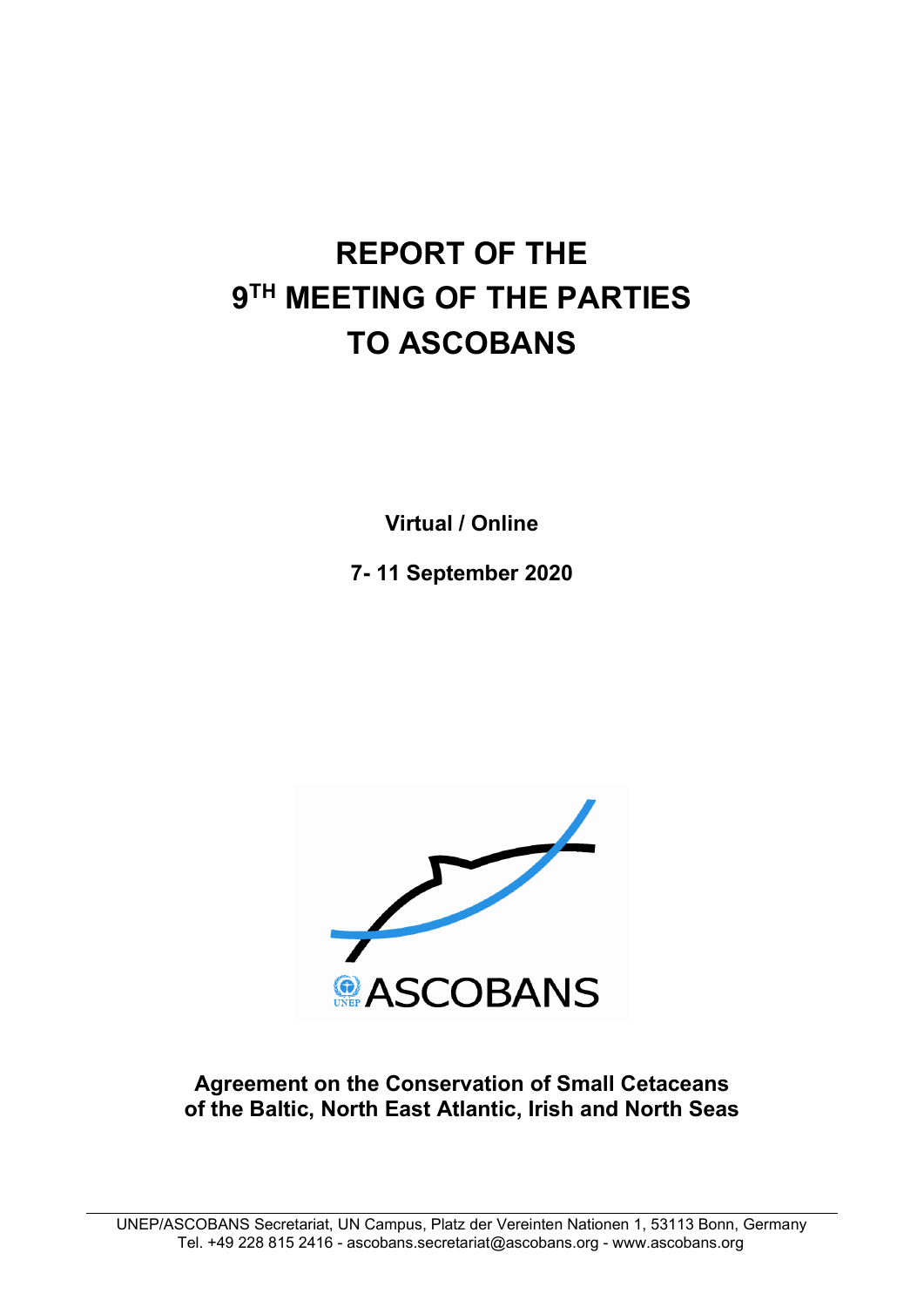All information relating to the  $9<sup>th</sup>$  Meeting of the Parties to ASCOBANS is available at [www.ascobans.org/en/meeting/mop9](http://www.ascobans.org/en/meeting/mop9)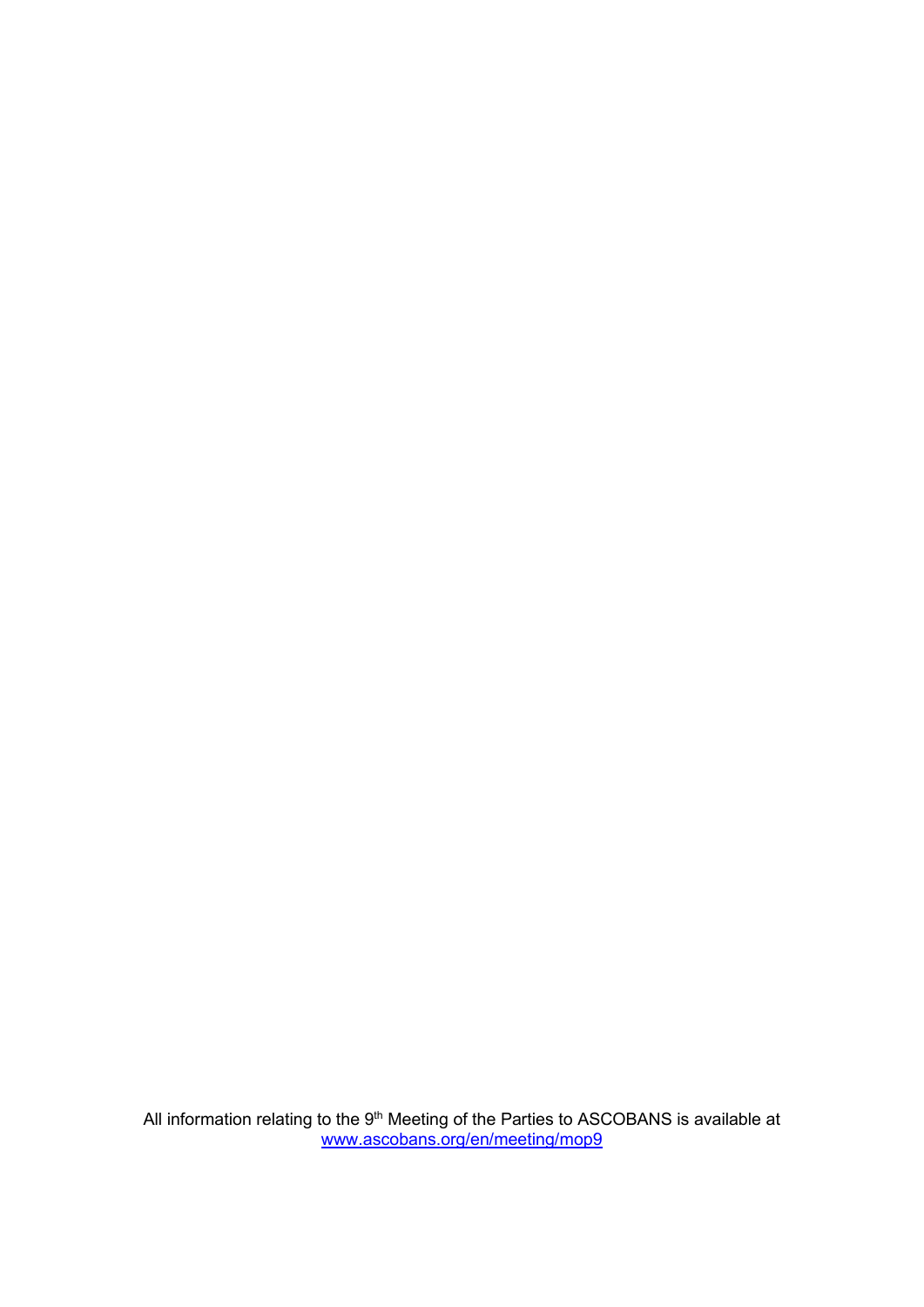# **Table of Contents**

| 14                                                                                           |  |
|----------------------------------------------------------------------------------------------|--|
|                                                                                              |  |
| 6.1.2. Conservation Plan for the Harbour Porpoise Population in the Western Baltic, the Belt |  |
| 6.1.3. Conservation Plan for Harbour Porpoises in the North Sea (North Sea Plan) 17          |  |
|                                                                                              |  |
| 6.1.4. Species Action Plan for the North-East Atlantic Common Dolphin 19                     |  |
|                                                                                              |  |
|                                                                                              |  |
|                                                                                              |  |
|                                                                                              |  |
|                                                                                              |  |
| 6.2.2. Ecosystem Approach to Examine Effects of Pressures to Small Cetaceans 23              |  |
|                                                                                              |  |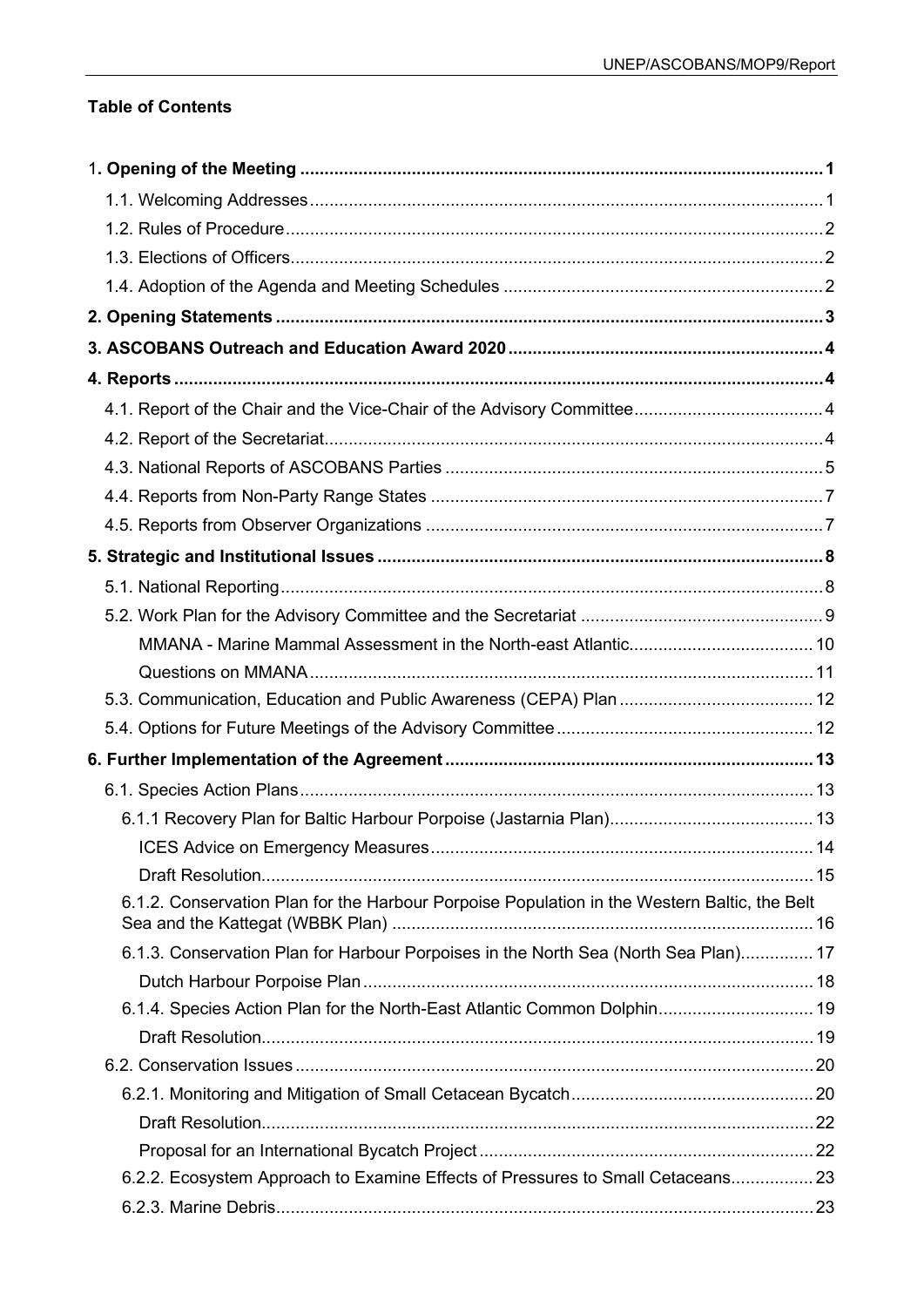| 6.2.6. CMS Family Guidelines on Environmental Impact Assessments for Marine Noise-                               |  |
|------------------------------------------------------------------------------------------------------------------|--|
|                                                                                                                  |  |
|                                                                                                                  |  |
|                                                                                                                  |  |
|                                                                                                                  |  |
|                                                                                                                  |  |
|                                                                                                                  |  |
|                                                                                                                  |  |
|                                                                                                                  |  |
|                                                                                                                  |  |
|                                                                                                                  |  |
| 10. Date and Venue of the 26 <sup>th</sup> Meeting of the Advisory Committee and the 10 <sup>th</sup> Meeting of |  |
|                                                                                                                  |  |
|                                                                                                                  |  |
|                                                                                                                  |  |
|                                                                                                                  |  |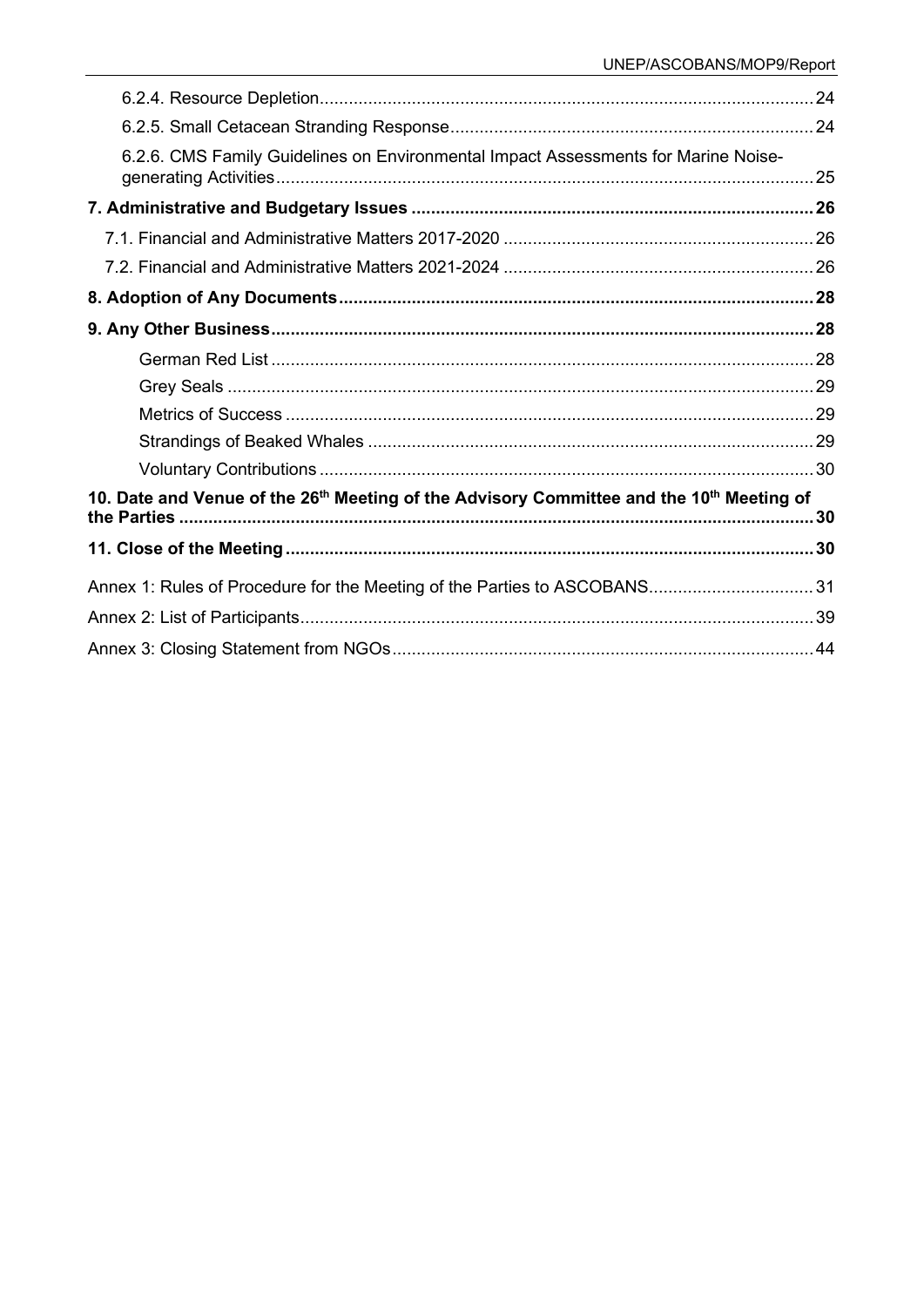# **REPORT OF THE**

## **9th MEETING OF THE PARTIES TO ASCOBANS**

## <span id="page-4-0"></span>**1. Opening of the Meeting**

- 1. The Ninth Meeting of the Parties (MOP9) was opened by Penina Blankett (Finland), the Vice-Chair of the Advisory Committee (AC). She noted that all nine of the ten Parties that had registered were present for the first virtual Meeting of the Parties in the Agreement's history. She thanked the Host Government, Belgium, and the Secretariat for preparing the meeting and making the technical arrangements to allow it to be conducted online using MS Teams.
- 2. Melanie Virtue (Secretariat) noted that a [protocol](https://www.ascobans.org/en/document/online-meeting-protocol-ascobans-mop9) for how to work during online meetings had been distributed. Delegates were asked to mute themselves when not speaking and to request the floor using the 'chat' feature.

## <span id="page-4-1"></span>**1.1. Welcoming Addresses**

- 3. Jens Warrie (Belgium) said that Philippe de Backer, the Federal Minister in charge of the North Sea, was unable to attend the meeting in person but had pre-recorded [a message,](https://www.youtube.com/watch?v=gpHNZTIQ1m8&feature=youtu.be) which was played to the delegates.
- 4. The Minister regretted the fact that the COVID restrictions had prevented the meeting from taking place in Brussels as originally planned, but the important work of the Agreement regarding the conservation of Harbour Porpoises and dolphins had to carry on, and through use of IT, the meeting would proceed virtually. He stressed the importance of international cooperation in conducting research and in conservation policies.
- 5. Ms Blankett (Finland) introduced Amy Fraenkel, the Executive Secretary of CMS, the ex officio Executive Secretary of ASCOBANS. Ms Fraenkel thanked Belgium for its cooperation and perseverance during the planning stages of the meeting and for agreeing to take the lead of the Agreement's first virtual Meeting of the Parties. She welcomed the participation of the European Commission (EC) and two non-Party Range States, the Russian Federation and Spain.
- 6. Ms Fraenkel had joined the Secretariat in May 2019, succeeding the late Bradnee Chambers, whose vision of enhancing the synergies among multilateral environment agreements she shared. She also had a great personal interest in the species covered by ASCOBANS and knew that, with Ms Virtue and Ms Renell in the Secretariat, the Agreement was in safe hands.
- 7. The MOP was taking place at a key time for biodiversity. The IPBES global assessment had presented alarming news and many species covered by ASCOBANS were in decline, in particular the Baltic Harbour Porpoise. ASCOBANS was well placed to benefit from synergies with UNEP, ACCOBAMS and CMS. The CMS Conference of the Parties, which had taken place in February 2020 before the COVID shutdown, had discussed several issues of direct interest to ASCOBANS, such as the Concerted Action for the Baltic Harbour Porpoise, marine wildlife watching, and animal culture and social complexity. CMS Parties had also adopted the 'Gandhinagar Declaration' emphasizing the importance of ecological connectivity in the post-2020 Global Biodiversity Framework.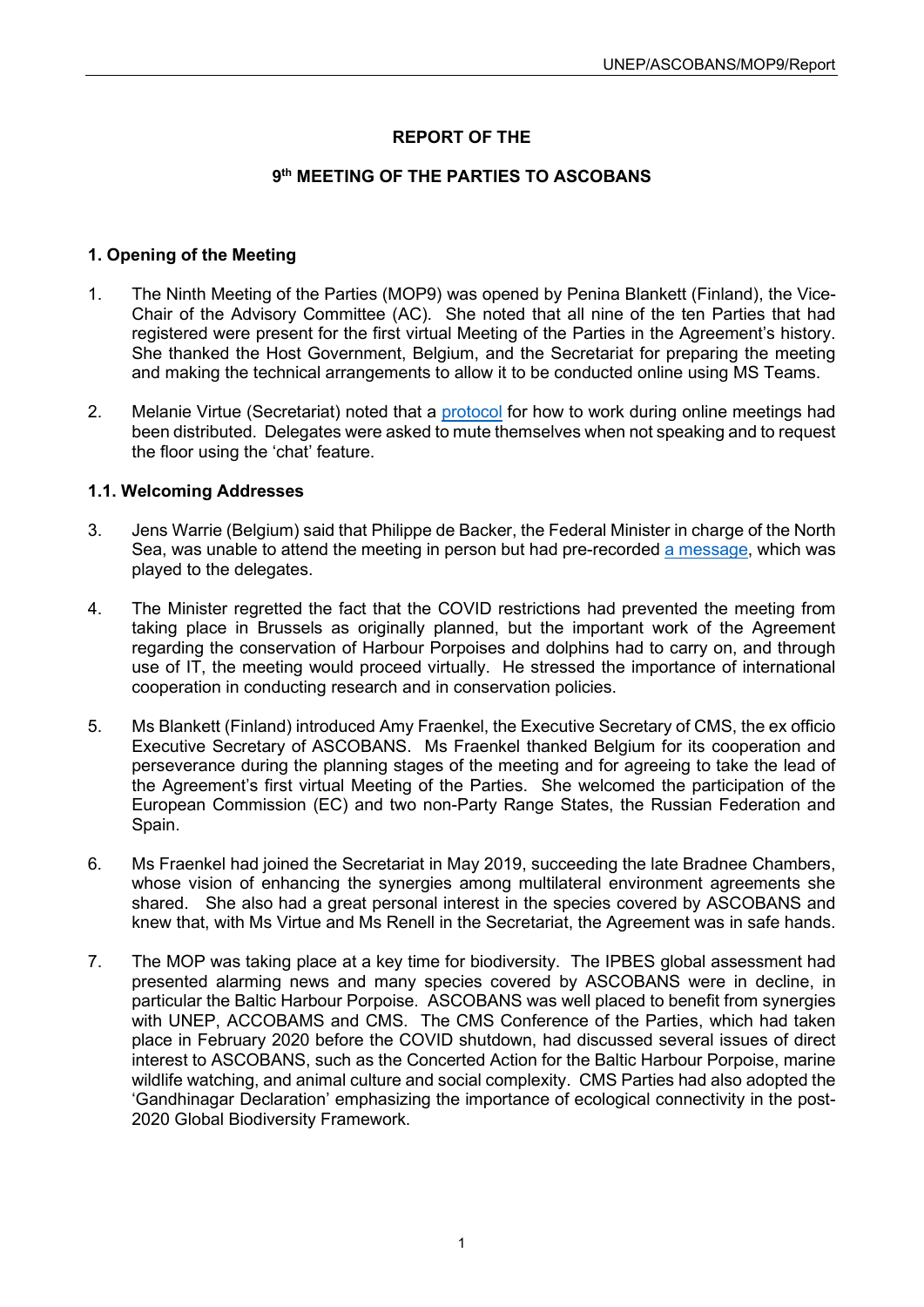# <span id="page-5-0"></span>**1.2. Rules of Procedure**

- 8. Ms Blankett (Finland) introduced the rules of procedure (ROP) that had applied during the previous MOP. They would continue to apply unless changes were requested<sup>[1](#page-5-3)</sup>.
- 9. Ms Virtue (Secretariat) explained that the ROP had been written with physical meetings in mind but they did not preclude virtual meetings. While the provisions seemed compatible with the different format of virtual meetings, UNEP headquarters had suggested that some complementary rules should be added. These additional rules were contained in an annex, and covered issues such as the size of delegations, defining 'presence' to include online participation, guidance on dealing with voting, flexibility in accepting the details on letters of credentials where meeting dates and venues had changed (as was the case with MOP9 which had originally been meant to be held in Brussels over three days) and potential arrangements for interpretation.
- 10. Mr Schall (Germany) suggested replacing the word 'persons' with 'connections', as several delegates sharing an office could use the same line.
- 11. The meeting agreed to operate under the Rules of Procedure as amended.

# <span id="page-5-1"></span>**1.3. Elections of Officers**

- 12. Ms Blankett (Finland) sought nominations for the post of Chair. The Netherlands nominated Belgium and was seconded by the United Kingdom. Mr Warrie (Belgium) assumed the role of Chair of the Meeting.
- 13. The Chair sought nominations for the post of Vice-Chair. Denmark nominated Finland and was seconded by the United Kingdom. Ms Blankett assumed the role of Vice-Chair of the meeting.

# <span id="page-5-2"></span>**1.4. Adoption of the Agenda and Meeting Schedules**

- 14. The Secretariat introduced the provisional agenda and schedule [\(ASCOBANS/MOP9/](https://www.ascobans.org/en/document/provisional-agenda-21)  [Doc1.4a/Rev.1](https://www.ascobans.org/en/document/provisional-agenda-21) and [Doc1.4a/Rev.2\)](https://www.ascobans.org/en/document/provisional-annotated-agenda-and-schedule-12), and sought comments.
- 15. Sarah Dolman (WDC) asked for the inclusion of a discussion on beaked whales under Any Other Business (agenda item 9) because of the strandings that had occurred in the United Kingdom, Ireland and the Faroes. There were no objections to this proposal.
- 16. Oliver Schall (Germany) asked to give a summary of the German Marine Mammal Red List which was foreseen to be published later in the year. It was agreed that this item could also be added to Any Other Business.
- 17. The Chair reported that the Heads of Delegation meeting earlier on the day had agreed to add a presentation on SCANS<sup>[2](#page-5-4)</sup> IV project under agenda item 5.2 (Work Programme for the Advisory Committee and Secretariat).
- 18. The Agenda and Schedule were adopted as amended.

<span id="page-5-3"></span><sup>1</sup> Note: Inadvertently the ROP posted on the meeting page was the one used during MOP8, when it should have been the one adopted at MOP8 "for use at" MOP9 (Annex 7 of the <u>MOP8 report</u>). However, the changes between those ROP, limited to wording in Rules 1 and 2, made no material difference to the issues being discussed at MOP9. The ROP in Annex 1 of the current report is the one adopted at MOP8 "for use at" MOP9, including amendments made at MOP9.

<span id="page-5-4"></span><sup>2</sup> Small Cetaceans in European Atlantic Waters and the North Sea.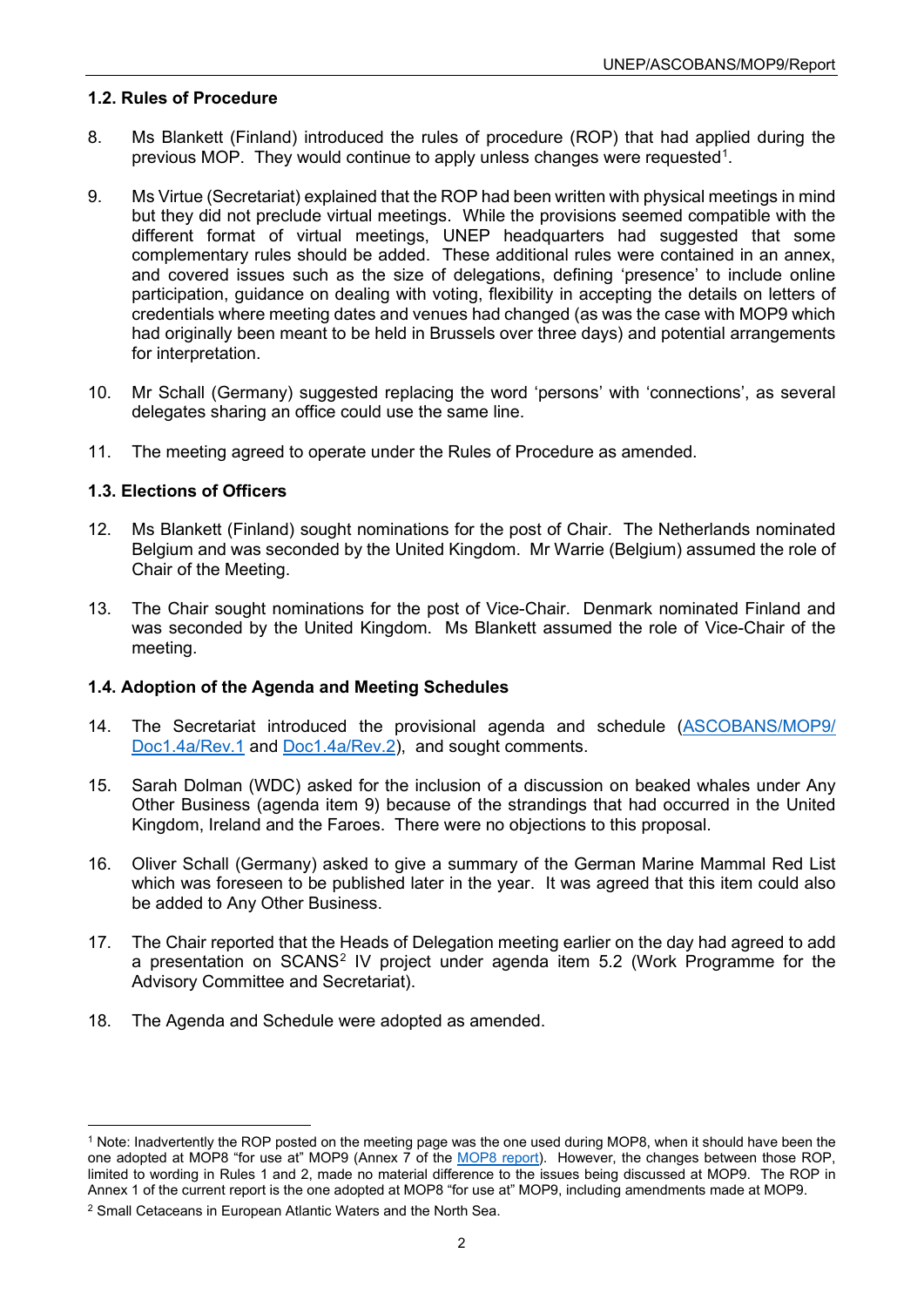## **1.5. Credentials Committee**

- 19. The Secretariat invited at least three Parties to serve on the Credential Committee, which would be supported by a representative of the Secretariat. Germany, the Netherlands, Poland and the United Kingdom volunteered, with the Netherlands agreeing to chair. The Secretariat undertook to email the electronic credentials to the Committee.
- 20. At the start of the second day, Anne-Marie Svoboda (Netherlands), Chair of the Credentials Committee, said that the credentials of all nine Parties present had been found to be in order. However, some questions had been raised about the lack of clarity of the ROP regarding Rule 3 on credentials. The ROP of the Sharks MOU seemed clearer in this regard and it would be a relatively simple task to adapt those for use by ASCOBANS. The Credentials Committee took it upon itself to provide amended wording.
- 21. On the fourth day, a revised text of Rule 3 was presented, with five paragraphs dealing with those empowered to sign, the rights bestowed, a requirement to provide a courtesy translation if the credentials were not in English, and the provisional right of Parties to participate in meetings while their credentials were being approved. The Legal Officer at CMS had reviewed and approved the text, which would be submitted for adoption under agenda item 8.

# <span id="page-6-0"></span>**2. Opening Statements**

- 22. The Chair opened the floor for statements, encouraging written submissions rather than oral interventions, which were to be limited to three minutes.
- 23. Mark Simmonds (Humane Society International HSI) speaking also on behalf of Coalition Clean Baltic (CCB), the Nature and Biodiversity Conservation Union (NABU), Whale and Dolphin Conservation (WDC) and the World Wide Fund for Nature (WWF), thanked Belgium and the ASCOBANS Secretariat for organizing the meeting, and welcomed the participation of the Russian Federation and Spain and closer cooperation with them under the ASCOBANS framework. He commented that the Scientific Committee of the International Whaling Commission (IWC) had identified the Baltic Sea and Iberian Peninsula populations of the Harbour Porpoise as being in need of urgent action. The special advice from the International Council for the Exploration of the Sea (ICES) on emergency measures was timely and strongly supported by the NGOs. A [statement](https://www.mammalresearchinstitute.science/news/2020/9/1/the-real-and-imminent-extinction-risk-to-whales-dolphins-and-porpoises) signed by more than 300 experts from 40 countries on the conservation status of cetaceans, calling for action and the strengthening of international instruments, had been published the previous week.
- 24. Maÿlis Salivas (Agreement on the Conservation of Cetaceans of the Black Sea, Mediterranean Sea and Contiguous Atlantic Area - ACCOBAMS) noted that there were many areas of common interest between ASCOBANS and ACCOBAMS. She was confident that the existing good spirit of cooperation would continue in the future.
- 25. Geneviève Desportes (North Atlantic Marine Mammal Commission NAMMCO) highlighted the key points contained in the written report, including a joint NAMMCO/Institute of Marine<br>Research workshop on the status of the Harbour Porpoise (report in Research workshop on the status of the Harbour Porpoise (report in [ASCOBANS/MOP9/Inf.6.1.3b\)](https://www.ascobans.org/en/document/report-joint-imrnammco-international-workshop-status-harbour-porpoises-north-atlantic-0), work on bycatch of Harbour Porpoises and other species, a review of the Orca in the North Atlantic and an account of 30 years of sighting surveys, which appeared in Volume XI of NAMMCO's scientific publication. The results of a management review of NAMMCO were now also available online.
- 26. The opening statements from HELCOM, NAMMCO and the group of NGOs listed above can be found on the meeting webpage [here.](https://www.ascobans.org/en/document/opening-statements-observers-1)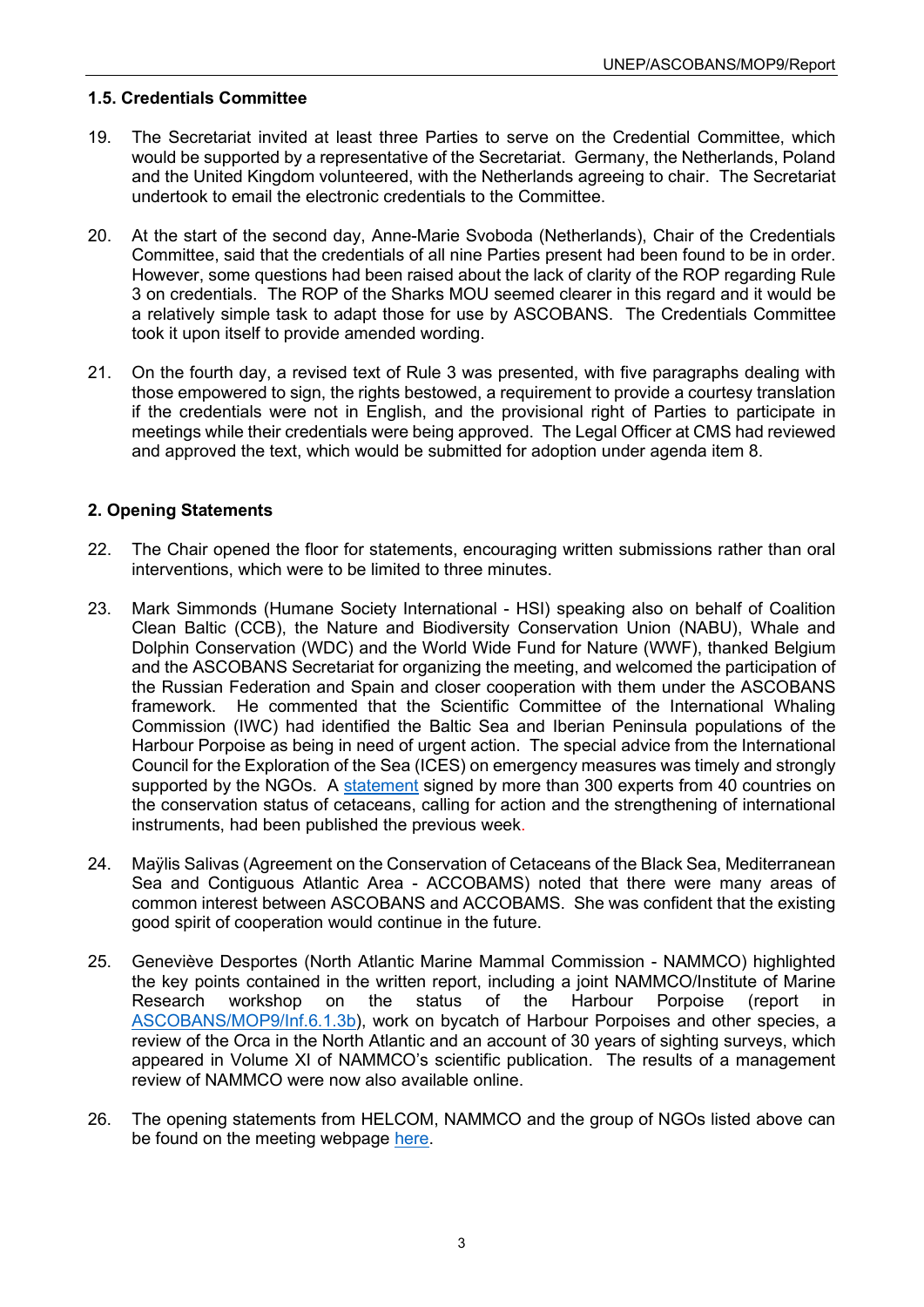# <span id="page-7-0"></span>**3. ASCOBANS Outreach and Education Award 2020**

- 27. Before she announced the winner, Jenny Renell (Secretariat) explained the background to the award established in 2005, which recognized those that had contributed to promoting and supporting educational activities and to increasing public awareness of the need to conserve small cetaceans. On this occasion, the 6<sup>th</sup> ASCOBANS Outreach and Education Award was presented to the *Marine Mammals Science Education* project. The project coordinators, Katrin Knickmeier and Dennis Brennecke, from the lead partners, the Kiel Science Factory, accepted the award and a short video was shown explaining the project's aims. Their [presentation](https://www.ascobans.org/en/document/ascobans-outreach-and-education-award-2020-marine-mammals-science-education) is available on the MOP9 webpage.
- 28. The Chair congratulated the winners for their inspiring project and noted the positive comments being posted by meeting participants in the 'chat'.

# <span id="page-7-1"></span>**4. Reports**

# <span id="page-7-2"></span>**4.1. Report of the Chair and the Vice-Chair of the Advisory Committee**

- 29. The Chair invited Ms Blankett (Vice-Chair of the AC) to present the [report.](https://www.ascobans.org/en/document/evaluation-implementation-ascobans-work-plan-2017-2020-and-work-advisory-committee) She said that there had been a great deal of progress since MOP8. ASCOBANS continued to cooperate closely with CMS, ACCOBAMS and other organizations. It was especially gratifying that the EC Directorate-General for Environment (DG ENV) and Directorate-General for Maritime Affairs and Fisheries (DG MARE) were engaging with the Agreement more.
- 30. Ms Blankett thanked all the members of the AC, the NGOs, the working group coordinators and chairs and the Secretariat for their support. There was great need for international cooperation and the Agreement should take account of other stakeholders, such as those working at sea.
- 31. She and the Chair of the AC, Sami Hassani (France), had been involved in ASCOBANS for many years and had seen many positive developments. The meeting noted the report.

## <span id="page-7-3"></span>**4.2. Report of the Secretariat**

- 32. Ms Renell (Secretariat) said that the report focused on activities, as financial and administrative aspects were dealt with in other documents. She noted that an information document on [outcomes from CMS COP13](https://www.ascobans.org/en/document/overview-cms-cop13-outcomes-relevant-ascobans-1) had been omitted from the list of documents but was available online.
- 33. Since the last MOP, the Secretariat had organized, serviced or participated in 17 meetings and workshops, and many more events had been postponed because of the novel coronavirus pandemic. By collaborating with CMS, ASCOBANS had been represented at meetings of several forums and sharing costs had reduced pressure on the Agreement's budget.
- 34. Regarding outreach since MOP8, the 25<sup>th</sup> anniversary of ASCOBANS being open for signature had been an opportunity to post web articles on milestones, achievements and people behind ASCOBANS. Peter Evans had compiled a special book on *European Whales, Dolphins and Porpoises* to mark the Agreement's anniversary. The 15<sup>th</sup> International Day of the Baltic Harbour Porpoise (IDBHP) had been held in 2017 and a special video had been produced, which proved to be popular on Facebook. In the run-up to MOP9, a series of web articles had been produced and posted on the [ASCOBANS website.](http://www.ascobans.org/) The ASCOBANS website continued to be the most important outreach tool at the disposal of the Secretariat. The website had been viewed 135,000 times during the period from January 2017 to June 2020.
- 35. There had been no further accessions to the Agreement and the amendment (extension to the Agreement area) had still not been formally accepted by Belgium and Lithuania.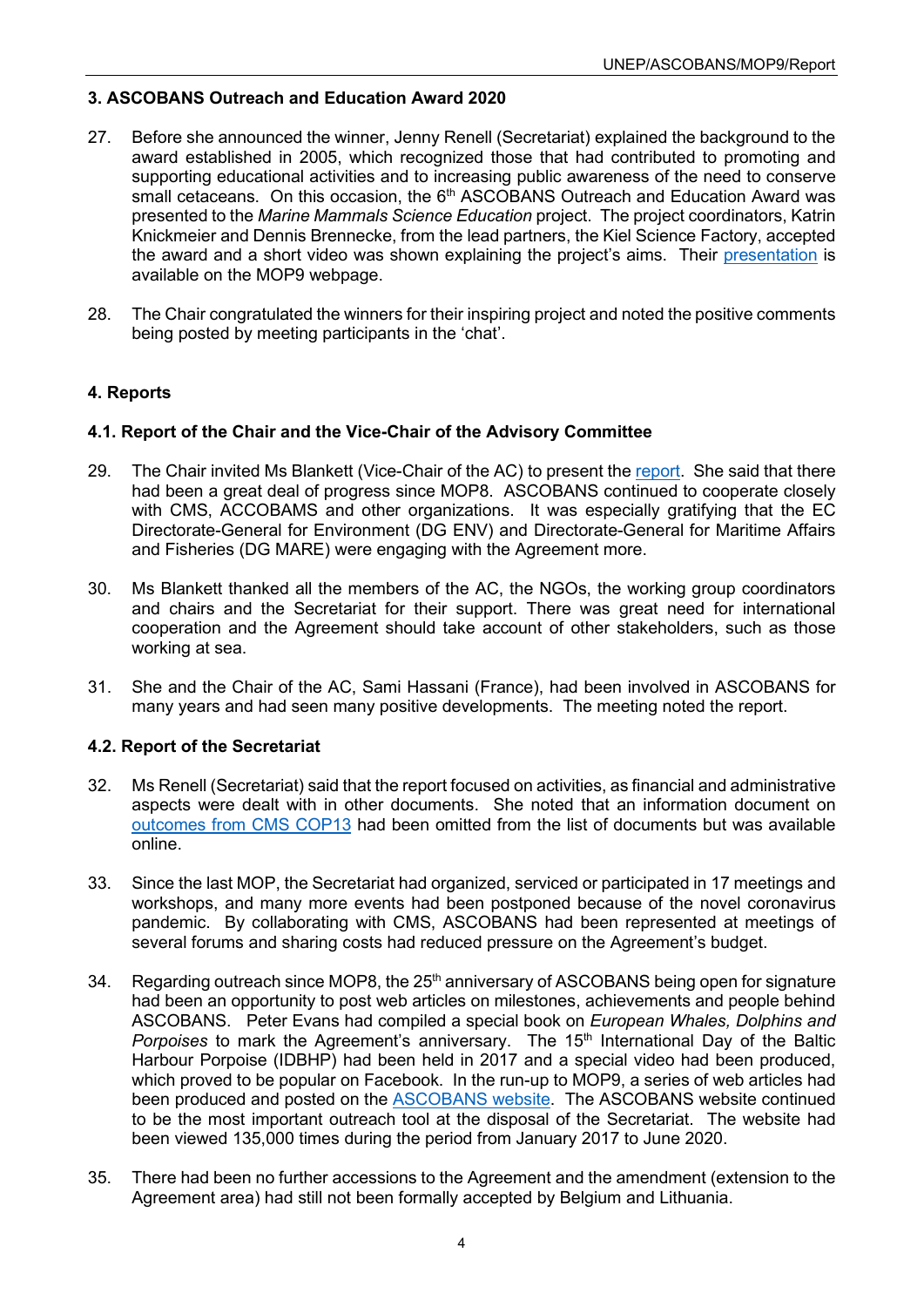36. Mr Simmonds (HSI) congratulated Peter Evans on the book and asked how it was being promoted. He also congratulated the Secretariat on its work, adding that outreach was an area where ASCOBANS could have significant impact. He asked whether there were any metrics by which the impact of outreach efforts could be assessed. Ms Renell said that the book could be ordered online through the publisher, Elsevier. The Secretariat had received a small number of hard copies over the summer, which would be sent to National Coordinators (Focal Points), and intended to promote the book on the website and through social media. She undertook to ask the Joint AEWA/CMS Information Management, Communication and Public Awareness (IMCA) team for information on metrics for outreach.

# <span id="page-8-0"></span>**4.3. National Reports of ASCOBANS Parties**

- 37. Ms Renell (Secretariat) said that the Secretariat had prepared a comprehensive national reporting form covering all sections of the report, as per Resolution 8.1. For MOP9, the Secretariat had prepared a [composite report](https://www.ascobans.org/en/document/summary-compilation-national-reports-2016-2019-submitted-ascobans-parties) by cutting and pasting, and summarizing where possible, text from the national reports submitted. The document included information from seven national reports (an eighth had been received too late to be included).
- 38. The Chair invited representatives of Parties to speak for a maximum of five minutes with any complementary information.
- 39. **Patricia Brtnik (Germany)** said that the SAMBAH II project was now being led by the German Federal Agency for Nature Conservation (BfN) with the support of the Stockholm Natural History Museum and the German Oceanographic Museum, Stralsund. The concept note had been submitted in July 2020 to the EC and the response was expected in October. If the concept note was accepted, a full proposal would be submitted in February 2021. About 2,000 Porpoise Alerting Devices (PALs) were being developed as an alternative to 'pingers'. An application for funding in order to conduct a monitor of possible effects of this large-scale deployment on e.g. effectiveness or behavior of Harbour Porpoises had been successful. The project should start in early 2021.
- 40. **Olli Loisa (Finland)** said that acoustic monitoring was being conducted in the Finnish offshore areas south of Åland and the Archipelago Sea. Harbour Porpoises were regular visitors but never in great numbers. One incident of bycatch had been reported in 2018 involving a subadult animal, which had been released alive. Reporting of bycatch of seals and Harbour Porpoises had been mandatory since 2016 in accordance with fisheries legislation. Three Bottlenose Dolphins had been seen off the south coast in June 2020, which resulted in a call from both Ministries to avoid net fishing in areas where these were observed. Finland would also be involved in the SAMBAH II project.
- 41. **Jan Haelters (Belgium**) said that the greatest problem had been the duplication resulting from the overlap between the work of ASCOBANS and other forums such as the EC, the IWC, and OSPAR. ASCOBANS needed to identify its niche. Data on international strandings had been published, coordinated by the Netherlands. The Belgian national strandings report had also been published with a cover photograph taken by a leading Belgian photographer.
- 42. **Florian Expert (France)** said that his department had worked with counterparts in the navy, the PELAGIS observatory and the marine oceanographic services in preparing the national report. The national biodiversity plan included protecting cetaceans. Data on bycatch and strandings had been updated, and bycatch remained the most significant threat and addressing this was a top priority. It was necessary to improve knowledge of cetacean populations and distribution, and SCANS IV would contribute to this. Addressing the effects of climate change was also important.
- 43. **Catherine Bell (UK)** said that the UK had a dedicated bycatch programme involving fishermen, NGOs and scientists. The strandings network was gathering evidence with some indications of starvation, entanglement and ingestion. One of the world's largest databases to record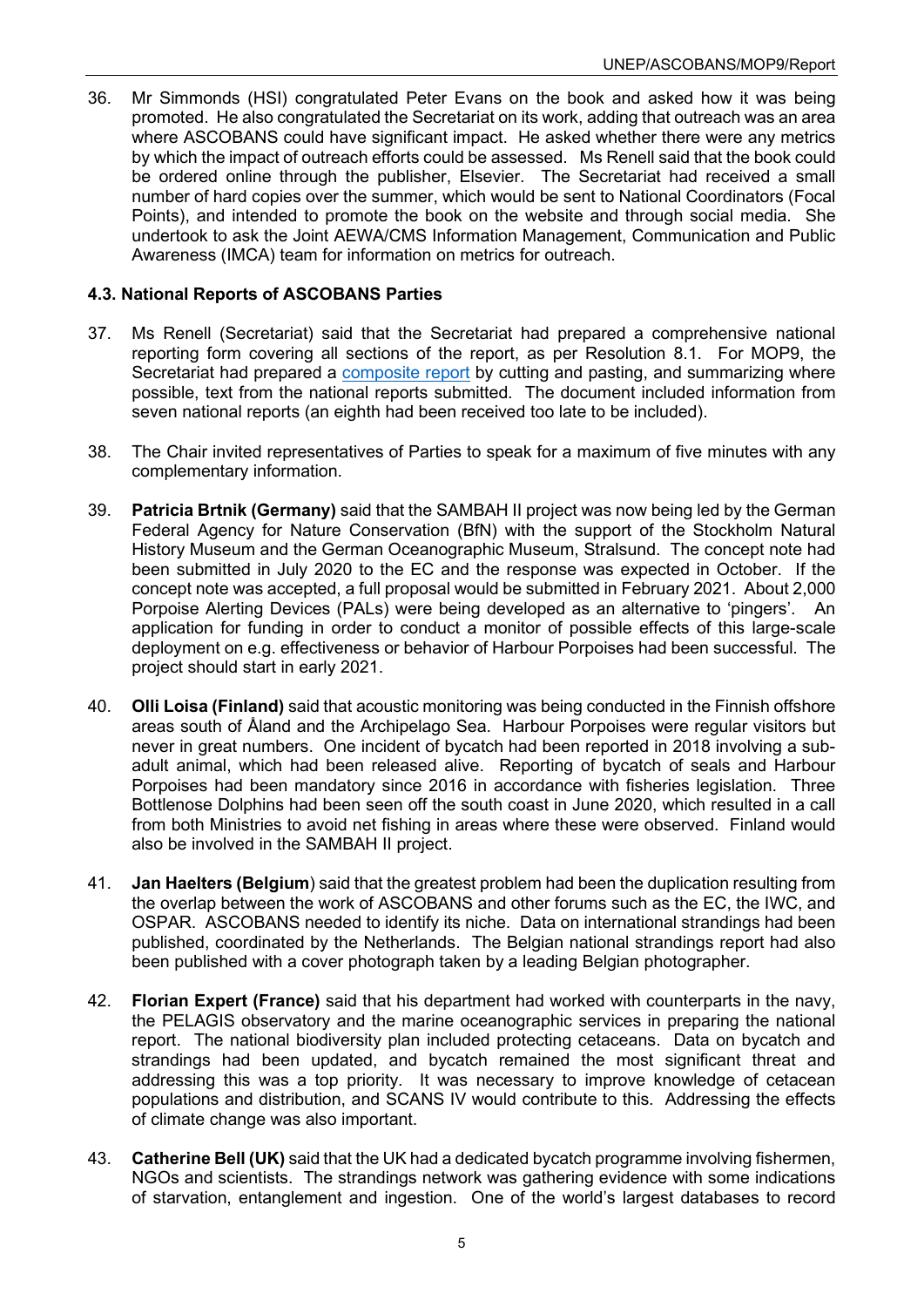pollutants in cetaceans had been established. Voluntary codes were in place to reduce disturbance from wildlife tourism. The UK would participate in the SCANS IV project. The main challenge remained the lack of financial and other resources.

- 44. **Anne-Marie Svoboda (Netherlands)** said that there were several actions being undertaken at the national level and some in the context of international efforts through ASCOBANS. In the context of SCANS surveys, the aim was to ensure that national and international datasets were compatible. Bycatch in Dutch fisheries had been assessed, as well the impacts of offshore ecological wind energy generation. The Dutch Conservation Plan for Harbour Porpoises would be ready later in 2020 (also see agenda item 6.1.3). The period for comments had been extended but was now closed.
- 45. **Susanne Viker (Sweden)** described the Harbour Porpoise monitoring network for which the lack of data remained a hurdle. Bycatch was still the main threat. Additionally, large marine protected areas (MPAs) had been designated and their management plans were being prepared.
- 46. **Sara Königson (Sweden)** said that several projects had been carried out on bycatch. A threeyear pilot project for onboard observers had ended June 2019 in Baltic and South. A two-year monitoring project with small cameras voluntarily attached to boats had just started. Since 2015, 15 gill-net fishermen had been using 'pingers' voluntarily on the south coast and in the Baltic. Over the past 15 years, gill-net fishery effort had been reduced and it had declined further with the banning of cod fisheries in ICES Areas 24, 25 and 26. This ban had also led to the suspension of trials of alternative gear such as cod pots. Research was also being conducted into seal-safe 'pingers'.
- 47. **Aline Kühl-Stenzel (Naturschutzbund Deutschland - NABU)** explained the structure and focus of NABU regarding marine conservation and announced its intention to engage with ASCOBANS more. She welcomed the fact that PAL monitoring was under way in Germany and asked for updates. She noted that with the development of wind farms on Germany's North Sea coast, a noise concept for that area had been drawn up and she asked when the same was envisaged for the Baltic coast. She also requested a report on the detonation of ordnance near a Natura 2000 site in the Baltic which had preceded a series of Harbour Porpoise strandings.
- 48. **Oliver Schall (Germany)** said that it had been decided not to proceed with a specific noise concept for the Baltic. However, the Navigation and Hydrographic Agency (Bundesamt für Seeschifffahrt und Hydrographie) would continue to use the noise limits as adapted in the North Sea concept. The report on the explosives incident off Fehmarn had been passed to the Ministry of Defence in August and would be published later in 2020. The results of the necropsies had been received. In March 2019 a meeting between the Ministries of the Environment, Transport and Defence had been held, where a working group led by the BfN had been established to deal with the issue of ammunition disposal and the effects on Harbour Porpoises. The working group would meet as soon as COVID restrictions allowed.
- 49. **Fabian Ritter (WDC)** noted inconsistencies in the reports provided, with some Parties giving extensive information, others being more concise and some not reporting at all. At meetings some Parties gave illustrated presentations, while others gave brief oral reports. He suggested that the data on fisheries efforts could be used by ASCOBANS to raise its profile beyond its immediate constituency.
- 50. **Stina Nyström (WWF Sweden)** said that national reports were important and asked why Sweden had not submitted one. She asked about management measures especially fisheries regulations in protected areas such as Natura 2000 sites designated for Harbour Porpoises, and how the BALTFISH discussions on implementing the ICES emergency measures were progressing.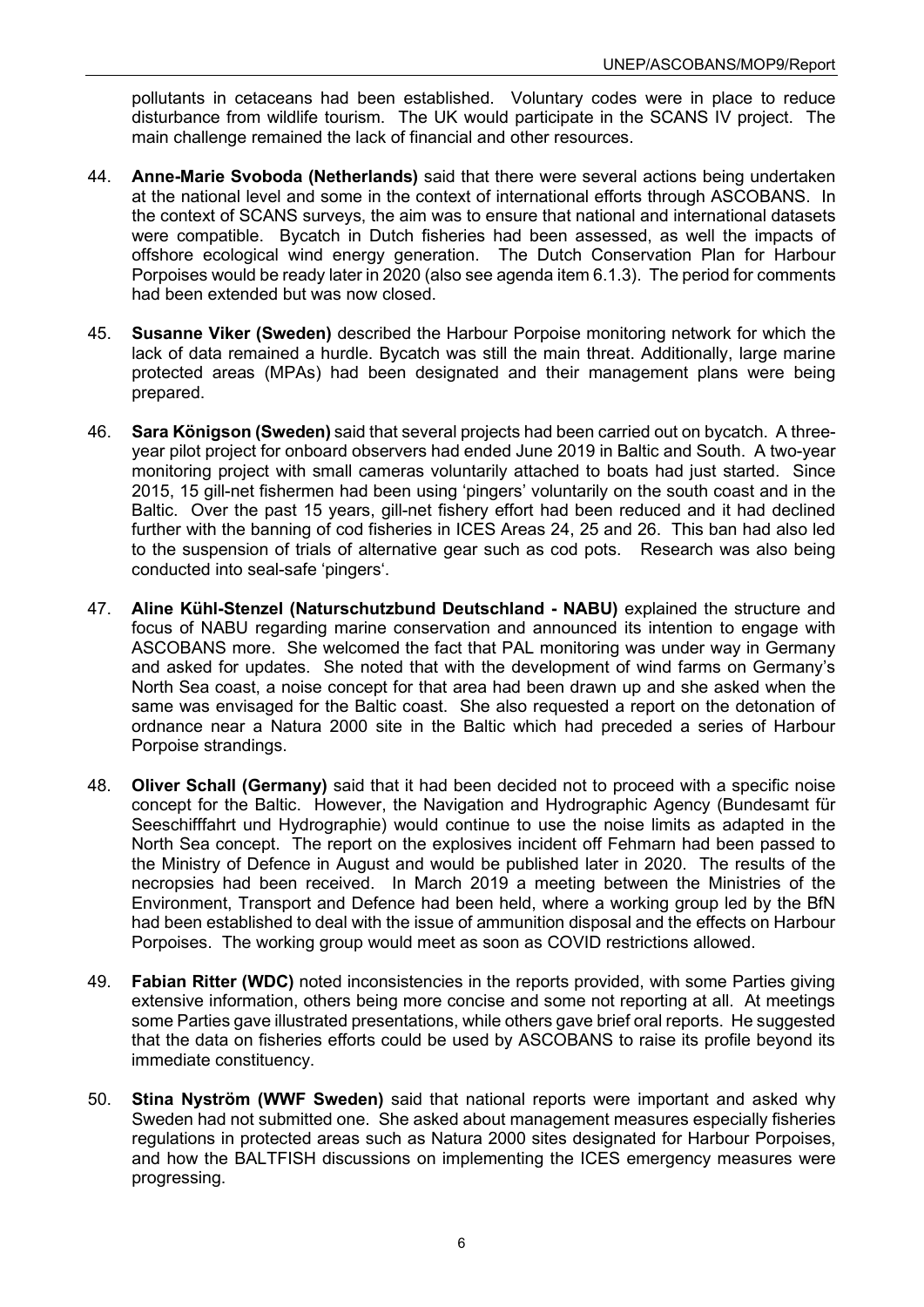51. **Ms Viker (Sweden)** said that the Swedish report had just been submitted late owing to capacity issues. Harbour Porpoise conservation was a hot topic in Sweden and the Action Plan, which had been ready in draft form since 2017, now had to be revised to take account of developments. The draft was out for consultation with a view to it being adopted in 2021. County boards were responsible for developing management plans. BALTFISH was meeting the following day, but Ms Viker was not the representative from Sweden to attend.

# <span id="page-10-0"></span>**4.4. Reports from Non-Party Range States**

52. The Chair invited representatives of non-Party Range States to make reports. None took up the offer and there were no questions from the floor.

# <span id="page-10-1"></span>**4.5. Reports from Observer Organizations**

- 53. **Sarah Smith (IWC)** had submitted a [report](https://www.ascobans.org/en/document/reports-observer-organizations-iwc) in writing. The IWC identified priority species, worked on bycatch through its mitigation strategy, on marine debris and on noise, often in collaboration with CMS, ASCOBANS and ACCOBAMS. A virtual meeting of the IWC Conservation Committee was taking place from 28 September to 2 October 2020.
- 54. **Rami Abdel Malik (UNEP)** explained that UNEP administered ASCOBANS, providing support and opportunities for synergies and cooperation. The United Nations Environment Assembly had adopted various resolutions relevant to ASCOBANS. The report from UNEP is available [here.](https://www.ascobans.org/en/document/reports-observer-organizations-unep-0)
- 55. **Ms Salivas (ACCOBAMS)** said that the ACCOBAMS Secretariat was working to implement the mandates from the Parties. Surveys had been conducted in Mediterranean and Black Seas in 2018 and 2019, providing baseline data for cetacean populations in Agreement Area. The achievements report can be found [here.](https://www.ascobans.org/en/document/reports-observer-organizations-accobams-0)
- 56. Reporting on **HELCOM, Ms Blankett (Finland)** referred to their [document](https://www.ascobans.org/en/document/reports-observer-organizations-helcom) on the meeting page. The Harbour Porpoise was a top predator in the Baltic and HELCOM had revised its recommendation 17/2 on the Harbour Porpoise in the Baltic, which included recognizing two separate populations, one in the west encompassing the Kattegat, the Belt Sea, the Sound and the German Baltic, and one in the Baltic proper. Other work included monitoring bycatch, the use of 'pingers' and developing indicators for the distribution and health of Harbour Porpoises. Expert groups on marine mammals (EG MAMA) and HELCOM EN CLIME (Joint HELCOM/Baltic Earth Expert Network on Climate Change) included a session on marine mammals, incl. the Harbour Porpoise. The Expert Network handled the operational production and delivery of the scientific products of the dedicated work on climate change, e.g. fact sheets and supporting material. These factsheets would also cover marine mammals. There was also an expert group on (underwater) noise examining critical habitat for noise-sensitive species and noise thresholds.
- 57. **Mr Ritter (WDC)** said that his organization was the largest NGO dedicated exclusively to cetacean conservation. WDC had an office in Germany, which had organized the 'Last 300' exhibition as well as lectures and outdoor events. It had a website aimed at children and was active on social media. WDC lobbied decision-makers and attended various international fora (e.g. IWC, CMS and the EC) and served on numerous expert groups. WDC had sent a complaint to the EC expressing concern about many Parties' non-implementation of ASCOBANS. Several reports and publications had been published on whales and climate change, ecosystem functioning and guidance on responsible whale watching, available on the WDC website.
- 58. **Ms Nyström (WWF - Sweden)** and **Heike Zidowitz (WWF - Germany)** said that WWF had 50 years' experience protecting with cetaceans, and was working under a fairly new umbrella of 'Protecting Whale and Dolphins' programme. WWF had a three-fold approach, working both supporting science and on conservation solutions as well as through communication,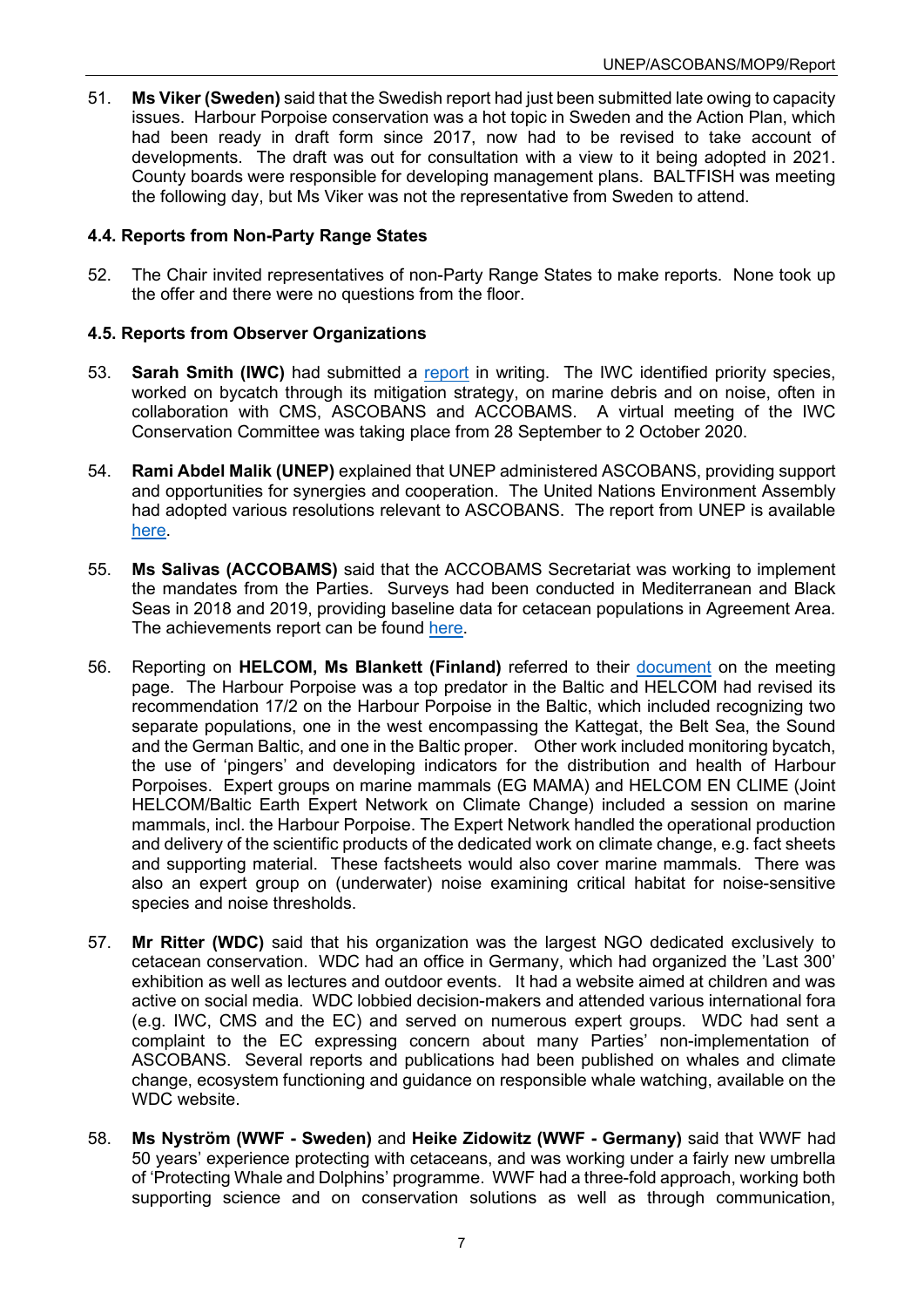campaigns and policy, developing materials that support decision-makers. WWF had produced a report, together with CMS, entitled *Guidelines for the safe and humane handling and release of bycaught small cetaceans from fishing gear*[3](#page-11-2) . The report was intended to provide fisheries managers and people working with fisheries to improve their sustainability with best practice methodology. A case study on Danish inshore gill-net fisheries was being conducted. WWF had supported the call for emergency measures for the Baltic Harbour Porpoise.

- 59. **Mr Simmonds (HSI)** said that HSI had offices across Europe and the conservation of cetaceans was a priority. The organization had a particular interest in marine debris and climate change and had been instrumental in having the Concerted Action for the Baltic and Iberian Peninsula Harbour Porpoise adopted at CMS COP13.
- 60. **Ms Kühl-Stenzel (NABU)** said that NABU had not been deeply involved with ASCOBANS recently but took an interest in many issues of concern to the Agreement and wanted to engage more. NABU had a large marine programme covering various issues and the NABU office in Schleswig-Holstein focused on whale watching and Harbour Porpoises, being active on IDBHP in collaboration with the University of Flensburg.

# <span id="page-11-0"></span>**5. Strategic and Institutional Issues**

# <span id="page-11-1"></span>**5.1. National Reporting**

- 61. Ms Renell (Secretariat) introduced the [proposed changes](https://www.ascobans.org/en/document/proposed-amendments-resolution-81-national-reporting) to the existing Resolution 8.1 and on the outline for national reporting form. She presented the 2016-2019 [reporting form](https://www.ascobans.org/en/document/ascobans-national-reporting-form-2016-2019) including all sections as per Resolution 8.1. An intersessional working group had worked hard to develop the questions for sections timed for AC25. Questions for the current form had been compiled and amended, as needed, from forms used in 2017, 2018 and 2019. A draft form had been circulated to Parties, experts, and Non-Party Range States for comments, and finalized by a consultant in close cooperation with the Secretariat. Ms Renell also showed how the national reporting form would look [next year,](https://www.ascobans.org/en/document/ascobans-national-reporting-form-2020) and mentioned the information document on [Data Reporting Tool for MEAs](https://www.ascobans.org/en/document/data-reporting-tool-meas-dart) that UNEP had submitted the day before.
- 62. Ms Scheidat (Netherlands) said that some flexibility was needed to further improve the reporting form and some changes might be needed if an online reporting system were used or to take account of unforeseen events. There was agreement that ASCOBANS should move to an online system and away from filling in Word documents. She had some minor wording amendments to propose.
- 63. Ms Brtnik (Germany) had received comments from colleagues and suggested some changes to the sections on unexploded ordnance (UXO) and noise, such as deleting table 8.2 from the form while referring to and using existent databases on UXO such as under OSPAR.
- 64. Mr Haelters (Belgium) said that OSPAR had a committee dedicated to the effects of human activities on the marine environment, and UXO incidents, which Belgium led. However, obtaining data from Parties, such the type of weapon and TNT equivalence, was not always easy and delays occurred because of the military authorities' security requirements. He said that there was no need for ASCOBANS to set up its own database as it could draw from existing ones. The database he used had filters for incidents and quality of explosions and allowed fishermen catching UXO to mark the location where it was jettisoned so that the navy could retrieve it.

<span id="page-11-2"></span><sup>3</sup> [https://www.cms.int/en/publication/guidelines-safe-and-humane-handling-and-release-bycaught-small-cetaceans](https://www.cms.int/en/publication/guidelines-safe-and-humane-handling-and-release-bycaught-small-cetaceans-fishing-gear)[fishing-gear](https://www.cms.int/en/publication/guidelines-safe-and-humane-handling-and-release-bycaught-small-cetaceans-fishing-gear)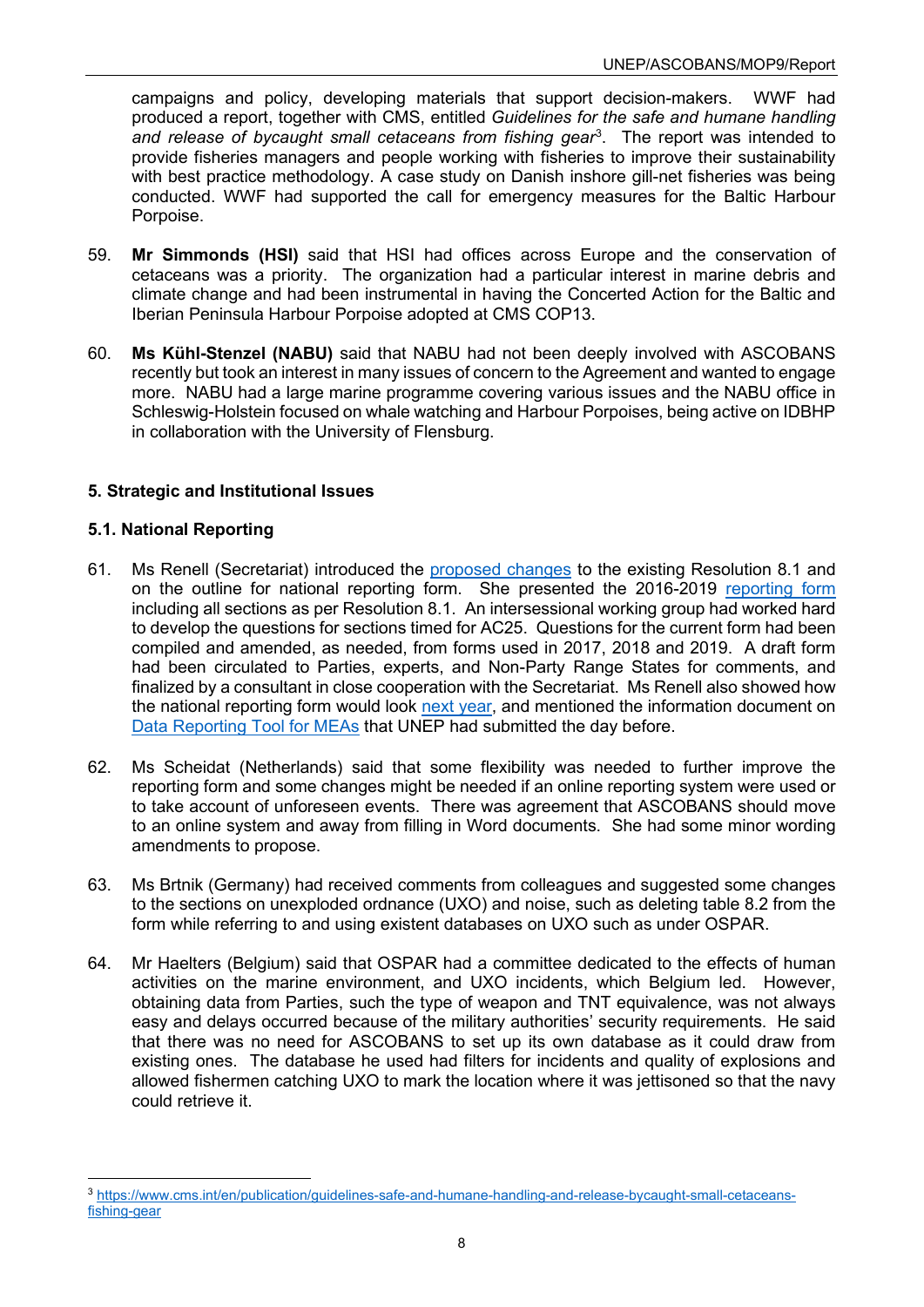- 65. Mr Evans (Sea Watch Foundation / European Cetacean Society ECS) said that with the impulsive noise register it was not always clear why data entries were being held up, but OSPAR might have a better idea of what data were still in the pipeline.
- 66. Mr Expert (France) said that the high quality of the form had been useful. He liked the rotation of issues but meeting the deadline for submission was challenging given the need to gather and synthesize data. The Secretariat agreed that the deadline regarding the submission of reports needed to be flexible given that the timing of the MOP and AC meetings was variable.
- 67. Ms Scheidat (Netherlands) said that there was no funding for developing an online reporting form and the Secretariat was overstretched. The Secretariat said that a contractor could be hired to do the initial data entry and estimated that working full-time this would take one month. Ms Scheidat asked if the consultant would have to remain on call to assist with updates, but the Secretariat thought minor amendments could be handled in-house.
- 68. Ms Smith (IWC) said that at the IWC meeting in 2018 it had been agreed to change to voluntary conservation reports using an online database. Progress had stalled but it was now being revived and the topic was on the agenda of the Committee meeting at end of the month. With many countries being Parties of both the IWC and ASCOBANS, there was considerable potential for collaboration to harmonize.
- 69. Ms Scheidat called for more scaling in the form and links to other forums. She noted that there were many gaps and partial answers and these failings should be addressed. Ms Königson (Sweden) agreed that Parties should be required to explain why questions were left unanswered.
- 70. Mr Haelters requested the addition of a section "Burning Issues" in the form so that Parties could report on an emergency such as a mass stranding, even if strandings would not be under reporting obligations for a particular year. This was agreed.

# <span id="page-12-0"></span>**5.2. Work Plan for the Advisory Committee and the Secretariat**

- 71. The Secretariat had reported on progress in implementing the Work Plan to intersessional meetings of the AC and all the reports were available online. The [draft resolution](https://www.ascobans.org/en/document/draft-resolution-work-plan-ascobans-advisory-committee-and-secretariat-2021-2024) would have the new Work Plan annexed to it. The new Work Plan was largely based on the existing one with ongoing activities kept, reflected the sections in the national reporting format, new activities had been added that refer to new resolutions, and all activities that had been completed had been removed. The number of activities remained the same at 75 with completed activities offset by new ones. The Secretariat had inserted square brackets around certain passages where guidance was needed from Parties.
- 72. Mr Simmonds (HSI) recognized that bycatch was the main threat, but there was no reference to the related IWC initiative. He suggested that the IWC coordinator be invited to speak to the AC.
- 73. In light of the proposed increase in the budget, the Chair speaking for Belgium sought guarantees that complementarity between ASCOBANS and OSPAR, HELCOM, the Habitats Directive and the Marine Strategy Framework Directive (MSFD) would be examined to identify where ASCOBANS could achieve the best returns for its efforts. Furthermore, there were some questions on specific targets regarding their intended output and their linkage to other stakeholders. These specific questions were answered by the Secretariat.
- 74. Ms Svoboda (Netherlands) said that where possible maps showing risks should be taken from other forums and synergies should be sought. Ms Blankett (Finland) said that the EC had maps of Harbour Porpoise SACs and HELCOM also produced maps. Regarding project funding, she asked where the money would come from. Ms Renell (Secretariat) explained that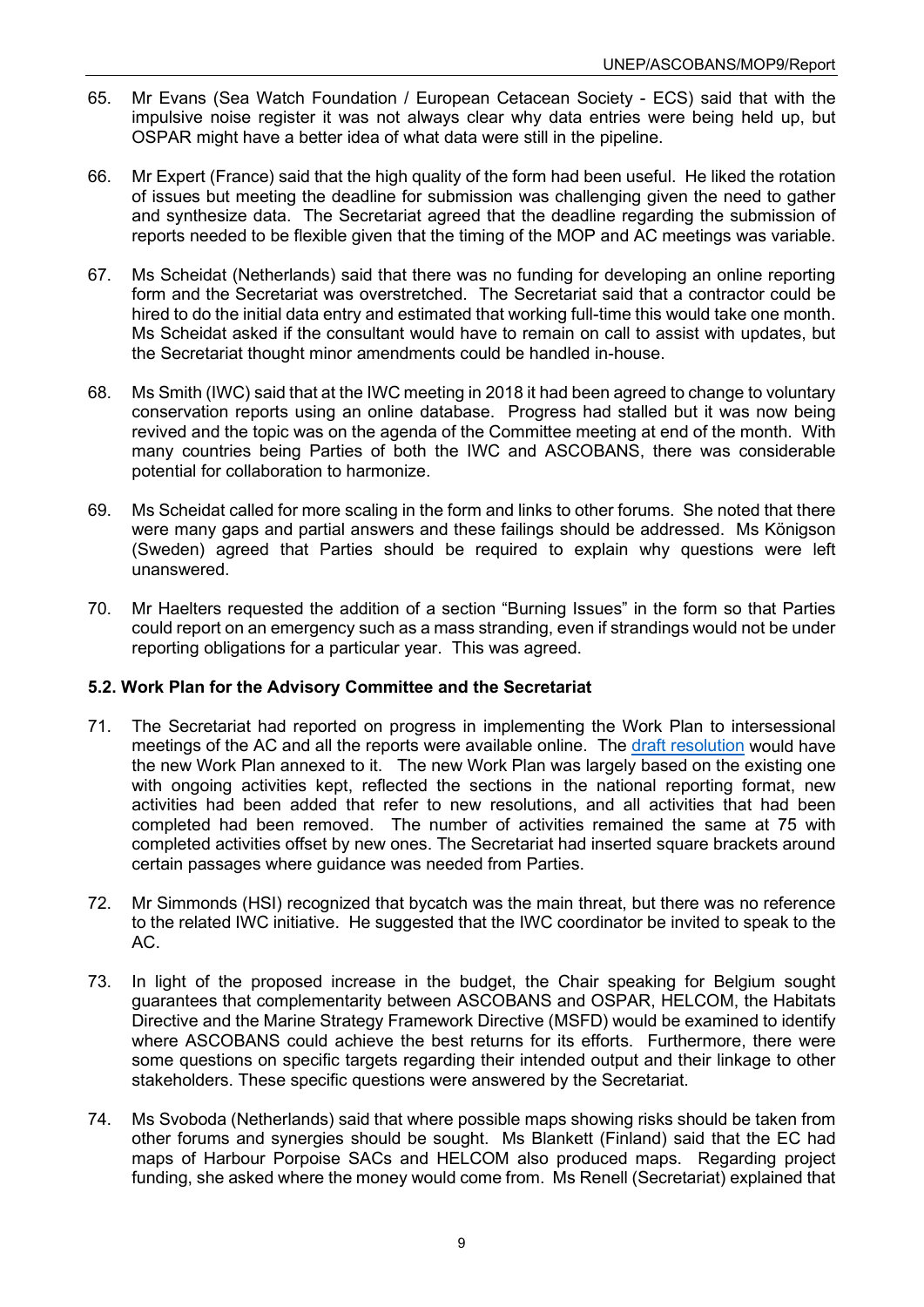in the past ASCOBANS had issued calls to fund projects when sufficient reserves had made this possible.

- 75. Ms Virtue (Secretariat) agreed with the idea of emphasizing alignment and collaboration and asked how this could best be done, suggesting a brainstorm to develop some TOR.
- 76. Ms Bell (UK) said that in view of the Agreement's limited budget and ambitious Work Plan with 75 activities, prioritizing was important and might help make the case for additional funding. The Chair said that this could be combined with consideration of complementarities. He asked how these issues could best be taken forward as the way ahead needed to be clear in the next month.
- 77. Célia Le Ravallec (ACCOBAMS) said that the meeting of the Joint ACCOBAMS/ASCOBANS Bycatch Working Group initially scheduled for 2020 should be carried over into the new Work Plan for 2021-2024. This was agreed.
- 78. Ms Macleod (UK) said that she had volunteered to take forward the task of mapping MPAs. She had started to compile a list of links provided in national reports, but many linked to metadata rather than the spatial data. She was also unable to download maps from the EC website. Mr Evans said that suitable map files could be requested from the European Topic Centre on Nature Protection and Biodiversity.
- 79. Mr Schall (Germany) identified one priority as being continuing to build the relationships with DG ENV and DG MARE in the EC. Mr Evans (Sea Watch Foundation / ECS) pointed out that representatives of the EC would be attending the following day's sessions to discuss the emergency measures. He also felt that the Work Plan was a tool for maintaining an oversight of activities rather than levering funding, and it was difficult to compare the various activities to establish priorities.
- 80. Ms Lesz (Poland) said that the AC had spent some time prioritizing activities and suggested adding a column Work Plan where 'high', 'medium' or 'low' could be entered. She also agreed that ASCOBANS had a unique role, complementing the work of the IWC, HELCOM and OSPAR, and this role should be identified.
- 81. Mr Simmonds thought that the AC was the more appropriate forum for discussing prioritization and some of the issues being raised seemed to relate to the fundamental purpose of the Agreement. He hoped that this would lead to Parties reaffirming their commitment to the Agreement rather than questioning the needs for it.
- 82. A correspondence group was established with the members being: the Chair, the Vice-Chair, Ms Bell, Ms Brtnik, Mr Evans, Mr Expert, Ms Scheidat, Mr Simmonds and Ms Viker. An advance document was brought back to the meeting on the afternoon of Day 4, where it was finalized.

## <span id="page-13-0"></span>MMANA - Marine Mammal Assessment in the North-east Atlantic

- 83. Kelly Macleod (UK) described the project, Marine Mammal Assessment in the North-east Atlantic (MMANA), which was being developed in response to a call from the EC. The project included a SCANS survey but had a much broader scope to meet the needs of the next MSFD/OSPAR reporting cycle. The project would generate new abundance estimates and assess population trends to contribute to the delivery of assessments undertaken under Article 8 of the MSFD and the OSPAR M4 indicator on cetacean distribution and abundance.
- 84. The survey would follow best practice established under SCANS. Surveying would be conducted in the Greater North Sea, the Celtic Sea and the Iberian shelf and the Bay of Biscay. It had been five years since the last SCANS survey and given the relatively short lifespan of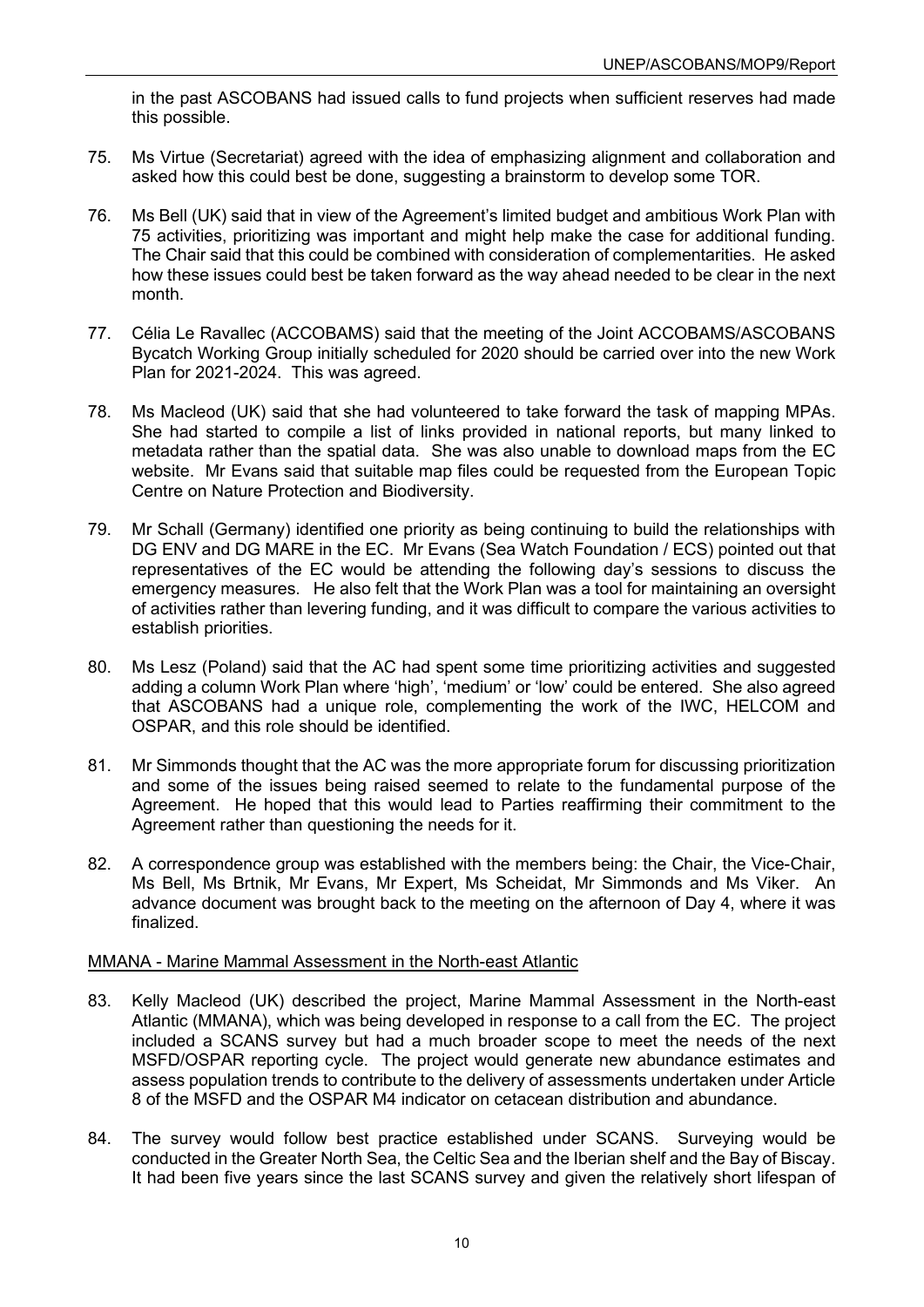Harbour Porpoises, the shorter interval between surveys was appropriate. It was intended to cover more species and extend assessments to other sub-regions (e.g. the Celtic Sea).

- 85. The consortium of beneficiaries included Aarhus University, the University of Veterinary Medicine (Hanover), the University of La Rochelle, Wageningen Marine Research and the Joint Nature Conservation Committee. There were other potential partners from the UK, Ireland, Spain, Portugal, Sweden, and Norway.
- 86. The estimated budget was approximately €1.2 million, most for aerial surveys, with a maximum grant of 80 per cent from the EC, so beneficiaries had to find matching funding of at least 20 per cent. The deadline for submission was the end of September and it was intended to start work in the summer of 2021. Parties were invited to support the project.

#### <span id="page-14-0"></span>Questions on MMANA

- 87. Mr Simmonds (HSI) welcomed the prospect of the SCANS IV taking place as part of the MMANA project and congratulated Ms Macleod. Mr Schall (Germany) said that his colleagues in the marine department were interested in participating, subject to the financial contribution being confirmed. Ms Bell (UK) said that the UK supported the proposal and confirmed a pledge to contribute GB£100,000 for the survey effort.
- 88. Mr Ridoux (France) also welcomed the new SCANS survey but expressed the hope that it could be extended further offshore into the Atlantic to cover Common Dolphins which were suffering high bycatch incidence. Ms Macleod (UK) understood why Parties wanted the survey to extend further offshore, but this would have logistical and financial implications, such as chartering vessels. Some adjustments had already been made to accommodate requests from France. The survey had to take place by July 2021 if deadlines were to be met. The survey protocols would be finalized if the funding was confirmed but cautioned against spreading the effort too thinly, if counting other species such as birds or litter were included.
- 89. Mr Haelters (Belgium) could not make any commitment regarding the participation of the Federal Belgian Government given the current political situation in the country but was looking forward to the results.
- 90. Ms Svoboda (Netherlands) supported the proposal and welcomed Ms Macleod's leadership of it. The Netherlands was budgeting for 6-yearly surveys and was prepared to contribute to international efforts.
- 91. Mr Andersen (Denmark) said that he was trying to work out the implications of SCANS for Denmark. He was already having difficulties raising funds for SAMBAH II, so was not able to commit to MMANA at this stage.
- 92. Ms Viker (Sweden) had only heard about the project the previous day from other sources. She welcomed the proposal and asked how Sweden could become involved. Ms Macleod said that she had been in touch with potential Swedish partners. The consortium was trying to raise the 20 per cent matching funding needed and undertook to circulate the concept note to participants via the ASCOBANS Secretariat.
- 93. Mr Evans (Sea Watch Foundation / ECS) said that MMANA was an important project, but he also had doubts about stopping at the continental shelf, which might complicate the coverage of some species, especially in Celtic Sea and Bay of Biscay. Ms Scheidat (Netherlands) explained that survey efforts in offshore areas would need a longer preparation time than aerial surveys. She pointed out that conducting aerial surveys for the shelf areas in 2021 did not exclude the possibility of conducting offshore surveys a year later.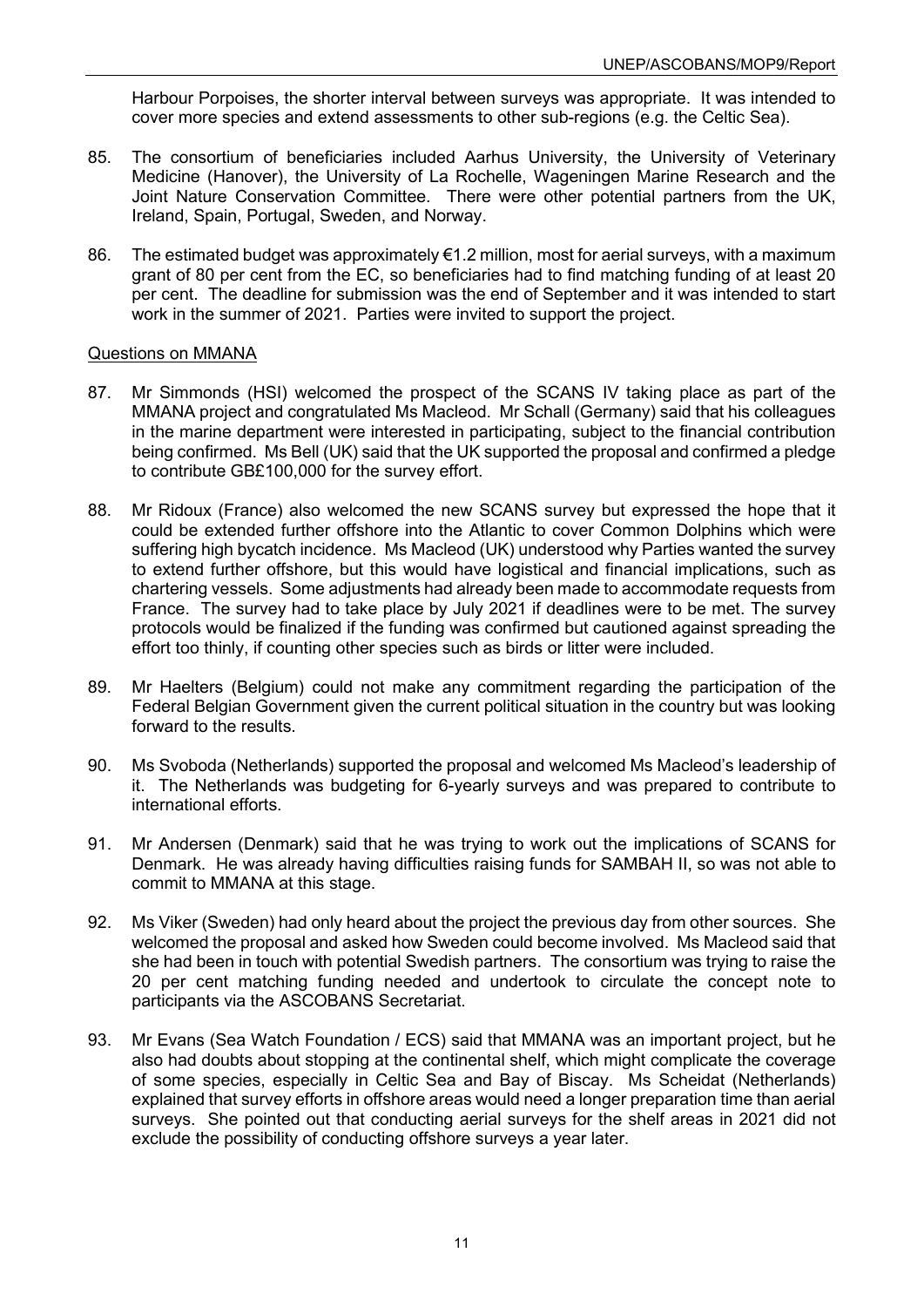94. Ms Macleod (UK) said that the deadline for applications was very tight and delaying the project increased the likelihood that Parties would have to find the major part of the funds without the support of the EC.

# <span id="page-15-0"></span>**5.3. Communication, Education and Public Awareness (CEPA) Plan**

- 95. Ms Renell (Secretariat) explained that in accordance with the Work Programme 2017-2020 the CEPA Plan adopted by the AC in 2010 AC had been revised. The original document had been 15 pages long and included an extensive list of possible products and actions. Many of these were excellent ideas but were too ambitious for the Secretariat given its limited resources. The revised version was more concise, but even so all actions were subject to the availability of resources. The [CEPA Plan](https://www.ascobans.org/en/document/ascobans-communication-education-and-public-awareness-cepa-plan) was endorsed in the absence of comments.
- 96. Mr Schall (Germany) congratulated Mr Evans on the book that had been published to mark the Agreement's  $25<sup>th</sup>$  anniversary. He requested that copies be sent to the scientific focal points. Ms Renell suggested that the chairs of the working groups should also each receive a copy.

# <span id="page-15-1"></span>**5.4. Options for Future Meetings of the Advisory Committee**

- 97. Ms Virtue (Secretariat) presented [ASCOBANS/MOP9/Doc.5.4](https://www.ascobans.org/en/document/options-future-meetings-advisory-committee-0) and the options for the schedule for meetings of the AC between MOP9 and MOP10. She explained some of the background of the discussions that took place within the institutional sessions of the AC. A new factor was the COVID-19 pandemic making online meetings even more attractive. The options had pros and cons, with less frequent meetings of the reducing travel costs and the need to prepare documents, and annual meetings helping to maintain momentum and leaving open the possibility of the North Sea Group (NSG) linking to the AC. Virtual meetings meant that there would be no Host Government costs and no need to travel, but the opportunities for face-toface discussions would be lost. Another recent change had been the move to 4-year cycle instead of a 3-year cycle.
- 98. Mr Expert (France) said that a distinction was being made between the scientific and institutional sessions of the AC, and had concerns about the consequences for the AC in the year after a MOP.
- 99. Ms Bell (UK) recalled that the schedule of the AC in the intersessional period had been considered at the AC in 2019. She expressed a preference for Option 4, which maintained momentum, addressed the Agreement's carbon footprint and was realistic in light of the pandemic. Ms Svoboda (Netherlands) and Ms Lesz (Poland) also supported Option 4.
- 100. Mr Schall (Germany) proposed a fifth option, to address the concerns raised at the Heads of Delegation meeting about reducing costs. His first impression was that the virtual meeting was working well. His proposal was that the AC should have virtual meetings in Years 1 and 3 of the quadrennium, with a physical meeting in Year 2. This would contribute to a reduction of carbon dioxide emissions as well, while allowing a face-to-face meeting every two years (including the MOP).
- 101. Mr Andersen (Denmark) expressed his preference for Option 4 but also thought that Germany's Option 5 had merits. Ms Viker (Sweden) expressed similar sentiments. Ms Bell also found the German proposal interesting, especially as it was not clear whether travel would be possible in 2021. Having an alternative plan would be sensible. Arno Verhasselt (Belgium) supported Germany. Ms Blankett (Finland) liked both Options 4 or 5 and wanted to examine the cost implications. Ms Renell (Secretariat) undertook to circulate the figures in writing. Ms Svoboda was also open to Option 5. Mr Expert liked Options 4 and 5.
- 102. Mr Simmonds (HSI) said that there were pros and cons regarding virtual and physical meetings. He reiterated the support of NGOs for ASCOBANS and welcomed the Secretariat's presentation. He said that he regretted the move from a 3-year to a 4-year cycle, as there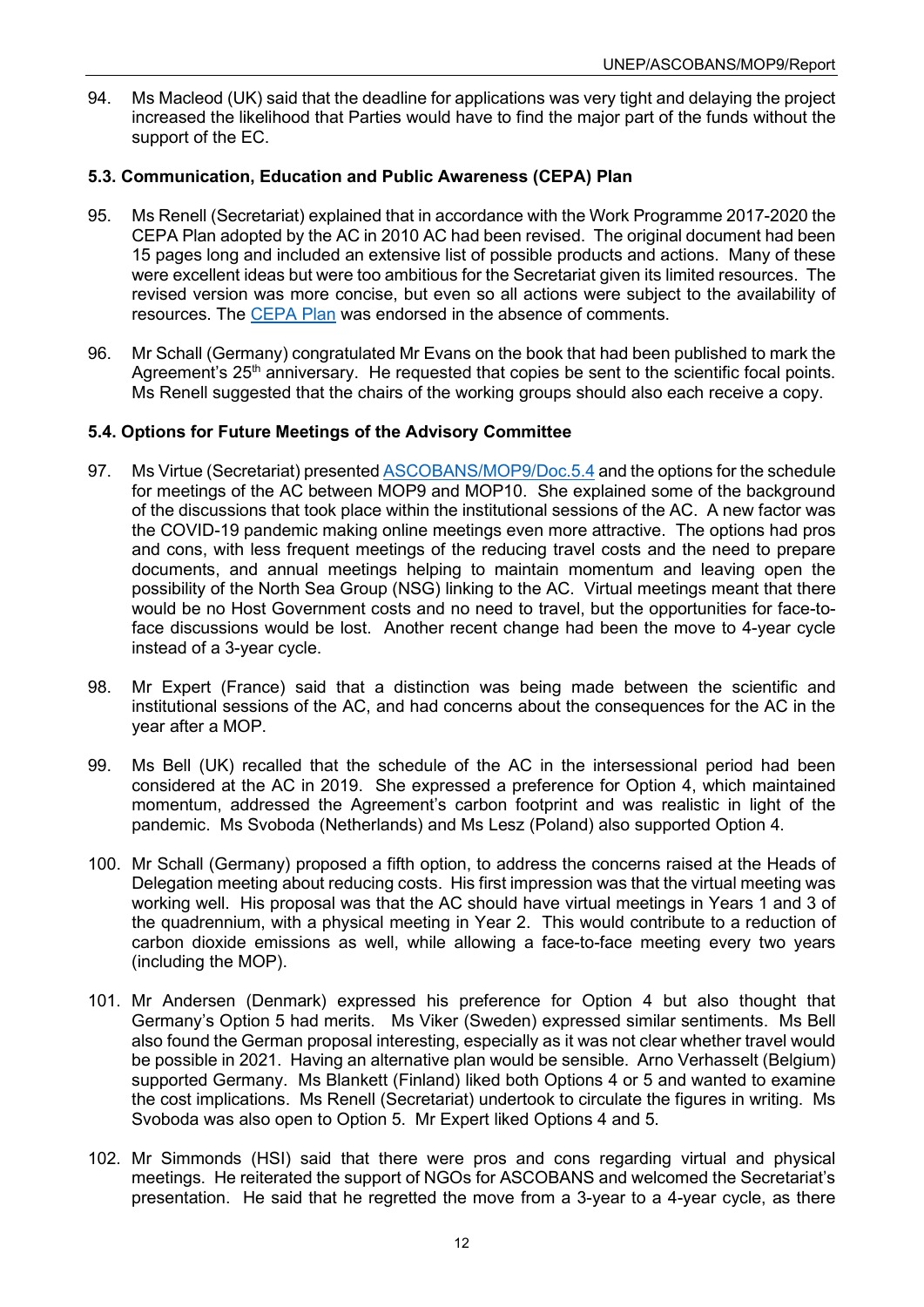were many pressing issues that needed to be addressed such as bycatch and measures to protect critically endangered populations. He urged Parties not to further reduce the frequency of meetings, although he appreciated concerns about carbon footprint and cost issues. The departure of the UK from the EU also meant that ASCOBANS was more important as an international forum.

103. Mr Haelters (Belgium) said that there were huge advantages in virtual meetings, for example experts could attend only certain sessions. Mr Andersen agreed that in this respect virtual meetings were more inclusive, but experts could also participate remotely for a particular session in face-to-face meetings.

## <span id="page-16-0"></span>**6. Further Implementation of the Agreement**

## <span id="page-16-1"></span>**6.1. Species Action Plans**

## <span id="page-16-2"></span>**6.1.1 Recovery Plan for Baltic Harbour Porpoise (Jastarnia Plan)**

- 104. The Chair of the Jastarnia Group, Ida Carlén (CCB) gave an [update](https://www.ascobans.org/en/document/jastarnia-plan-2020-recovery-plan-baltic-harbour-porpoises) on the progress of implementing the Jastarnia Plan. She outlined the history of the plan, the initial idea for which came about in 1997, with a first draft appearing in 2002, before it was adopted in 2009 and revised 2016. The Plan contained 22 Actions under 6 themes: increasing involvement, awareness and cooperation; monitoring and estimating abundance and distribution; monitoring, estimating and reducing bycatch; monitoring and mitigating underwater noise; monitoring and assessing the population status; and protected areas. The Jastarnia Group had met annually since 2005.
- 105. The SAMBAH project, fieldwork for which had been conducted in the period 2011-2013, was the only reliable basis for estimating Harbour Porpoise abundance in the Baltic proper and maps had been produced with maps of summer and winter distribution. The concept note for SAMBAH II had been submitted in the summer of 2020 under the LIFE programme and an announcement of the successful applicants was expected sometime in the winter and work would start in 2022. The BfN was leading the project but support and matching funding were still required.
- 106. In Germany, work was progressing on an informative panel on single nucleotide polymorphism (SNP) which might help assign animals genetically to the Belt Sea and Baltic populations. National programmes were under way in Sweden based on SAMBAH data, in Denmark around Bornholm and Poland with C-PODs deployed along the coast. Germany's longstanding programme was continuing. As with all other estimates, the latest estimate of bycatch calculated at the NAMMCO/IMR workshop in 2019 was above the 0.7 animals per annum threshold.
- 107. There were figures available for fishing effort from vessels over 12m but requirements for bycatch to be reported varied, not being required in Denmark and the Russian Federation but obligatory in Finland, Estonia, Poland, Latvia and Lithuania. The situation was unclear in Sweden. It was recommended that all Parties make reporting bycatch obligatory.
- 108. The question of UXO had been raised at the last meeting of the Jastarnia Group in June 2020, when an offer was made to provide a bubble curtain to the Polish authorities, which were preparing to detonate an unexploded mine near Puck Bay. Planning had been too advanced, and the offer had been declined, but other mitigation measures had been taken. At Puck Bay, one of the underwater noise mitigation measures had involved producing more noise (scaring away Harbour Porpoises with speed boats).
- 109. The availability of the bubble curtain apparatus should be publicized for future occurrences. Ms Lesz (Poland) said that the guidelines would be updated in the light of Puck Bay incident.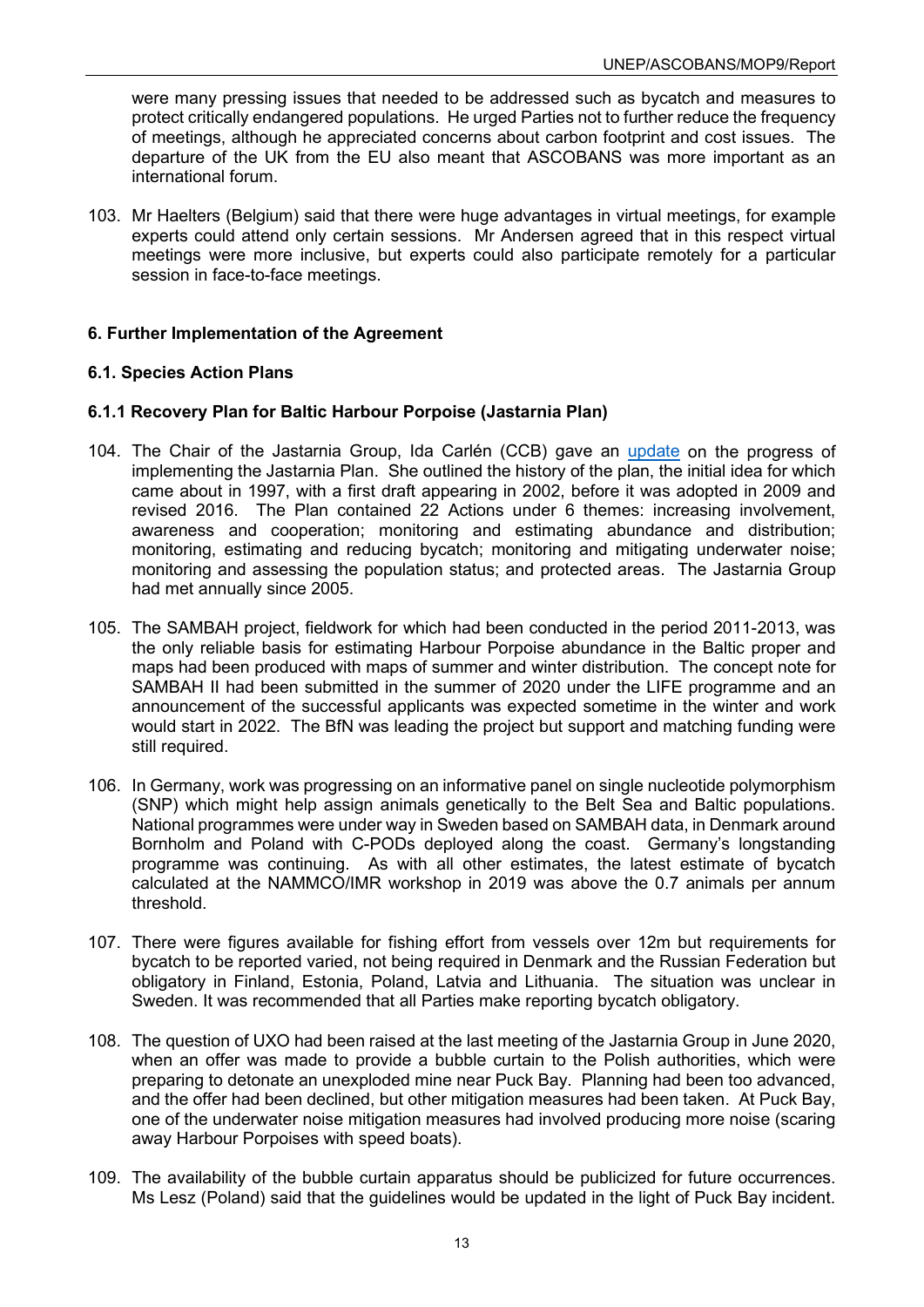She recalled that the Jastarnia Group had agreed that a letter should be sent to Parties and Ms Carlén said that this was among her outstanding tasks. Other sources of impulsive noise were pile driving, sonar and acoustic deterrent devices and airgun arrays. The laying of the Nordstream pipeline had created considerable noise. The busy shipping lanes crossing the Baltic caused continuous noise.

- 110. The Red List status of the Harbour Porpoise in the countries of the Baltic varied. In Denmark it was Least Concern, but the different populations were not treated separately; in Estonia it was Data Deficient; in Finland it was not included in the national Red List, but assessed as Not Applicable (considered as occasional visitor); in Poland Least Concern; in Sweden Critically Endangered; in Germany the overall population was assessed as Endangered (although the status of the Baltic population was mentioned as Critically Endangered); in Latvia it was considered possibly extinct and in Lithuania it was not listed. Conducting necropsies also varied, with a systematic approach in Germany and Poland and ad hoc responses elsewhere.
- 111. There were only two protected areas in the Baltic proper and few measures were in place in any protected areas in the wider region. Germany had started consultation on a management plan, but the current draft did not include fisheries regulations at this stage. Sweden was expected to start consultations on its fishing regulations in 2020.
- 112. Ms Carlén thought that it was highly likely that the data in the noise registers were incomplete and that not everything was being reported. Mr Entrup (OceanCare) asked that a map be included showing impulsive noise in relation to MPAs and asked how the noise register could best be used as a management tool in conjunction with the CMS EIA guidelines. Mr Ritter (WDC) was disappointed that despite population monitoring being conducted there was little progress on mitigation with no fisheries regulations or efforts to reduce noise.
- 113. Mr Simmonds (HSI) said that the Concerted Action adopted at CMS COP13 for the Baltic Harbour Porpoise was a good signal even though it was not binding. He would have preferred listing the population on Appendix I. He noted the various classifications for the Harbour Porpoise in national Red Lists but pointed out that the IUCN was quite flexible and recognized the Baltic population of the Harbour Porpoise as Critically Endangered. He reiterated that 300 international experts had called for urgent action for cetaceans.
- 114. The main recommendations from the Jastarnia Group were that the SAMBAH II project should be supported, more samples should be collected and analyzed from stranded specimens, and that the ICES advice be followed. The [progress report](https://www.ascobans.org/en/document/progress-report-jastarnia-plan-2020) was noted.

## <span id="page-17-0"></span>ICES Advice on Emergency Measures

- 115. A group of NGOs had contacted the EC drawing attention to the conservation status of the Baltic Harbour Porpoise. The EC had therefore initiated a procedure by seeking the advice of ICES on appropriate emergency measures, which could be introduced for six months and extended to twelve months if circumstances so justified. It was probable, however, that to be effective, measures should apply for longer than a year.
- 116. Some of the measures proposed were of seasonal application but the timing did not always match the movements of the animals. The Jastarnia Group had advised<sup>[4](#page-17-1)</sup> in July 2020 to extend a closed season for fishing from November to April as there was no evidence to suggest that Harbour Porpoises were present only between November and January.
- 117. The EC expected Member States to propose measures at regional level through Joint Recommendation, and in the case of the Baltic Sea, the appropriate forum was BALTFISH.

<span id="page-17-1"></span><sup>4</sup> [https://www.ascobans.org/en/document/technical-and-scientific-comments-ices-special-request-advice-emergency](https://www.ascobans.org/en/document/technical-and-scientific-comments-ices-special-request-advice-emergency-measures-prevent)[measures-prevent](https://www.ascobans.org/en/document/technical-and-scientific-comments-ices-special-request-advice-emergency-measures-prevent)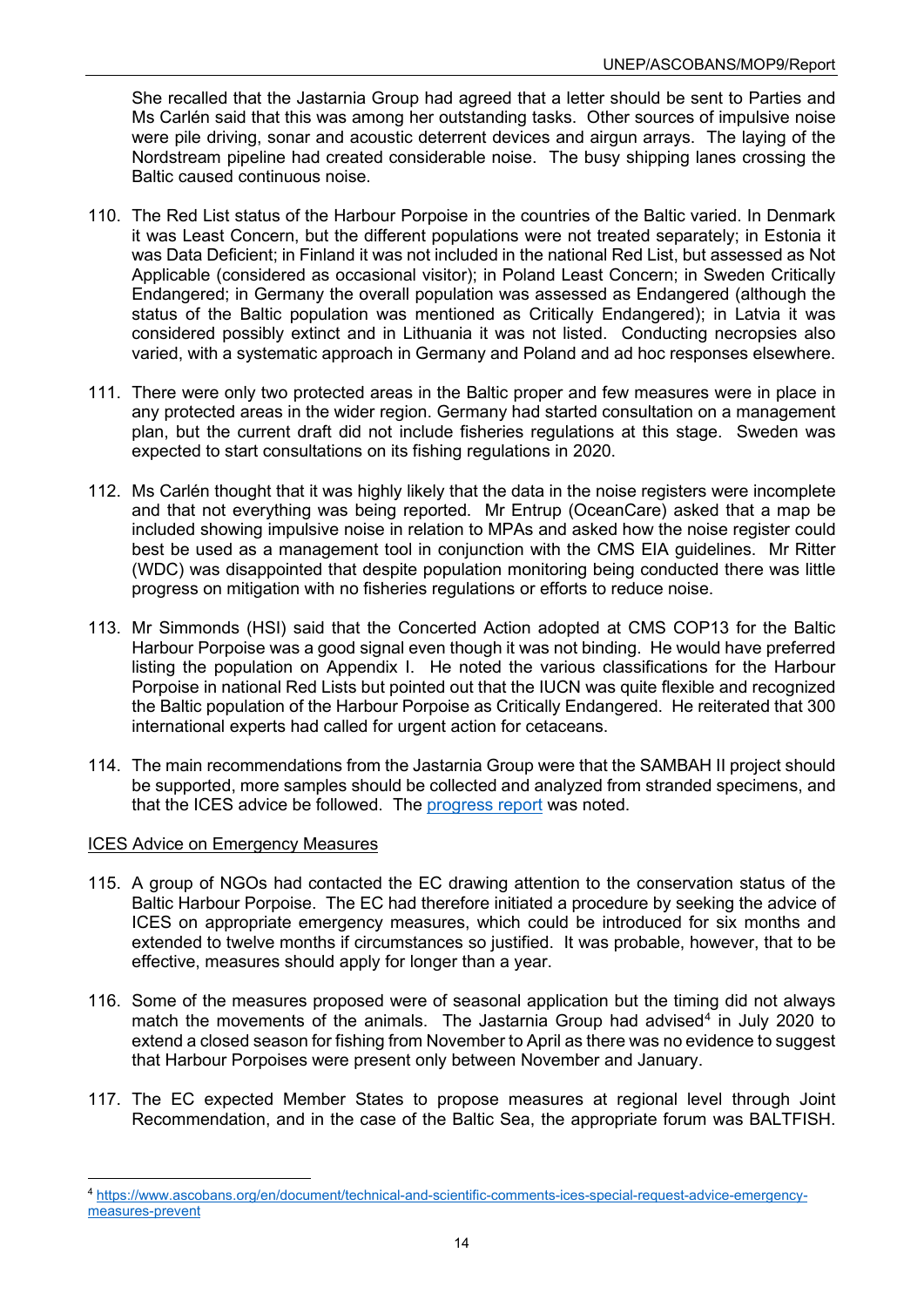Where Member States failed to take action, infraction proceedings with the European Court of Justice could be initiated, as had happened with Sweden regarding bycatch mitigation.

- 118. Katarzyna Kamińska (Poland) said that she had attended the recent BALTFISH meeting and the Member States had not reached consensus. She was pleased to note, however, that the EC had presented emergency measures taking into account the advice from the Jastarnia Group mentioned earlier. Sweden was advocating stricter measures than Estonia as BALTFISH Chair was proposing. The question of closures of static net fisheries in German and Polish MPAs and requiring 'pingers' to be used in the entire rest of the distribution range were still to be resolved.
- 119. Ms Brtnik (Germany) acknowledged the action taken by the NGOs which had led to the advice of ICES being sought. She understood that the response of BALTFISH was expected in September and she asked whether there would be stakeholder consultations or whether the response would be sent straight to the EC.
- 120. Mr Ritter (WDC) was pleased that ICES had put forward proposals that were similar to those advocated by the NGOs and that in some cases they were even stronger. He stressed that time was short as the species were facing extinction, and possible emergency measures involved a good amount of logistical preparations. He hoped that the EC would adopt strict measures and that Member States implemented them swiftly.

## <span id="page-18-0"></span>Draft Resolution

- 121. At the last meeting of the AC, it had been agreed that a new resolution was needed, and accordingly the Jastarnia Group had drafted one. Ms Carlén (CCB) ran through the main contents of the [draft resolution.](https://www.ascobans.org/en/document/draft-resolution-baltic-proper-harbour-porpoise)
- 122. Ms Blankett (Finland) said that Finland was committed to protecting the Baltic Harbour Porpoise but wanted to propose amendments regarding areas of regular occurrence. Ms Königson (Sweden) said that there was scientific evidence that the Baltic Harbour Porpoise should be managed as a separate management unit rather than being recognized as a separate population. This was consistent with the advice from ICES. Mr Schall (Germany) confirmed that the last CMS COP had agreed a Concerted Action for the Baltic 'subpopulation', while the IUCN and HELCOM both referred to a 'separate population'.
- 123. Mr Ritter (WDC) suggested retaining the wording 'genetically distinct'. He also asked if the Draft Resolution could make reference to the Jastarnia Plan, especially as Resolution 8.3 had called for it to be implemented without delay. He suggested that similar wording be inserted. He also commented that there were concerns about the use of 'pingers' in MPAs and Natura 2000 sites and suggested adding a recommendation that these devices not be deployed in such areas in the Baltic Proper. Ms Kamińska (Poland) said that the design of 'pingers' might improve making their wider use more acceptable.
- 124. Sinéad Murphy (Galway-Mayo Institute of Technology GMIT) said that there was no firm ICES advice regarding the use of the terms sub-population or population for the Baltic Harbour Porpoise and so the drafters had opted for management unit. Mr Evans (Sea Watch Foundation - ECS) urged caution over the use of sub-population and population because of the complexities of the issues of genetic distinctions. He also preferred the term management unit better.
- 125. Mr Schall (Germany) explained that due to still ongoing discussions within the German Government over the status of the Baltic Harbour Porpoise, Germany would abstain at this MOP on the issue of listing the species on Appendix I under CMS.
- 126. Ms Viker (Sweden) requested changing the term 'emergency measures' to 'mitigation measures' and changing wording to refer to monitoring bycatch in accordance with ICES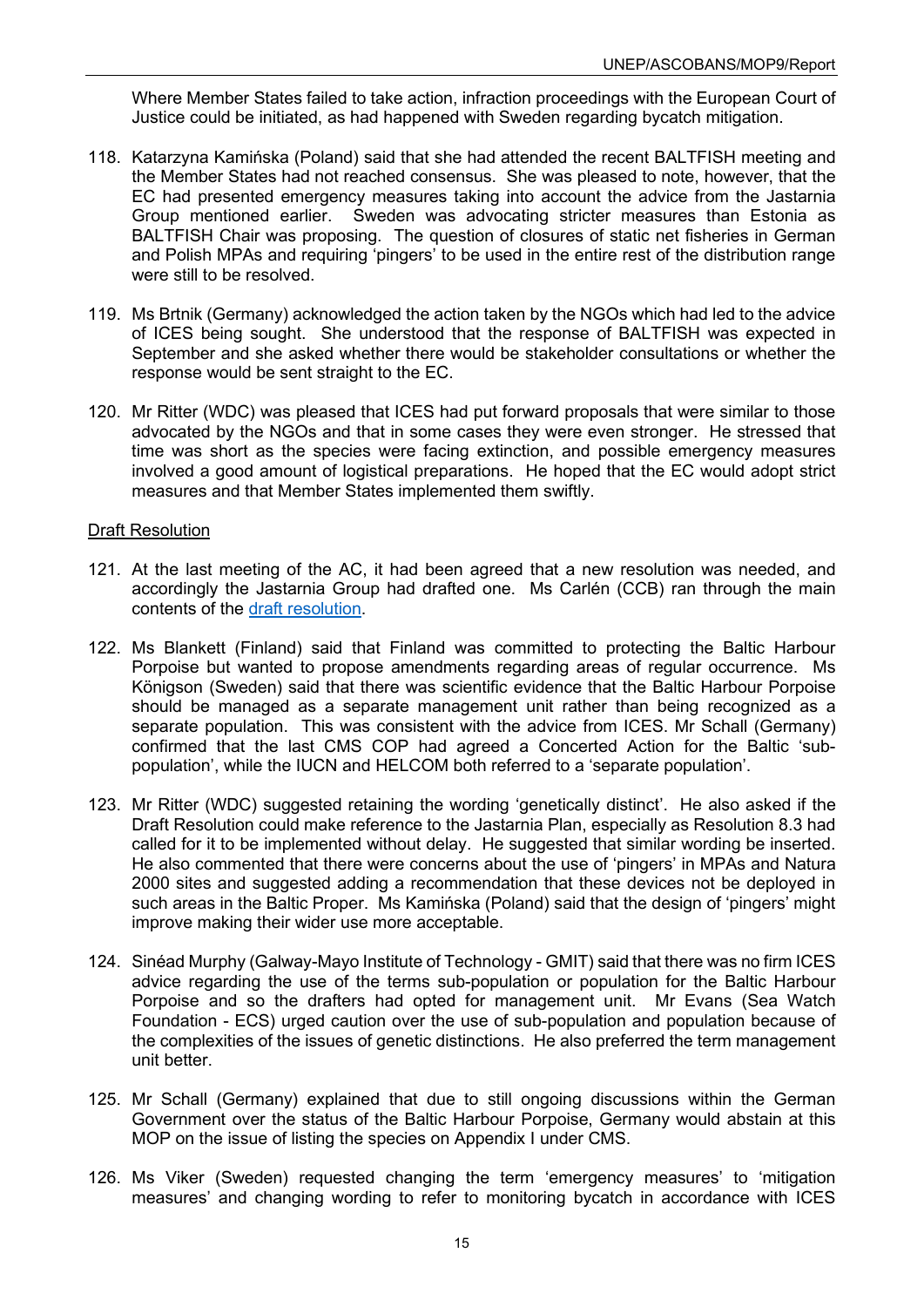advice. Mr Simmonds (HSI) suggested that the wording of the Resolution should indicate that Parties had noted the ICES advice regarding the Baltic Harbour Porpoise.

- 127. A new section was added to the preamble pointing out that the Jastarnia Plan was not being implemented fully and a new operative paragraph was added urging action given the conservation status of the Harbour Porpoise.
- 128. Further edits were referred to a correspondence group, consisting of Ms Blankett, Ms Brtnik, Ms Carlén, Mr Dähne, Ms Königson, Ms Nyström, Mr Ritter, Mr Schall, Mr Simmonds and Ms Viker. An advanced version was brought back to the meeting on the afternoon of Day 4, where it was finalized.

## <span id="page-19-0"></span>**6.1.2. Conservation Plan for the Harbour Porpoise Population in the Western Baltic, the Belt Sea and the Kattegat (WBBK Plan)**

- 129. Ms Carlén (CCB) [presented](https://www.ascobans.org/en/document/wbbk-plan-conservation-plan-harbour-porpoise-population-western-baltic-belt-sea-and) progress made in the implementation of the WBBK Plan. The first proposal to address the Western Baltic, the Belt Sea and the Kattegat (formerly known as the 'gap area' as it lay between the areas covered by North Sea Plan and Jastarnia Plan) was made in 2011. Consideration had been given to redrawing the boundary with the Jastarnia Plan, but no final decision would be taken before the SAMBAH II project had been carried out. The WBBK Plan contained 11 recommendations. Abundance estimates had been conducted with a mini-SCANS in 2016 suggested that the population in the Kattegat and Belt Seas was stable at approximately 42,000.
- 130. Sweden had added 14 acoustic monitoring stations in Natura 2000 sites in Kattegat and Skagerrak. Germany had an acoustic monitoring programme supplemented by visual and digital aerial surveys, annually around Fehmarn and biennially in the WBBK Area. Denmark was rotating C-PODs around the Special Areas of Conservation designated for Harbour Porpoises.
- 131. Bycatch and underwater noise because of the busy shipping lanes in the Belt Sea were major concerns. Ms Blankett (Finland) mentioned that HELCOM was preparing bycatch risk maps as part of the [Action project.](https://helcom.fi/helcom-at-work/projects/action/)
- 132. With regard to protected areas, Germany had published its management plans for consultation (without fishery regulations) and Sweden was expected to issue new fishing regulations. There were no new developments in Denmark. Recommendations included promoting alternative gear, conducting more REM and doing more research on noise impacts.
- 133. Mr Andersen (Denmark) asked if there were any indications why the two management units were faring so differently. Ms Carlén thought that the high level of contaminants in the Baltic was a current factor. Historically ice coverage and hunting would have had an effect. Ms Scheidat (Netherlands) said that records suggested that the population had been much larger but had declined as a result of a 'perfect storm' of hunting and climatic conditions. The reduction of these pressures had not led to a significant recovery.
- 134. Mr Ritter (WDC) said that the situation looked better in the Western Baltic and Belt Sea than the Baltic proper, but there were still problems such as bycatch, as evidenced by the increasing number of cadavers washing up on the German coast. A study in 2019 had shown that typically stranded female Harbour Porpoise were 3-5 years old and this had consequences for the age structure. He noted that lack of mitigation measures for noise citing the construction of the Fehmarnbelt tunnel as part of an infrastructure project across a Natura 2000 site. Ms Scheidat urged caution over drawing conclusions over stranding numbers.
- 135. Mr Evans (Sea Watch Foundation / ECS) noted that there had been some very severe winters in the course of the  $20<sup>th</sup>$  century and very high levels of PCBs in the 1950s and 1960s, as well as bycatch and other human pressures such as fishing depleting prey and eutrophication. Ms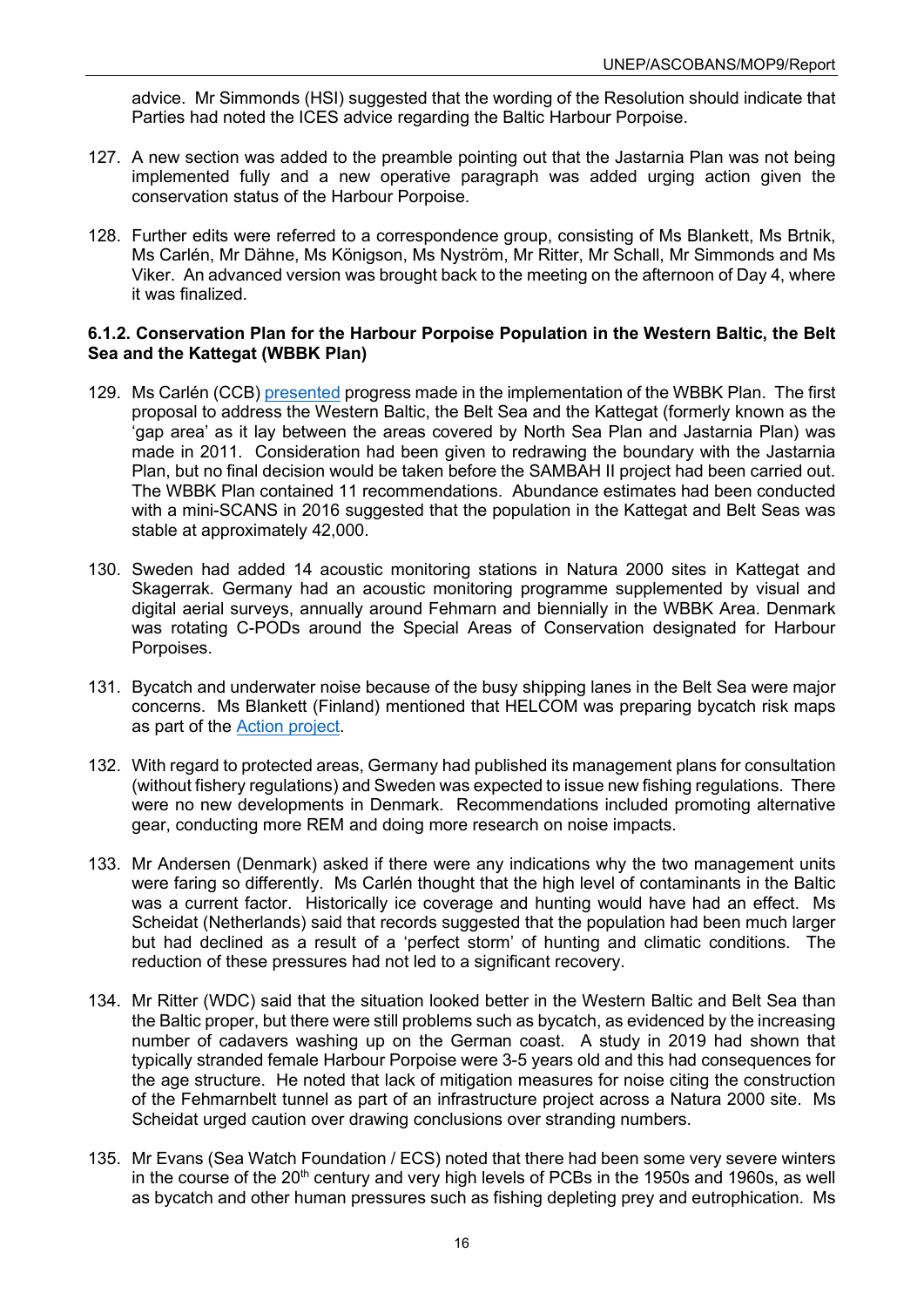Carlén (CCB) confirmed that the Baltic had frozen over in the 1940s and sightings of Harbour Porpoises had been more frequent in the 1950s and 1960s. Ms Blankett (Finland) said that Harbour Porpoises had been common visitors in the especially in coastal areas of southern Finland, but large declines had been experienced in the 1960s and 1970s, the same being true for seals. Although the number of Grey Seals had increased, the situation of the Baltic Ringed Seal had improved only in the Gulf of Bothnia.

- 136. Ms Murphy (GMIT) said that more strandings could indicate that there were more animals in the area. She questioned the term 'regularly occur' seeking clarification if this meant current or historic, given that one aim was to repopulate the former range. She agreed that there was evidence of PCBs being linked to population declines in other species in the Baltic Sea. She also mentioned a study<sup>[5](#page-20-1)</sup> looking at population trends in the Baltic Harbour Porpoise and projecting prospects for next 50-100 years.
- 137. The [progress report](https://www.ascobans.org/en/document/progress-report-conservation-plan-harbour-porpoise-population-western-baltic-belt-sea-and-0) was noted.

# <span id="page-20-0"></span>**6.1.3. Conservation Plan for Harbour Porpoises in the North Sea (North Sea Plan)**

- 138. Mr Evans (Sea Watch Foundation / ECS Chair of the NSG) [presented](https://www.ascobans.org/en/document/north-sea-plan-conservation-plan-harbour-porpoises-north-sea) progress in implementation of the North Sea Plan. He said that the Plan started as a recovery plan in 2002, developed by Germany and presented to AC13 in 2006, before being adopted in 2009 and overseen by a Steering Group set up in 2011, meeting annually or biennially since 2013. There had intermittently been a coordinator in place from 2009. The Plan contained 12 Actions, 5 dealing with pressing conservation issues and all identified as either high or medium priority.
- 139. From the NAMMCO/IMR workshop $6$  there was a proposal for re-delineation of some management/assessment unit boundaries for Harbour Porpoises. The latest abundance estimates provided figures that were quite high but so were the confidence intervals. It was possible that the population had risen slightly but was probably at least stable.
- 140. The main driver for bycatch was fishing effort, which had increased considerably in the 1960s, and had only declined in the 1990s. The UK had an observer scheme for monitoring bycatch, with some fisheries doing self-reporting. Regarding mitigation measures, France had made 'pingers' compulsory, whereas the UK and the Netherlands had voluntary schemes and had banned some gear types.
- 141. The NAMMCO/IMR workshop had worked on population trends in the North Sea. Estimates showed that after a long decline, population levels had bottomed out and were edging up. Bycatch was estimated at approximately 4,500 animals per annum (circa 1.1 per cent of estimated carrying capacity and circa 1.3 per cent of the current population). It had risen throughout the 1970s, peaked in 1990s, and was now lower. The figures were not entirely dependable, and the aim should be to reduce bycatch to zero. Ms Dolman (WDC) noted that 4,500 dead animals per year through bycatch over a long period was shocking given that ASCOBANS' main aim was conservation rather than sustainability. More monitoring, prevention and mitigation were needed.
- 142. Impulsive noise was created by air guns, pile driving, explosions and use of sonar. It was not clear how comprehensive and consistent the national data provided by Parties were.
- 143. Nadia Deckert (OceanCare) said that only the UK had a dedicated observer programme, but other countries had fisheries observers or relied on self-reporting by fishermen. Mr Evans said that the level of compliance for fitting 'pingers' was high but the frequency with which the

<span id="page-20-1"></span><sup>5</sup> Cervin, L., Harkonen, T., Harding, K.C, 2020. Multiple stressors and data deficient populations; a comparative life-history approach sheds new light on the extinction risk of the highly vulnerable Baltic harbour porpoises (*Phocoena phocoena*). Environment International (144).

<span id="page-20-2"></span><sup>6</sup> See [ASCOBANS/MOP9/Inf.6.1.3b.](https://www.ascobans.org/en/document/report-joint-imrnammco-international-workshop-status-harbour-porpoises-north-atlantic-0)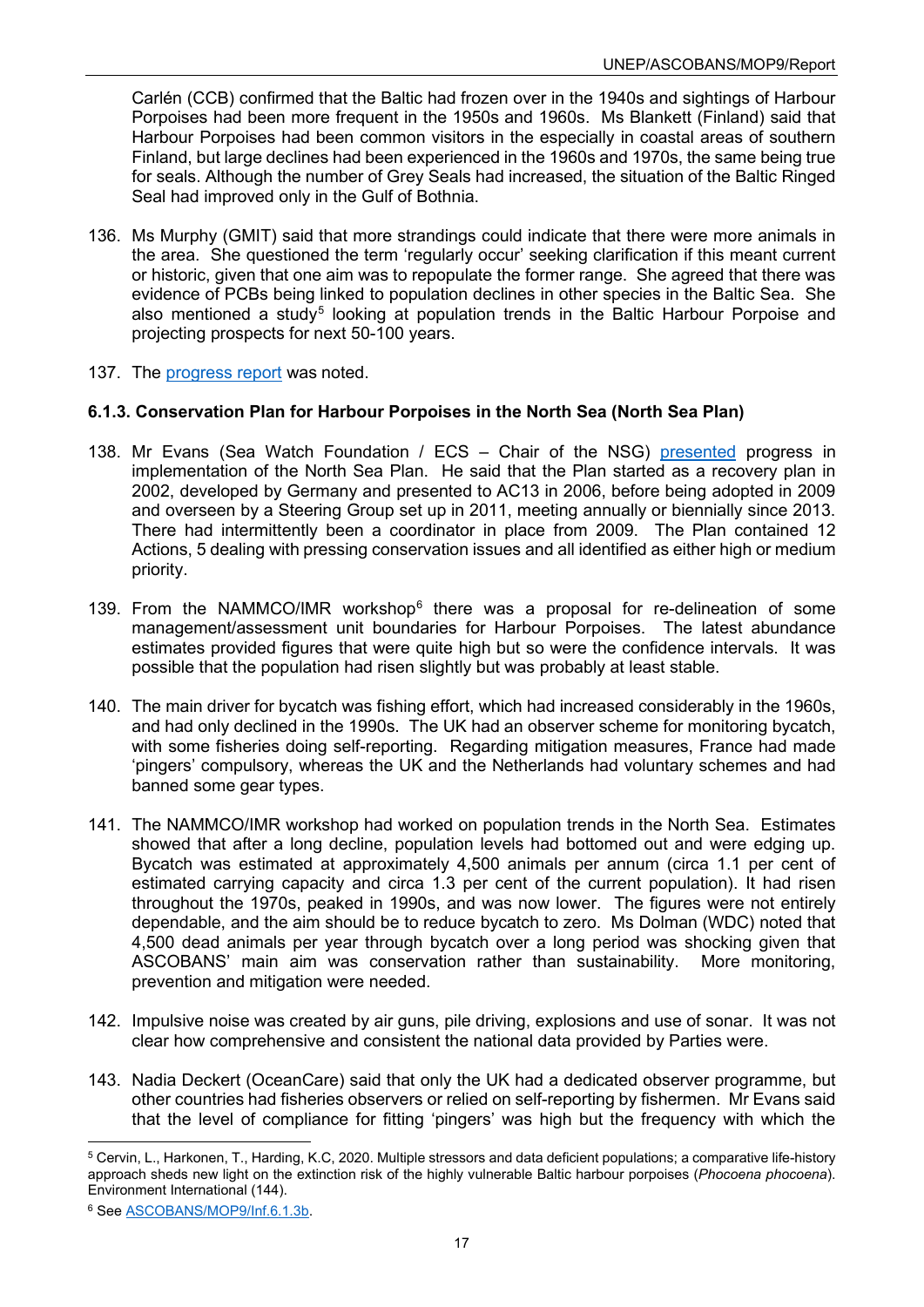equipment was checked varied. Mr Entrup (OceanCare) said that a map superimposing impulsive noise on MPAs would be useful.

- 144. Ms Macleod (UK) speaking in her role as ICES WGBYC (Working Group in Bycatch of Protected Species) Co-Chair had some questions regarding procedural issues within the North Sea Group. First, she asked how information would be collated for the North Sea report given that the requirement to report under EC Regulation 812/2004 no longer existed and, secondly, she was surprised that sections of the draft ICES WGBYC 2020 report had been reproduced in the North Sea report before it had been published by ICES. She also had some comments on the UK data, which she would raise bilaterally.
- 145. Ms Murphy (GMIT) said that there were biological differences between North Sea and Irish/Celtic Sea animals with the former being significantly smaller in their maximum length, asymptotic length and length at 50 per cent maturity, and there were indications of a lack of genetic exchange between the two<sup>[7](#page-21-1)</sup>. Results from these studies justified the maintenance of these Harbour Porpoise management or assessment units, as two separate units, within the range of the North-east Atlantic population, and for indicator assessments under the EU's MSFD. Ms Murphy cautioned using the historical bycatch rate estimates for porpoises in the North Sea presented in the NAMMCO-IMR report. As there were no proper figures for historic bycatch rates, estimates had been used.<sup>[8](#page-21-2)</sup>
- 146. Ms Königson (Sweden), who was the Vice-Chair of the ICES WGBYC, confirmed that the draft report was being amended so no extracts from it should be published at present. Mr Evans said that the report was still in draft so comments and corrections were welcome and that he would make his presentation available after ensuring that it contained nothing from the ICES report. The handling of data flow would be discussed at the next meeting of the steering group.
- 147. The [progress report](https://www.ascobans.org/en/document/progress-report-conservation-plan-harbour-porpoise-north-sea-0) was noted.

#### <span id="page-21-0"></span>Dutch Harbour Porpoise Plan

- 148. Ms Svoboda (Netherlands) said that the Dutch Harbour Porpoise Conservation Plan of 2011 had been updated and concentrated on new developments in the areas of policy and legislation, population abundance and ecology, as well as on genetics, strandings research and contaminants, bycatch and noise. One of the most important policy developments was the 2019 Habitats Directive report, which assessed the Dutch population as Favourable, but with "unknown" future prospects.
- 149. The draft plan had been issued for consultation on 26 June 2020, including to the NSG, and the last comments had been received on 17 August. In all, around 700 comments had been received from national and international stakeholders.
- 150. The most important actions for the post-2020 period would focus on an optimized design for aerial surveys, alternative approaches for assessing population abundance and ecology, improved strandings registration, cumulation of noise of seismic surveys, and an international project proposal on bycatch.
- 151. An international workshop cooperating within the EU Biogeographical process was envisaged to discuss international aspects of Harbour Porpoise conservation. The Plan should be finalized in late October 2020 when the Minister would present it to parliament.

<span id="page-21-1"></span><sup>7</sup> Fontaine, M. C., Thatcher, O., Ray, N., Piry, S., Brownlow, A., Davison, N. J., et al. (2017). Mixing of porpoise ecotypes in southwestern UK waters revealed by genetic profiling. R. Soc. Open Sci. 4:160992. doi: 10.1098/rsos.160992

<span id="page-21-2"></span><sup>8</sup> Murphy, S., Petitguyot, M.A.C., Jepson, P.D., Deaville, R., Lockyer, C., Barnett, J., Perkins, M., Penrose, R., Davison, N.J., and C. Minto. In press. Spatio-temporal variability of harbour porpoise life history parameters in UK waters. Frontiers in Marine Science.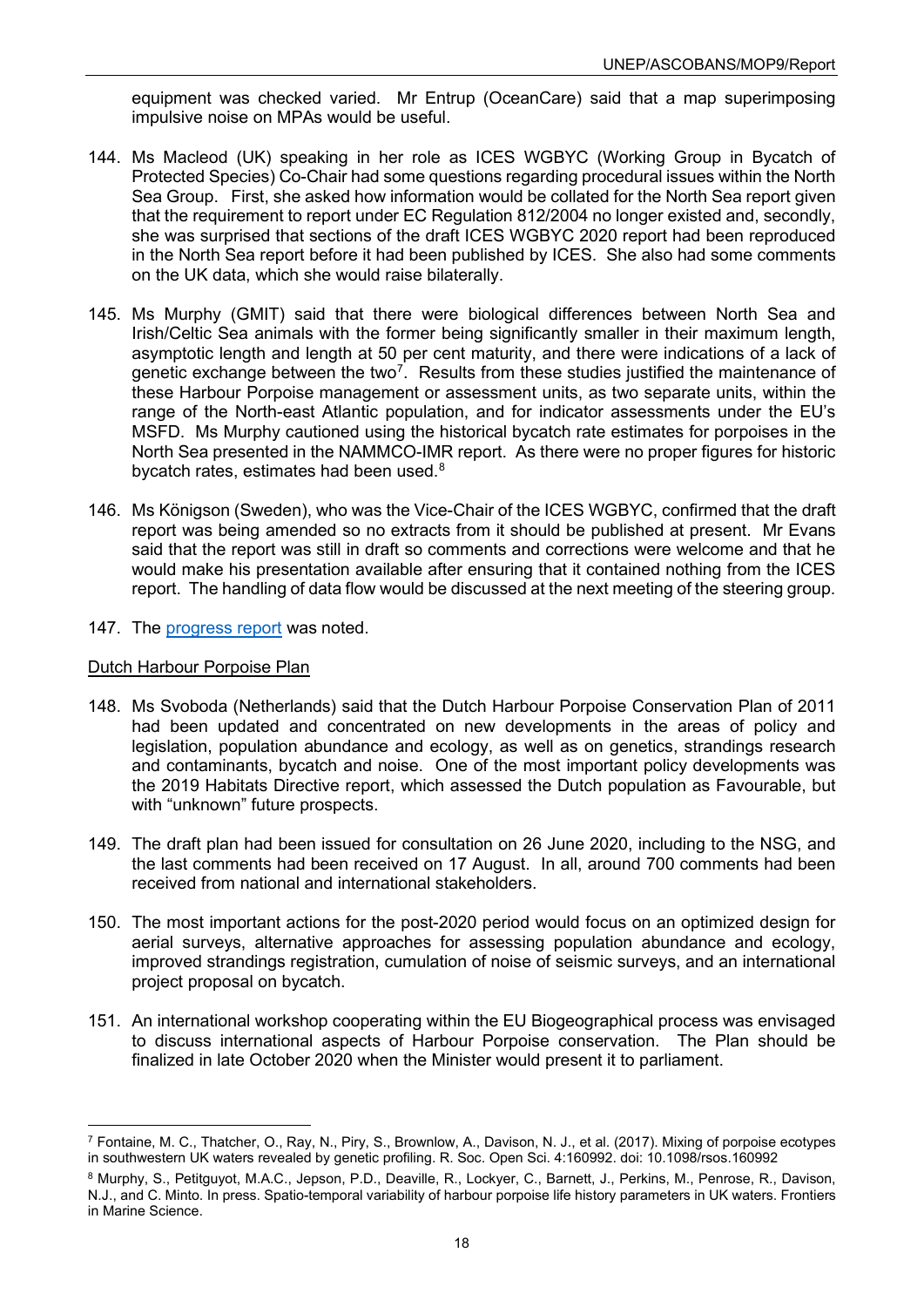## <span id="page-22-0"></span>**6.1.4. Species Action Plan for the North-East Atlantic Common Dolphin**

- 152. Co-chair of the Steering Group, Ms Murphy (GMIT), [reported](https://www.ascobans.org/en/document/species-action-plan-north-east-atlantic-common-dolphin-0) on the Action Plan and noted as it had only been adopted intersessionally, there had been little progress at this stage. Resolution 8.4 adopted in 2016 had requested the establishment of the steering group with the mandate of developing a conservation plan. One population had been reported to occur within the Agreement Area, but the extent of its range was unknown, due to insufficient data. At that time, the most recent assessment of the conservation status for the population under Article 17 of the Habitats Directive estimated that two-thirds of the European Atlantic population was in an unfavourable condition – which was related to bycatch. Though it also noted that the species was affected by other pressures such as pollution and underwater noise. The 2016 resolution further noted that ICES advised that bycatch of Common Dolphins may be unsustainable in the region. Subsequently, the ASCOBANS Species Action Plan was developed by the Steering Group, reviewed by the Parties, and was adopted intersessionally in 2019.
- 153. Two large-scale surveys in 2005 and 2007 of continental and offshore waters, respectively, had helped assess abundance, and the SCANS III and ObSERVE Surveys had shown that in excess of 460,000 Common Dolphins occurred within the Agreement area. There was no reason to believe that the population had increased but individuals might have moved/redistributed, either from offshore or southern waters, outside of the surveyed areas. This meant that more individuals were now exposed to anthropogenic activities in the Agreement area, which might explain the increased mortalities/strandings in the Bay of Biscay.
- 154. The Action Plan contained ten priority actions, five of them related to bycatch, the main threat. Other human activities had been assigned lower priority. It sought to increase political engagement, improve data on fisheries efforts and gear types, and enhance understanding of diet, and health and causes of mortality.
- 155. The terms of reference of the Steering Group were based on those used by other similar groups and the group had 22 members from ASCOBANS and ACCOBAMS Parties and other Range States. More representation from the fisheries sector would be welcome.
- 156. The first meeting of the Common Dolphin Group in September 2019 had reviewed activities contributing to the implementation of the SAP by both Parties and non-Parties. Through a series of presentations, the Steering Group had reviewed the latest information available on bycatch, including work undertaken by the French National Working Group on Bycatch.

## <span id="page-22-1"></span>Draft Resolution

- 157. Ms Murphy introduced [proposed amendments](https://www.ascobans.org/en/document/proposed-amendments-resolution-84-conservation-common-dolphins) to the existing resolution on conservation of common dolphins. In the updated Habitats Directive assessment, only one Member State had reported a favourable status for the Common Dolphin.
- 158. Mr Expert (France) said that the bycatch of Common Dolphins was topical in France. In the winter of 2020 over 1,000 strandings had been recorded on the Atlantic Coast including 800 Common Dolphins. This level of mortality was a major threat to the species. There was definitely a need for knowledge on the conservation status of the Common Dolphin population. It would be useful if the scope of the SCANS IV/MMANA survey could be extended.
- 159. Ms Dolman (WDC) asked for an additional point to be included calling on Parties to implement ICES advice in the Bay of Biscay. Mr Ritter (WDC) found the wording weak and said Parties should agree to carry out the measures proposed. Ms Murphy said that the ICES advice covered a multitude of scenarios and management measures and had not proposed a specific number of measures.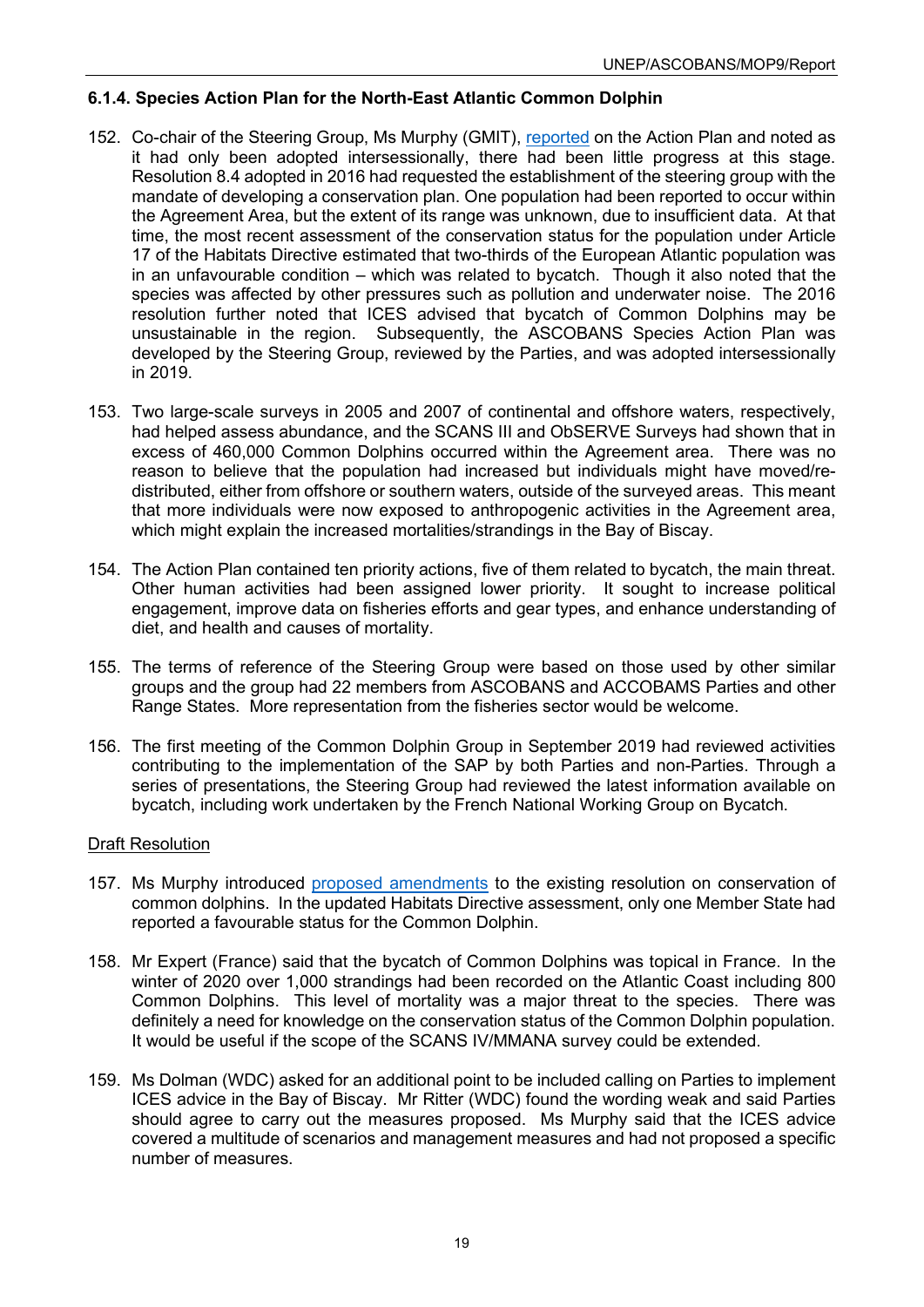- 160. Vedran Nikolić (DG ENV) pointed out that the scientific advice from ICES, requested by the EC, contained advice beyond the emergency measures that could be used by the EC. It should be used also by Member States for developing their Joint Recommendations for long-term measures.
- 161. The Chair suggested that the refinement of the draft be referred to a correspondence group. The group included: Ms Dolman, Mr Expert, Ms Macleod, Ms Murphy, and Ms Viker. An advanced document was brought back to the meeting on Day 4 afternoon, where the text was finalized.

# <span id="page-23-0"></span>**6.2. Conservation Issues**

# <span id="page-23-1"></span>**6.2.1. Monitoring and Mitigation of Small Cetacean Bycatch**

162. The Chair noted that three presentations would be made under this item, one from Mr Nikolić (DG ENV) on actions undertaken by the EC, one from Mr Evans (Sea Watch Foundation - ECS) on the draft resolution and one from Ms Svoboda (Netherlands) on a planned bycatch project.

# The European Commission

- 163. Mr Nikolić (DG ENV) gave a short update on the EC activities on bycatch of cetaceans, and mentioned key initiatives such as the [European Green Deal](https://ec.europa.eu/info/strategy/priorities-2019-2024/european-green-deal_en) and the [2030 EU Biodiversity](https://ec.europa.eu/info/strategy/priorities-2019-2024/european-green-deal/actions-being-taken-eu/eu-biodiversity-strategy-2030_en)  [Strategy.](https://ec.europa.eu/info/strategy/priorities-2019-2024/european-green-deal/actions-being-taken-eu/eu-biodiversity-strategy-2030_en) Reducing and eliminating bycatch were priorities of the 2030 Biodiversity strategy. Mr Nikolić noted that what we will do about bycatch in the following years would be a test of our commitments to secure healthy seas, biodiversity, and sustainable fisheries. He said that the Commission recognized the close links between ASCOBANS activities and efforts at EUlevel, not least because most EU countries in the Agreement Area were ASCOBANS Parties. The Commission appreciated all the efforts and good cooperation with Parties and the Secretariat.
- 164. The EU had strong rules under environmental and fisheries legislation on monitoring bycatch and preventive measures that needed to be fully implemented. There was also support available from the EU for example in funding. The Commission wanted to ensure there was full support available for Member States to meet these obligations, but it was also their duty to implement the law.
- 165. The EC had reacted to the letter sent by the NGOs regarding the Common Dolphins in the Bay of Biscay and the endangered Harbour Porpoise in the Baltic, and had sought advice from ICES on emergency measures. The Commission had also organized a round table in June 2020 to discuss the ICES advice with the fishing industry, Member States, and other stakeholders. Commissioner Sinkevičius had written to all fisheries and environment ministers on the need to take urgent action to address bycatch, and the issue had been discussed at the Environment Council.
- 166. An in-depth analysis conducted by the Commission, on how Member States were implementing the legislation, showed that the Member States were not in compliance with the rules established under the Habitats Directive and fisheries legislation. Infringement proceedings had been initiated against France, Spain and Sweden in July 2020 for their failure to implement appropriate monitoring and take preventive measures.
- 167. The EC expected all Member States to put in place adequate monitoring and then to submit Joint Recommendations under the common fisheries policy (CFP) to ensure that there were long-term measures to prevent bycatch. However, in the absence of Joint Recommendations, the Commission was also considering possible emergency measures supported by science. The priorities for the Commission were good monitoring and preventive measures, but action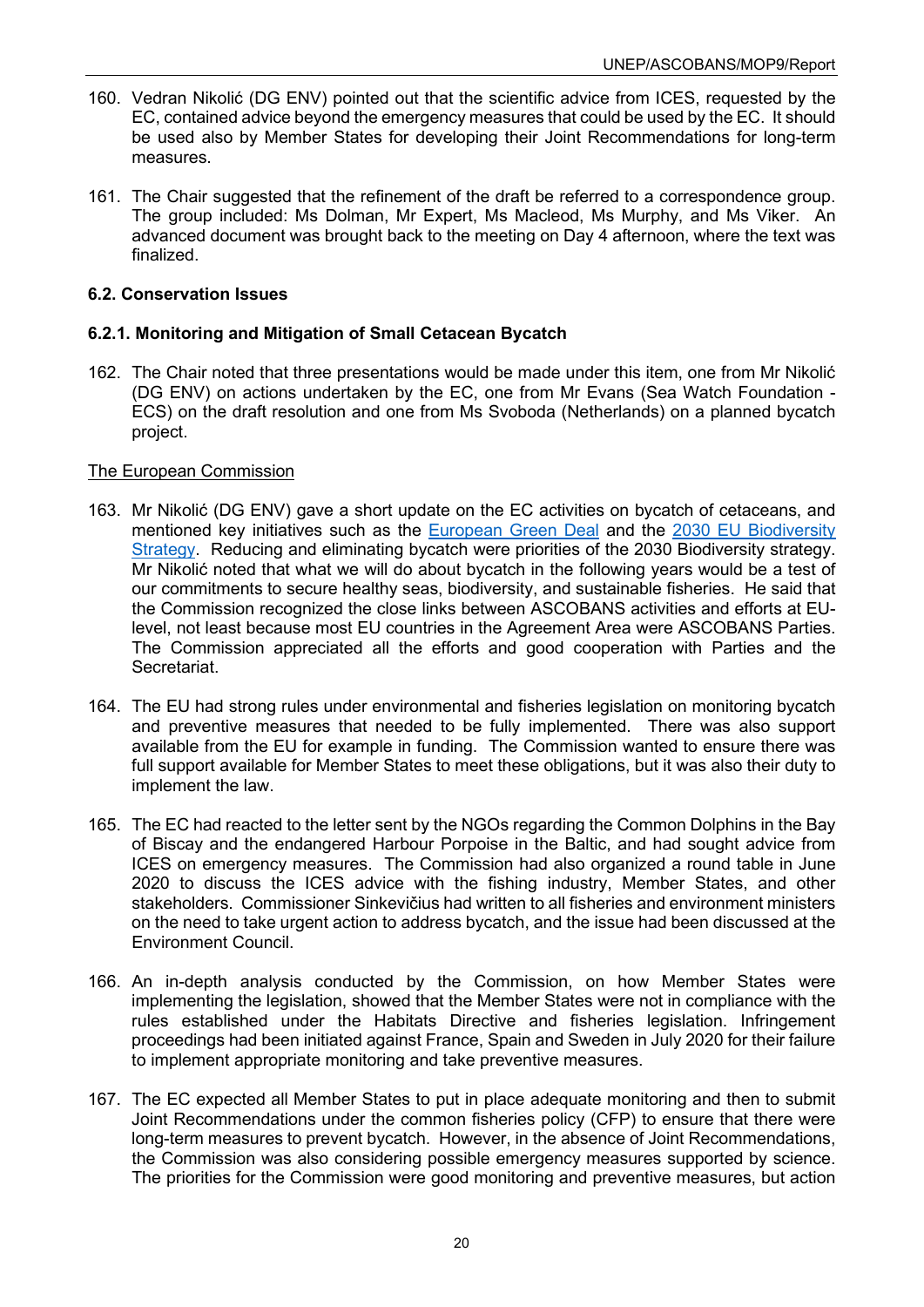on bycatch should also be supported by adequate monitoring of abundance and distribution of cetacean populations and their conservation status.

- 168. Member States were reporting species as being in 'unknown' status, which was unacceptable and a failure under EU law, and should be addressed through joint monitoring in a regional scale. Member States' environment and fisheries departments had to cooperate more in order to find solutions and achieve progress in bycatch monitoring and mitigation. Some measures were partly in place in the Bay of Biscay but needed to be developed further.
- 169. More work was also needed on the conservation targets, which should be established by Member States under the Habitats Directive and the MSFD. An agreement needed to be found in the regional context, between the countries. Mr Nikolić noted that ASCOBANS could play a coordinating advisory role in the process of developing the conservation targets, especially in the context of its Species Action Plans, and the Commission was interested in supporting this work.
- 170. The EC was expecting urgent and ambitious action by the Member States in line with the requirements of the EU law, waiting for commitments, concrete actions, Joint Recommendations -- but in the absence of those, EC was considering to take action. Mr Nikolić said the Commission saw the role of ASCOBANS potentially quite important in coordinating the work of the Member States, and the role of the Joint ASCOBANS-ACCOBAMS Bycatch Working Group in providing advice to the Member States.
- 171. Mr Simmonds (HSI) was pleased to hear activities referring to ASCOBANS and ACCOBAMS as helpful. He said that those species whose status was unknown or were Data Deficient were an obvious knowledge gap to be addressed. Mr Nikolić said that Member States had an obligation under the Habitats Directive to undertake monitoring and reporting, and failure to do so is a failure to implement these obligations and the EC would be taking legal action where appropriate. At the same time, the EC was aware of all the difficulties linked to the proper monitoring of these mobile species, which essentially needed to be done together by the Member States, in an appropriate scale. This required funds and the Commission had supported these efforts in the past, such as SCANS or SAMBAH surveys. The EC could support financially and in other ways, but they could not coordinate this work for the Member States.
- 172. Mr Simmonds said that there were species and populations that SCANS could not address and suggested that a working group be established to identify species, sub-species and local populations that might fall between the gaps and report back to the next meeting of the AC. This was agreed on. Mr Brownlow, Mr Evans, Ms Macleod, Ms Murphy, Mr Simmonds and Ms Smith agreed to serve on a working group to establish the TOR.
- 173. Ms Kamińska (Poland) agreed that Member States had a role in (bycatch) monitoring. However, the recent BALTFISH meeting had discussed this and they were convinced that it was an issue of only the Regional Coordination Groups under Data Collection Framework (DCF). Ms Kamińska thought that some changes were needed in EU legislation such as the Control Regulation ((EU) 2017/625). Mr Nikolić said that the DCF and the Control Regulation set minimum rules, but Member States were allowed to impose stricter provisions (e.g. reporting on the vessel size and soak time) if they wished and needed to comply with EU environmental law. He did not think there was a legal gap - it was just about how to practically undertake the monitoring. DG ENV was prepared to help countries, with DG MARE, to do it properly.
- 174. Mr Ritter (WDC) welcomed the strong EU stance and its engagement in conservation. He asked what would happen if the Joint Recommendation presented by the Member States were considered unsatisfactory by the Commission. Mr Nikolić said that the Commission could accept or reject the proposal but could not amend it. The other option would be the long procedure of co-decision involving the European Parliament and the Council. Mr Ritter feared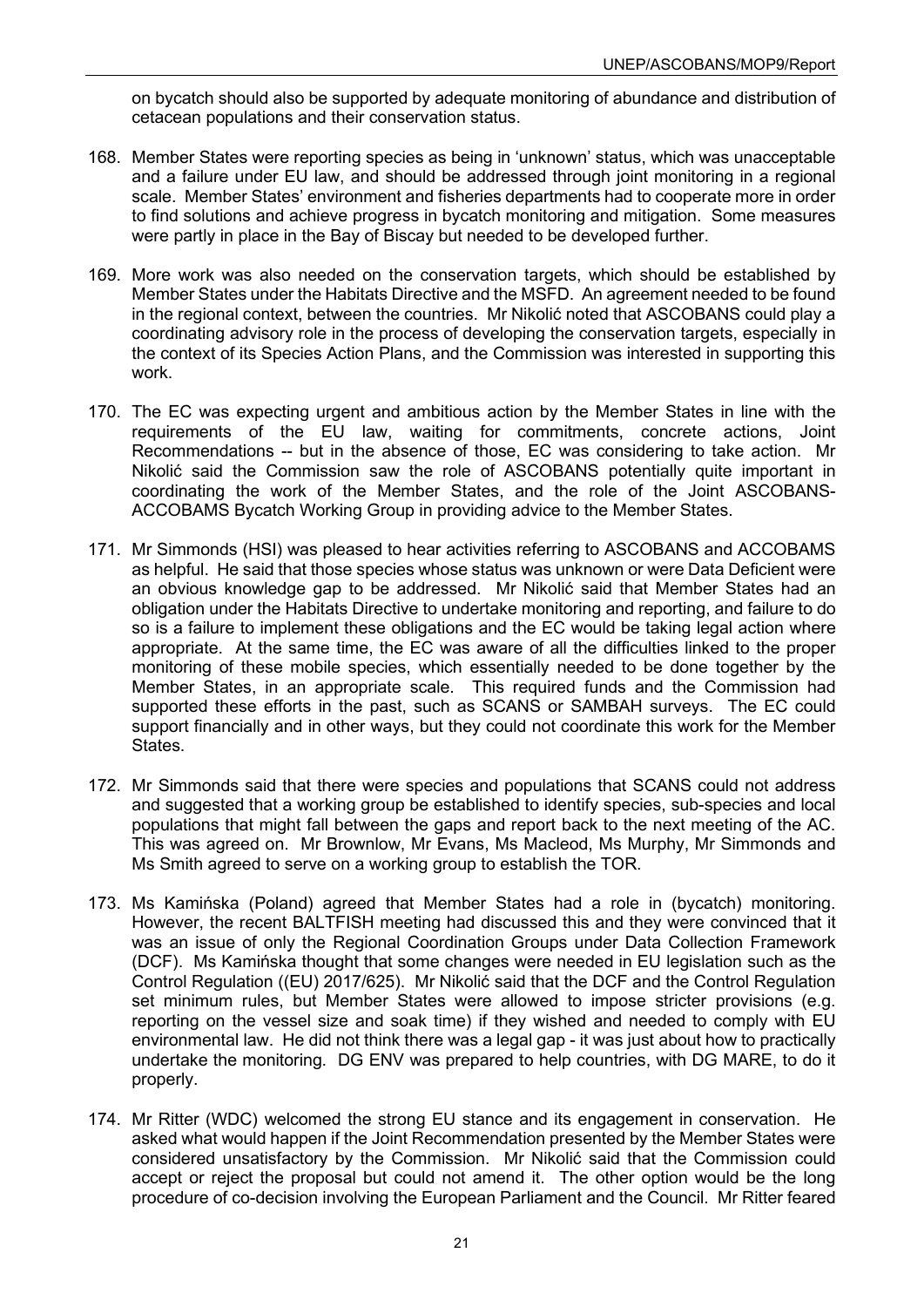that this potentially allowed Member States to procrastinate. Mr Nikolić said that the Commission first relied on the Member States' acting in good faith, but also had the option of emergency measures, and enforcement which they had started recently: the Commission could take EU countries to the European Court of Justice.

# <span id="page-25-0"></span>Draft Resolution

- 175. Mr Evans (Sea Watch Foundation ECS) provided some background and explained the reasoning behind the [proposed changes](https://www.ascobans.org/en/document/proposed-amendments-resolution-85-monitoring-and-mitigation-small-cetacean-bycatch) to the resolution. The work done by the Food and Agricultural Organization of the United Nations (FAO) on bycatch and the related technical guidelines on reducing bycatch were welcome. An expert workshop on unacceptable interactions had been held in Bonn in 2017, and work was being done in parallel by ACCOBAMS through a Joint Working Group on Bycatch. The planned meeting of the Joint Working Group had been postponed because of the pandemic and would be rescheduled to 2021 if possible. Regulation 814/2004 had been repealed and replaced by the Technical Measures Regulation [2019/1241.](https://eur-lex.europa.eu/legal-content/EN/TXT/?uri=CELEX%3A32019R1241)
- 176. OSPAR and HELCOM had held a joint workshop in September 2019 on indicators for establishing bycatch thresholds for birds and marine mammals. Collecting data of national and international fisheries efforts had to be improved and all vessels regardless of size should be covered as vessel size was irrelevant to the likelihood of causing bycatch. It was also important for ASCOBANS to liaise with other forums, such as OSPAR, HELCOM and the Regional Fisheries Management Organizations (RFMOs).
- 177. After further minor editorial changes had been made, the draft resolution was deemed ready for submission for adoption.

## <span id="page-25-1"></span>Proposal for an International Bycatch Project

- 178. Ms Svoboda (Netherlands) [presented](https://www.ascobans.org/en/document/proposal-international-bycatch-project) a potential project aiming to address fisheries and environmental concerns. Work was under way in drafting a concept note for submission under the EU LIFE programme. Further project partners would be welcome. The idea was based on the [Benthis](http://www.benthis.eu/) project (Benthic Ecosystem Fisheries Impact Studies), which had workstreams to share the activities between partners. Scope of the planned project would be all protected, endangered and threatened species (PETS) in the North East Atlantic/Baltic, with focus on small scale fisheries (static gears, e.g. gillnets, pots and creels). Overarching objectives would include successful cross-border cooperation with fishermen and among countries, and developing Joint Recommendations in cooperation with the Regional Coordination Groups, starting with high risk species and fisheries.
- 179. Mr Simmonds (HSI) welcomed the innovative approach adopted by the project organizers and the involvement of multiple stakeholders. He was aware of many take reduction schemes in the USA and some had been more successful than others. Eunice Pinn (Seafish) referred to a report recommending the establishment of a take reduction task force.
- 180. Ms Bell (UK) also welcomed the project and recognized that the task being set was large. The UK was about to launch its own study of PETS. Ms Murphy (GMIT) recalled that Graham Pierce of the Instituto de Investigaciones Marinas - CSIC had put together a proposal with 29 partners, EMFASIS (Ecosystem-based Management of Fisheries: Advancing Stakeholder Involvement and Sustainability), which was also looking at PETS.
- 181. In addition, Belgium, Germany and Poland all enthused about the proposal and wanted to hear how the project progressed.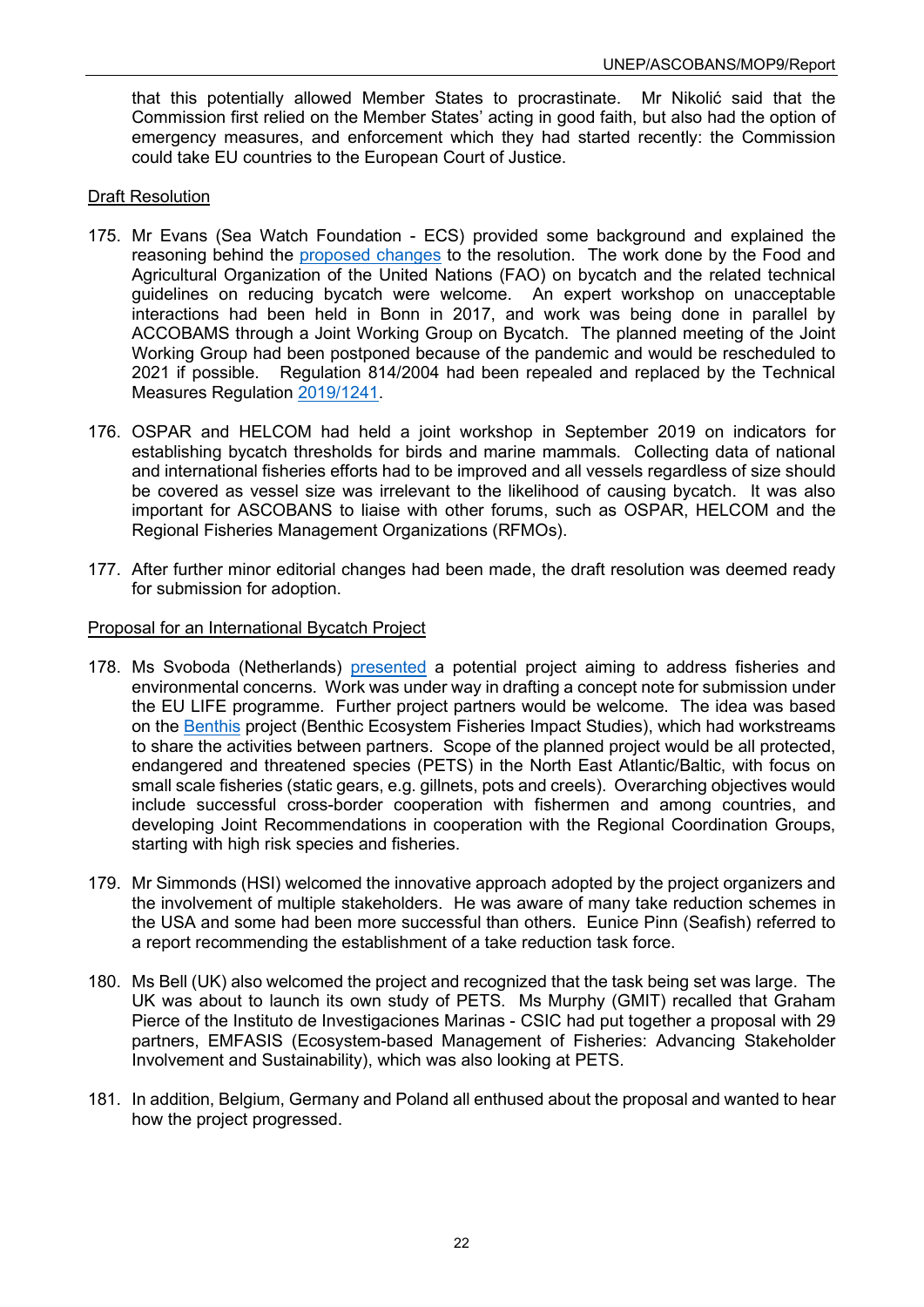## <span id="page-26-0"></span>**6.2.2. Ecosystem Approach to Examine Effects of Pressures to Small Cetaceans**

182. This item had been withdrawn from the agenda since a draft resolution was not ready by the document deadline.

## <span id="page-26-1"></span>**6.2.3. Marine Debris**

- 183. Mr Simmonds (HSI) presented the agenda item. Ms Virtue (Secretariat) pointed out that at CMS COP13 a new field of expertise had been added to the Scientific Council with the creation of a post of COP-appointed Councillor for Marine Pollution and Mr Simmonds had been chosen to fill it.
- 184. Marine debris was in headlines, because of the damage it caused to the environment in general and marine species in particular. There were many types of marine debris, plastics were the worst accounting for 60-80 per cent of the total, with 335 million tonnes produced in 2016 and 359 million tonnes in 2018, only some of which was recycled, with much more incinerated or put in landfills. Large amounts, possibly as much as 12 million tonnes, ended up in the sea each year. The COVID pandemic was making it worse.
- 185. The IWC Marine Debris Workshop in December 2019 (La Garriga, Spain) had considered published and unpublished information, including reviews of the latest literature and a comprehensive overview of marine debris-related activities by other international organizations. The scale of the actual and projected increase in plastics was alarming. Cetaceans could die after ingesting marine debris due to gastric impaction/occlusion, perforation or the associated lesions. As well as direct lethal effects, plastic debris could affect marine mammals' health if remained in the gastrointestinal tract. The presence of foreign bodies could also cause inflammatory changes to the gastrointestinal tract and marine debris could damage cetaceans' health due to the potential role of plastic debris as a vector of toxins.
- 186. The [draft resolution](https://www.ascobans.org/en/document/draft-resolution-marine-debris) called on Parties to act to mitigate the threat, collect data from strandings and to tackle discarded gear. The ACCOBAMS-ASCOBANS joint guidance on best practice for post-mortems was welcomed. Mr Simmonds said that the extent of the threat of plastics to cetaceans as vectors for other diseases was on the cusp of being understood. Ms Brtnik (Germany) drew the meeting's attention to a recently published paper<sup>[9](#page-26-2)</sup> on aerial surveys and the opportunistic gathering of data on debris.
- 187. Mr Evans (Sea Watch Foundation / ECS) said that on vessel-based surveys there was often the option of having a dedicated observer looking out for plastics and debris and therefore suggested amending the wording to encourage multiple purpose surveys provided that the principal aims were not compromised. Joint surveys were often possible. Ms Murphy (GMIT) noted that there were many best practice sampling protocols out there devised by experts in their field for sampling of plastics, including macro, meso and microplastics. If this work was to be undertaken, those protocols should be employed rather than having to develop them ourselves.
- 188. Mr Ritter (WDC) noted that more and more surveys used automated observations rather than relying on humans. Ms Scheidat (Netherlands) reminded the meeting that many factors affected the effectiveness of surveys such as weather conditions, visibility, the abundance of the target species in the area surveyed and the skills of the people analyzing video footage.
- 189. After edits noted on screen by the Secretariat, it was agreed that the draft resolution could be posted online, for adoption on the final day of the MOP.

<span id="page-26-2"></span><sup>9</sup> Unger, B. et al. 2020. Opportunistically collected data from aerial surveys reveal spatio-temporal distribution patterns of marine debris in German waters. Environmental science and pollution research [online]. 2020. DOI 10.1007/s11356-020- 10610-9. https://link.springer.com/article/10.1007/s11356-020-10610-9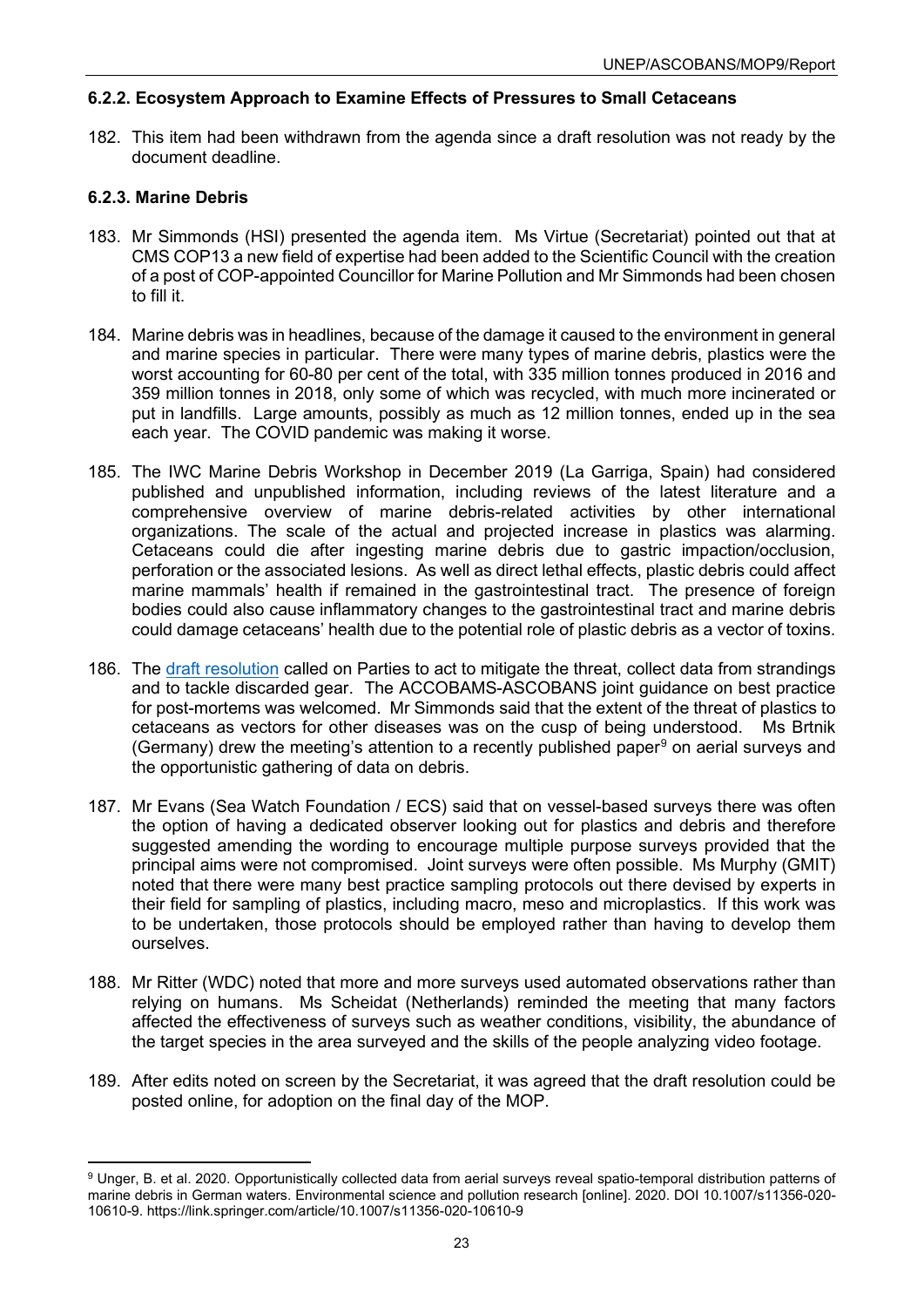# <span id="page-27-0"></span>**6.2.4. Resource Depletion**

- 190. Mr Pierce (Instituto de Investigaciones Marinas CSIC) explained the history of the Resource Depletion Working Group, which he led. The [interim report](https://www.ascobans.org/en/document/interim-report-ascobans-resource-depletion-working-group-august-2020) had been issued and the [draft](https://www.ascobans.org/en/document/draft-resolution-resource-depletion) [resolution](https://www.ascobans.org/en/document/draft-resolution-resource-depletion) had been posted online. The terms of reference of the working group included reviewing and synthesizing available information on prey distribution and abundance, health indicators, diet, cetacean distribution, the role of useful new technological tools, integrating information and mitigation measures.
- 191. One open question was whether there was a direct link between the quantity of prey species and cetaceans, while it was cleared that some fish stocks were being overexploited. If an emaciated cetacean was found stranded, it was not clear whether it had starved to death for lack of prey or whether it had been too ill to hunt. It was, however, likely that prey depletion had a negative impact on cetaceans, with smaller species with a high metabolic rate and the need to feed constantly worst affected.
- 192. Ms Murphy (GMIT) said that the UK had protocols to investigate the cause of death in stranded animals, and noted that a cause of death of starvation was only given where animals were severely emaciated and, following post-mortem examination, ascertained to have no other significant disease processes that could explain the poor nutritional status. Andrew Brownlow (Scottish Marine Animal Stranding Scheme / Scotland's Rural College - SRUC) noted that identifying resource depletion as cause of morbidity or mortality by examination of stranded animals was often a diagnosis of exclusion. This required a thorough post-mortem examination undertaken by experienced pathologists which should ideally involve both gross necropsy examination and ancillary testing. This included analysis such as evaluating stomach contents and ruling out other factors, such as contaminant burdens. Mr Pierce said that some stranding networks did not have the resources to carry out full examinations. The UK's network was better placed than those in some other countries.
- 193. Mr Schall (Germany) suggested that the scope of the resolution be broadened from prey depletion to cover food availability. There was evidence that cod populations were moving north, with distribution shifts resulting from climate change. He was insistent that the resolution should not create additional reporting burdens on Parties and that reports submitted to other forums such as ICES should be used. The Chair speaking for Belgium agreed.
- 194. Mr Pierce noted that the original title related to the working group's remit. He agreed that food availability covered the fact that prey species moved as well as being reduced in number. The title of the resolution had no bearing on the terms of reference of the working group but extending the scope of the resolution might require major redrafting. He agreed that ASCOBANS should use the reports submitted to ICES. He added that some strandings networks would need support if they were to establish whether prey depletion was the cause of strandings.
- 195. After edits noted on screen by the Secretariat, it was agreed that the draft resolution could be posted online.

## <span id="page-27-1"></span>**6.2.5. Small Cetacean Stranding Response**

- 196. Mr Brownlow (Scottish Marine Animal Stranding Scheme / SRUC) presented the [best practice](https://www.ascobans.org/en/document/best-practice-cetacean-post-mortem-investigation-and-tissue-sampling-0)  for cetacean [post-mortem investigation and tissue sampling.](https://www.ascobans.org/en/document/best-practice-cetacean-post-mortem-investigation-and-tissue-sampling-0) He mentioned a recent case where a dead whale had been found with large amounts of rope and other debris in its stomach.
- 197. AC24 had discussed two draft necropsy protocols originally dating from the 1990s, so they had been in need of updating. This work had been coordinated by Lonneke Ijsseldijk, Andrew Brownlow and Sandro Mazzariol at a workshop held in June 2019 in Italy. The [report of the](https://www.ascobans.org/en/document/report-joint-accobams-and-ascobans-workshop-harmonisation-best-practices-necropsy-cetaceans)  [workshop](https://www.ascobans.org/en/document/report-joint-accobams-and-ascobans-workshop-harmonisation-best-practices-necropsy-cetaceans) was available on the MOP documents. Next steps included establishing an online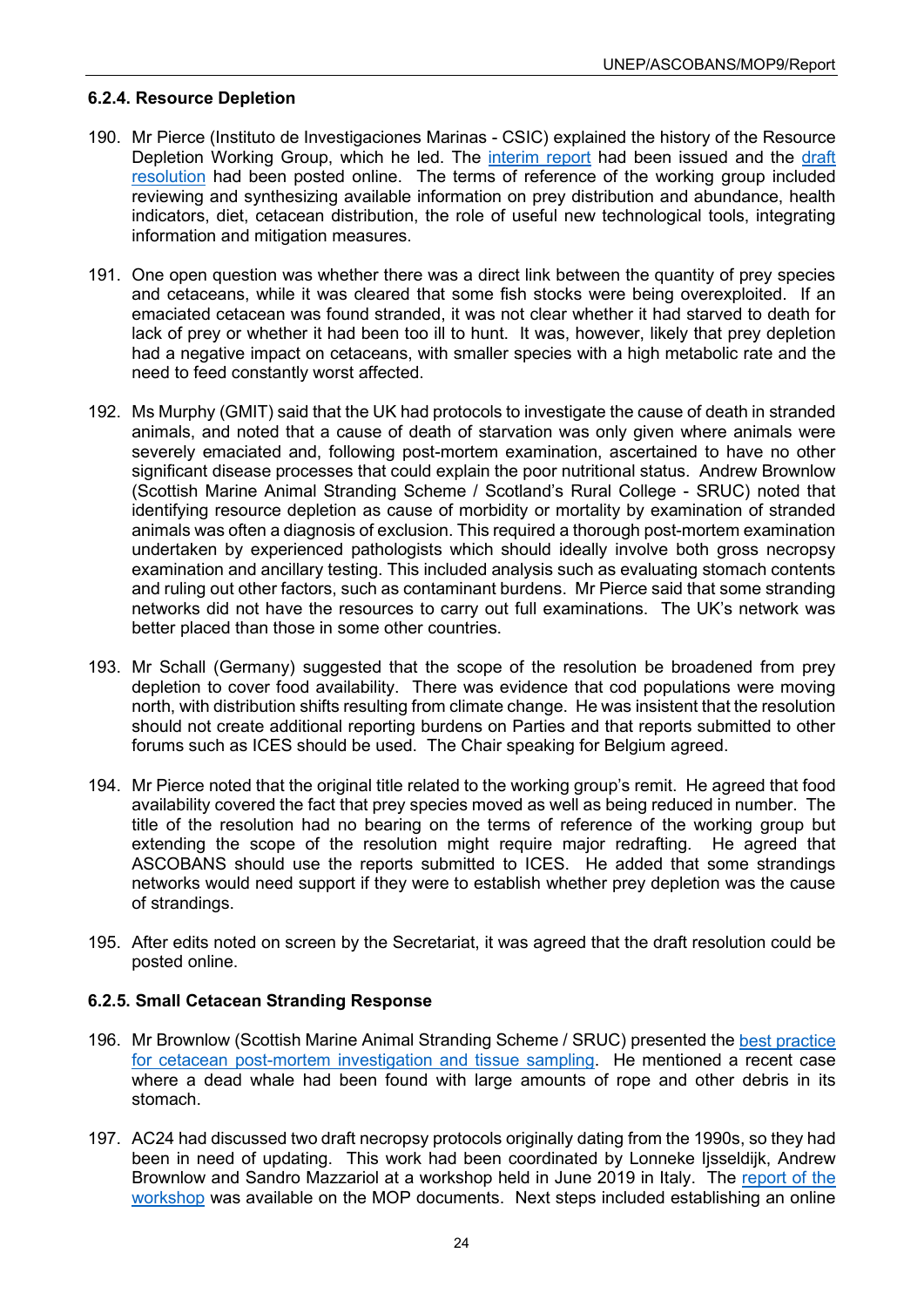repository, possibly hosted on the ASCOBANS website. The best practice protocols were documents so would be constantly updated rather appearing in periodically revised versions.

- 198. A number of delegates proposed minor amendments to the wording of the draft resolution. Mr Andersen (Denmark) welcomed the paper as he saw a need for guidelines. He noted, however, that some of the recommendations would require more resources to implement. Mr Expert (France) said that some of the actions described were not currently undertaken in France.
- 199. Mr Haelters (Belgium) said that attempts had been made to establish liaison networks in northern Europe but coordinating databases for strandings and necropsies was difficult. The Netherlands had taken in lead on Harbour Porpoise strandings, mapping where adults and juveniles animals stranded and trying to establish if bycatch was the cause.
- 200. Ms Renell (Secretariat) said that the Zoological Society of London was developing a webaccessed database for marine mammals stranding and necropsy data under ASCOBANS. The project deadline had been extended because of the COVID pandemic.
- 201. Ms Blankett (Finland) welcomed the work on developing a database but saw practical difficulties in establishing strandings networks in Finland where the coastline was ca. 46,000 kilometres long, of which 39,000 kilometres was island coastline. Additionally, many of islands/islets were remote.
- 202. Ms Smith (IWC) gave an update on the IWC's work on strandings. The coordinator had left in December 2019, and Andrew Brownlow had been engaged as a consultant to review and draft the 4-year work plan. The draft would be presented to IWC Scientific Committee in May 2021. The possibility of joint activities with others, such as ACCOBAMS and ASCOBANS, on database development and synergies would be explored.
- 203. After suggested edits noted on screen by the Secretariat had been agreed, the document was deemed ready for adoption.

## <span id="page-28-0"></span>**6.2.6. CMS Family Guidelines on Environmental Impact Assessments for Marine Noisegenerating Activities**

- 204. Ms Virtue (Secretariat) reported that CMS COP12 had endorsed the [Guidelines](https://www.ascobans.org/en/document/cms-family-guidelines-environmental-impact-assessment-marine-noise-generating-activities) and COP13 had re-examined the draft guidelines, with view to the other members of the CMS Family adopting them. In 2016 ASCOBANS MOP8 had welcomed the guidelines but had fallen short of adopting them. The associated [draft resolution](https://www.ascobans.org/en/document/proposed-amendments-resolution-811-cms-family-guidelines-environmental-impact-assessment) was an update to Resolution 8.11, proposing adoption of the Guidelines, and recognizing the relevant ACCOBAMS Resolution and sonar and cetacean interactions workshop held in October 2019.
- 205. Mr Expert (France) recalled the discussion at MOP8 and recognized that the guidelines were not binding. France had its own national guidelines, produced for use by local authorities and the private sector, and taking account of requirements under the MSFD and OSPAR. The guidelines were available in French and an English translation was in the pipeline.
- 206. Mr Andersen (Denmark) said that the Danish navy had stressed that security considerations would outweigh other concerns and that the military operated to its own protocols. The Chair said that he had approached the Belgian navy but had not received a reply. Mr Andersen noted that the Danish navy appeared to be the only one raising this issue. Ms Virtue recalled that CMS COP12 had discussed the issue of military sonar and stressed that the guidelines were not binding, and it was recognized that military operations were sensitive and were conducted according to special protocols.
- 207. Mr Entrup (OceanCare) welcomed the resolution which was a strong signal to the rest of the CMS Family. He said that ACCOBAMS had raised the issue of military sonar, after many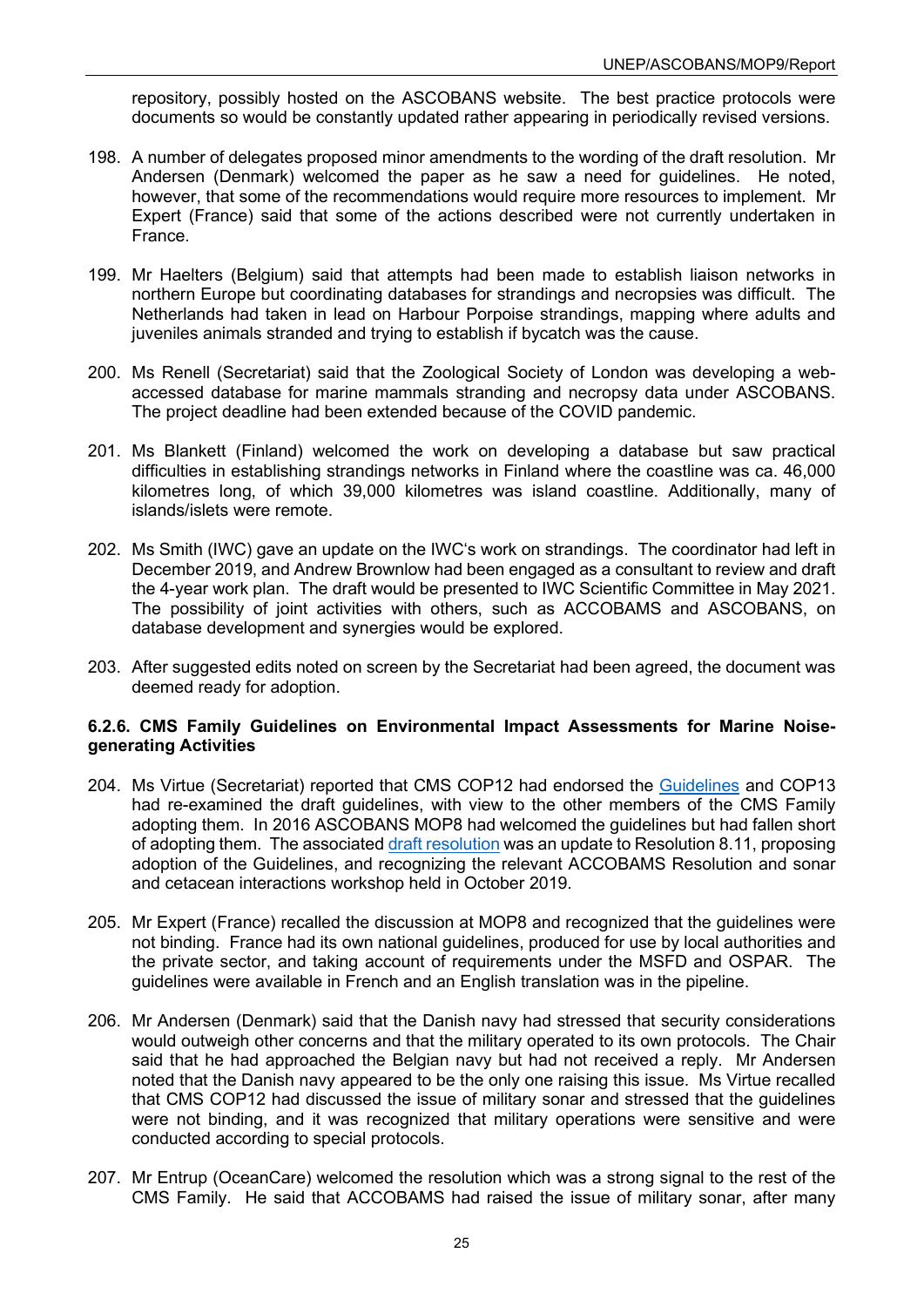stranding incidents. Acknowledging the point raised by Denmark over military disclosure, he pointed out that the MSFD encouraged navies to respect environmental aspects. He suggested adopting the same wording used in the ACCOBAMS Resolution and that reference be made to the process within the International Maritime Organization for revising its guidelines.

- 208. Mr Ritter (WDC) supported Mr Entrup and pointed out that noise was a growing concern, being a direct threat to cetaceans. However, removing the source of the noise meant that the threat disappeared. Avoiding noise was better than mitigation.
- 209. Ms Blankett (Finland) suggested adding a reference to relevant work under OSPAR and HELCOM [\(EN Noise\)](https://helcom.fi/helcom-at-work/groups/pressure/en-noise/), and Ms Carlén (CCB) suggested adding a reference to the IMO shipping guidelines in the preamble.
- 210. After suggested edits noted on screen by the Secretariat, the document was deemed ready for adoption.

#### <span id="page-29-0"></span>**7. Administrative and Budgetary Issues**

#### <span id="page-29-1"></span>**7.1. Financial and Administrative Matters 2017-2020**

- 211. Ms Renell (Secretariat) presented the [report of the Secretariat](https://www.ascobans.org/en/document/report-secretariat-financial-and-administrative-matters-2017-2020) on financial and administrative matters. In summary, there had been no change in the Secretariat's location or status, but a few changes in staffing, including a new Executive Secretary (Amy Fraenkel) as well as two new Coordinators (Aline Kühl-Stenzel in 2017 and Jenny Renell in 2019).
- 212. The Secretariat had overseen the implementation of seven projects and reported that all assessed contributions had been received from Parties as well as some voluntary ones. Detailed reports on budget implementation had also been submitted to each AC meeting in the past quadrennium. The end-of-year 2019 report could be found in Annex 1 of the document, and the mid-year 2020 report in Annex 2.
- 213. The [draft resolution](https://www.ascobans.org/en/document/draft-resolution-management-expenditures-between-2016-and-2019) approved the expenditures for 2016-2019, and decided that the expenditures for 2020 onwards be discharged and approved by MOP10. As there were no edits suggested, the resolution was adopted as presented.

#### <span id="page-29-2"></span>**7.2. Financial and Administrative Matters 2021-2024**

- 214. The Chair reported that the Heads of Delegation meeting had suggested that the Budget Working Group should meet in closed session. Mr Simmonds (HSI) said that he believed that ASCOBANS had decided against closed sessions and thought that the move was retrograde, given that the only issues that could be considered sensitive were individual staff members' salaries. Ms Virtue (Secretariat) confirmed that it was customary for the Budget Working Group to meet in closed session away from the plenary: in a face-to-face meeting the Budget Working Group would meet during lunch break, for example. She suggested that the Budget Working Group continue to use the meeting channels and invited observers to log out of the meeting and re-join when the afternoon session started. The Chair did not foresee the need for any further closed sessions.
- 215. Mr Schall (Germany) said that it was normal practice throughout the CMS Family for budget working groups to be restricted to Parties only and that ASCOBANS should not deviate from this. He said that the plenary discussions of the budget should normally be open to observers. Mr Expert (France) agreed.
- 216. Ms Renell (Secretariat) presented the [draft resolution](https://www.ascobans.org/en/document/draft-resolution-financial-and-administrative-matters-2021-2024) and its three Annexes. There were three [budget options,](https://www.ascobans.org/en/document/proposals-budget-financial-period-2021-2024) the first with an increase of 13.86 per cent, the second with an increase of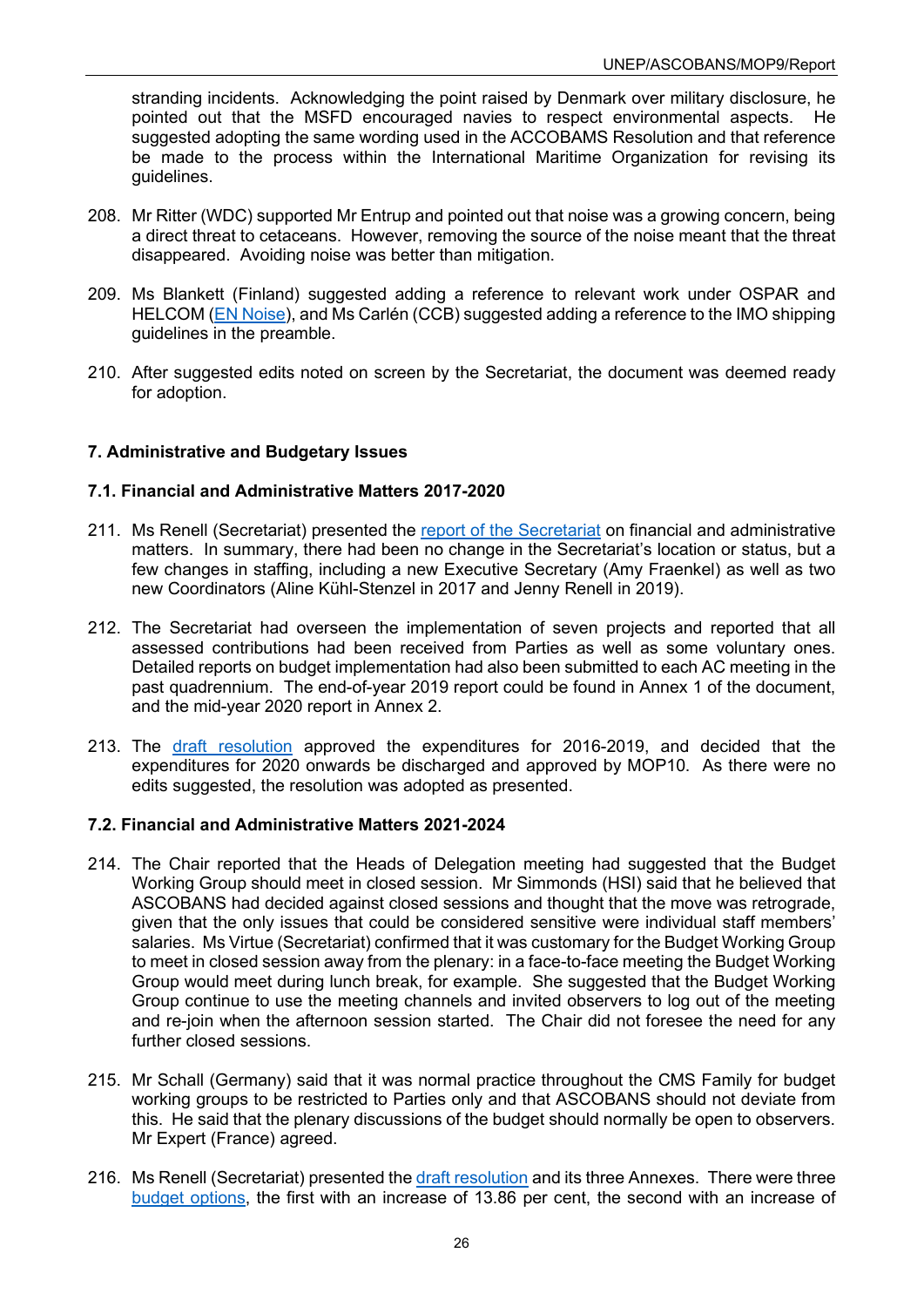15.69 per cent and a third with no increase which would require a reduction of 81 per cent in non-staff costs leaving just €24,000 for non-staff budget lines. She thanked the Parties for the opportunity to discuss the budget proposals in advance of the MOP and drew the meeting's attention to a document covering frequently asked questions regarding the budget options that the Secretariat had shared with Parties prior to MOP9.

- 217. Ms Svoboda (Netherlands) was not against Option 1 but thought that there were additional opportunities for savings from meetings being virtual. She was concerned about the costs associated with staffing. Serah Jaoko (UNEP) explained that ASCOBANS staff had UNEP contracts with provisions for dependents and there was no scope for removing these entitlements which had to be met from the employing organization's budget.
- 218. Ms Virtue said that most ASCOBANS staff in the past had been German citizens, so were entitled to fewer additional allowances. Future staff might have to move from overseas and this would involve greater costs. The Finance Officer, Enkhtuya Sereenen (Secretariat) explained the budget process and the standard salary costs for UN duty stations and how these were applied to each individual staff member. With ASCOBANS being a small organization, there was limited flexibility and scope for covering any shortfalls that occurred. It was possible to apply the maximum cost per post, but this would lead to an increase in the Trust Fund budget to protect the Agreement's working reserve. She also noted that excellent record of the ASCOBANS Parties, all of which paid their contributions regularly.
- 219. Mr Schall (Germany) said that EUROBATS seemed to have resolved the issue having built up a sufficient buffer in the Agreement's budget. Surpluses in staffing lines could be used to fund projects.
- 220. Mr Ritter (WDC) made a statement on behalf of CCB, HSI, NABU, OceanCare, WDC and WWF after the observers had been excluded from the Budget Working Group, which he thought was counter to the trend within ASCOBANS for greater openness and transparency. He understood the pressures on Ministry budgets and was open to moves to reduce the amount of time spent at ASCOBANS meetings on administrative issues. He was concerned that with cetacean conservation being the primary objective of the meeting, there should be no reduction in the time dedicated to technical issues, especially as the emergency measures being introduced for two discrete populations of species covered by the Agreement showed the urgency of the situation. The NGOs as key stakeholders continued to stand ready to support ASCOBANS and its member countries in its important work.
- 221. The Vice-Chair who was chairing the Budget Working Group reported back on its deliberations to the plenary. The Working Group had had a productive meeting with considerable progress although some details needed to be agreed. With regard to the frequency of the meetings of the AC, the Working Group favoured a fifth option tabled by Germany with two virtual meetings in Years 1 and 3 and one physical meeting in Year 2.
- 222. Ms Carlén (CCB / Jastarnia Group) said that the Jastarnia Group had decided to continue to meet annually and would alternate between virtual and physical meetings. Ms Renell noted that the NSG used to arrange its meetings to take place immediately before the AC. Ms Kühl-Stenzel (NABU) asked whether the workload of the Secretariat could be reduced by questioning whether the AC required an institutional session every year. Such a change would no doubt free up extra capacity to support implementation of the agreement. Ms Renell confirmed that this had been discussed at AC25, which concluded that institutional sessions would be kept.
- 223. The Vice-Chair who had led the Budget Working Group had agreement from Parties on Option 2 fully covering staff costs and increasing non-staff costs to meet inflation, and holding intersessional meetings online on Years 1 (2021) and 3 (2023) of the budget period. This brought the overall increase of the total budget to 14.55 per cent compared to the 2017-2020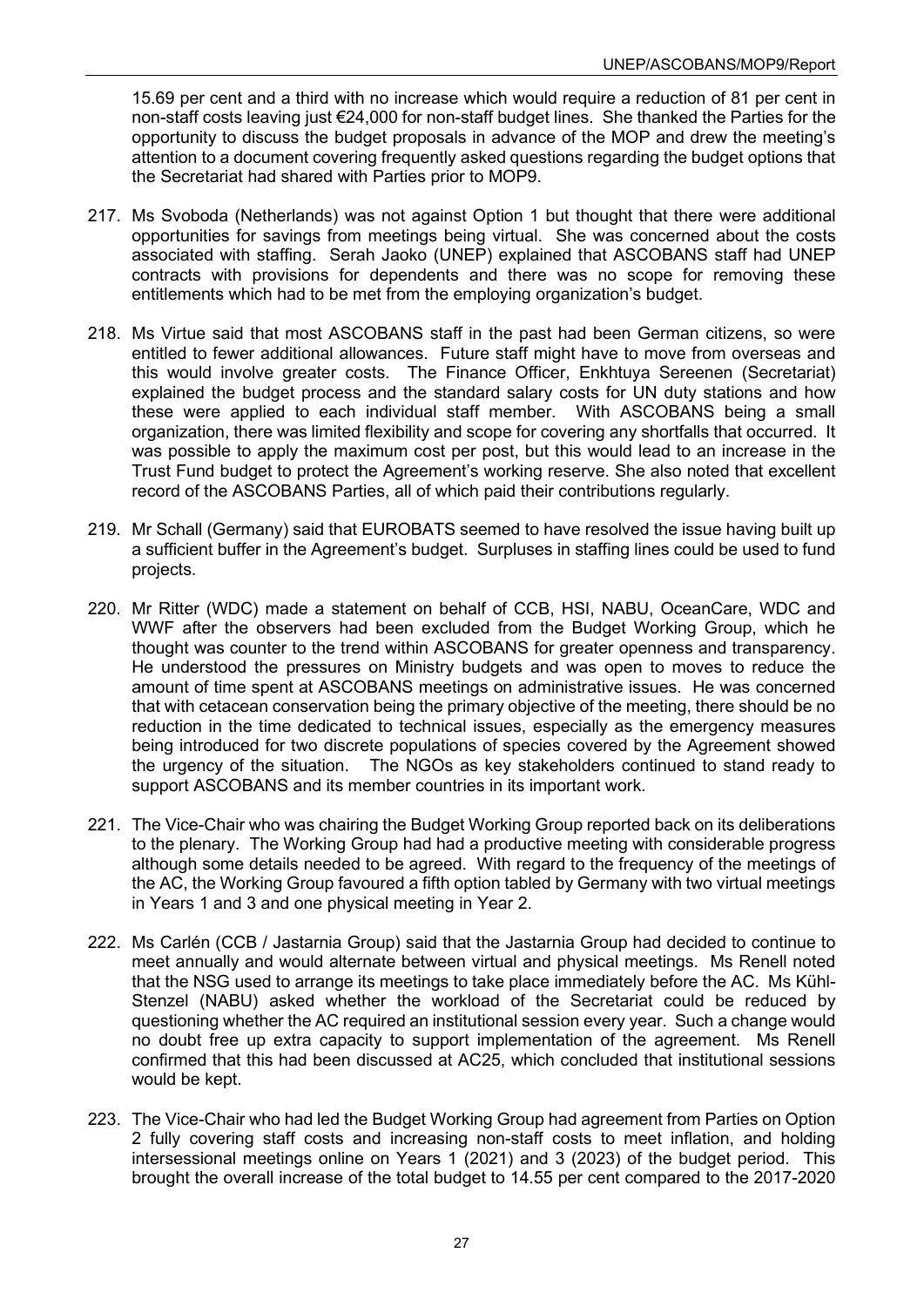budget. Text had been added to the draft resolution (paragraph 12), to address Parties' concern on how to have a less vulnerable budget for ASCOBANS.

# <span id="page-31-0"></span>**8. Adoption of Any Documents**

- 224. The Secretariat had circulated a list of all the Conference Room Papers (in-session documents) at the end of Day 4 for adoption on the final day of the MOP. These were:
	- ASCOBANS/MOP9/CRP 1.2 and 1.2b the Rules of Procedure for Meetings of the Parties to ASCOBANS and the Annex on Operating Procedures for Virtual Meetings were adopted. These are included in Annex 1 of this report.
	- ASCOBANS/MOP9/CRP 5.1 National Reporting was adopted with the addition of a section 'Burning Issues' requested by Belgium, and the deletion of the word 'Bycatch' from Section IV on strandings requested by the UK.
	- ASCOBANS/MOP9/CRP 5.2 Work Plan for the ASCOBANS Advisory Committee and Secretariat 2021-2024 was adopted with the deletion of an explicit reference to the future hosting of the 'Kid's Website'.
	- ASCOBANS/MOP9/CRP 6.1.1 the Baltic Proper Harbour Porpoise was adopted with minor amendments to the wording. Germany placed on record its position of not being able to endorse paragraph 10, regarding a proposal to list the population on CMS Appendix I.
	- ASCOBANS/MOP9/CRP 6.1.4 Common Dolphins, ASCOBANS/MOP9/CRP 6.2.1 Monitoring and Mitigation of Small Cetacean Bycatch and ASCOBANS/MOP9/CRP 6.2.3 Marine Debris were all adopted as presented.
	- ASCOBANS/MOP9/CRP 6.2.4 Food Availability and Resource Depletion was adopted with Germany placing on record its insistence that adoption did not entail any new reporting burdens on Parties under ASCOBANS.
	- ASCOBANS/MOP9/CRP 6.2.5 Small Cetacean Stranding Response, ASCOBANS/MOP9/CRP 6.2.6 CMS Family Guidelines on Environment Impact Assessment for Marine Noise-generating Activities and ASCOBANS/MOP9/CRP 7.2 Financial and Administrative Matters 2021-2024 were all adopted. The Secretariat pointed out some minor adjustments to the table of figures resulting from more accurate rounding, provided by the CMS Administrative and Finance Management Unit.
- 225. The Secretariat confirmed that all adopted resolutions would be made available on the [MOP9](https://www.ascobans.org/en/meeting/mop9)  [website.](https://www.ascobans.org/en/meeting/mop9)

# <span id="page-31-1"></span>**9. Any Other Business**

226. The Chair noted that some items had been flagged for discussion under this part of the agenda.

## <span id="page-31-2"></span>German Red List

227. Mr Dähne (Germany) said that a Red List Centre had been established to update the German Red List and underpin the work of the IUCN with better local knowledge. The first taxonomic group to be dealt with was marine mammals and the report would be published on the web in the autumn of 2020. An assessment of threats would follow. The Harbour Porpoise had been assessed as Endangered, but this covered the country's entire population and the status of the Baltic population was recorded as Critically Endangered. The Bottlenose Dolphin was now considered extinct in the Baltic. The Minke Whale as well as the White-beaked Dolphin were now found frequenting the Dogger Bank. Four new species were covered – the Humpback Whale, the White-sided Dolphin, the Common Dolphin and the Fin Whale.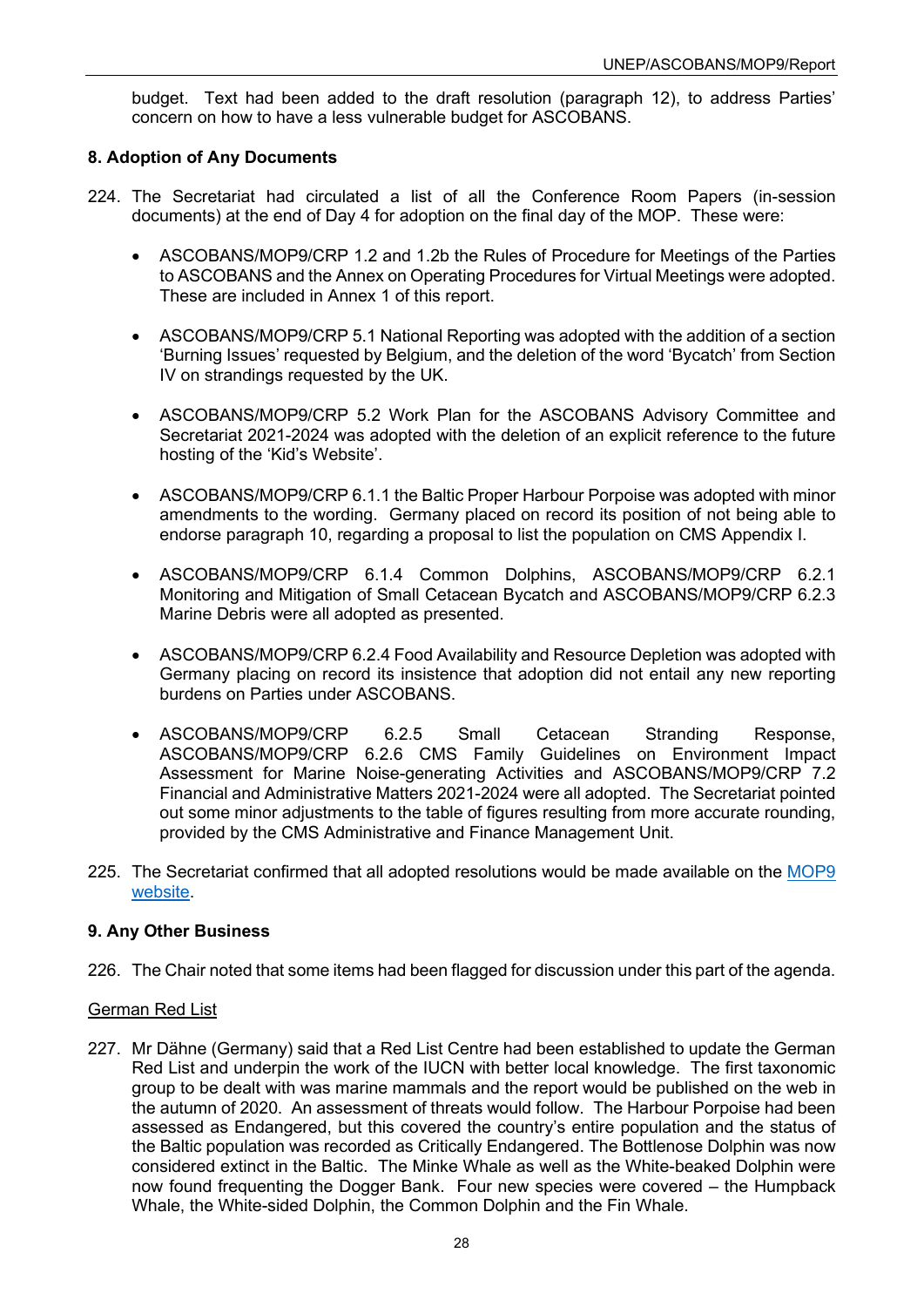# <span id="page-32-0"></span>Grey Seals

- 228. Mr Andersen (Denmark) had heard rumours that fishermen were using large mesh gill nets to drown Grey Seals that were taking catch from fishing gear. He feared that this illegal practice might also be used against Harbour Porpoises. He asked if other countries had similar experiences. Mr Dähne (Germany) said that there had been a stranding incident in 2017 involving Grey Seals where it had been established that the cause of death was drowning. The case had been referred to the courts, but no culprits had been identified. As a result, the size of the opening of nets had been reduced to 80cm and since then there had been no similar Grey Seal strandings.
- 229. Mr Simmonds (HSI) agreed that if Grey Seals could be caught in this way, then it was likely that Harbour Porpoises were also susceptible. He had contributed to two papers on seal culling in the region and commented that under the US Marine Mammal Protection Act, exports of fish products were prohibited if mammals died as a result of fishing. He said that drowning marine mammals was a particular cruel way of killing them. Ms Blankett (Finland) said that EU had [regulation](https://eur-lex.europa.eu/legal-content/EN/TXT/?uri=CELEX:32015R1775) ((EU) 2015/1775) on a trade ban that applied to seal products produced in the EU and to imported seal products. She requested Mr Simmonds to circulate the papers referred to.

## <span id="page-32-1"></span>Metrics of Success

- 230. Mr Simmonds (HSI) noted that the question of measuring the impact of the Agreement had been raised earlier on the meeting (see item 4.2). Various stakeholders involved in implementing ASCOBANS were periodically asked to justify their work to their managers. For example, Mr Simmonds said he had been asked how many whales and dolphins ASCOBANS had saved. It was important to demonstrate progress and the effectiveness of ASCOBANS across a range of activities. Outreach and education could be one topic area where this might be achievable by determining how many people ASCOBANS was reaching and how, and whether ASCOBANS could demonstrate changes in opinion or awareness.
- 231. Ms Scheidat (Netherlands) said that the national reports could be used to show how the Agreement had progressed by assessing bycatch better and the expansion of stranding networks.
- 232. Mr Ritter (WDC) said Parties should reflect on the Agreement's activities generally and highlight its main purposes and achievements to reinforce commitment to this important international instrument.

## <span id="page-32-2"></span>Strandings of Beaked Whales

- 233. Mr Ritter (WDC) reminded the meeting of a number of stranding incidents. Several Cuvier's Beaked Whales had stranded in 2018 and it was still not clear why. Bottlenose Dolphins had stranded in the Faroes, Ireland and the UK. Many of the species involved were categorized as Data Deficient and the level of monitoring at sea was inadequate. Mr Ritter thought ASCOBANS could raise profile of the issue and proposed that an intersessional working group be established, volunteered Sarah Dolman (WDC) to lead the group. The working group could bring together experts to collect data of recent strandings, population abundance and distribution, and discuss potential reasons for the strandings. A report could be prepared for presentation to AC26.
- 234. Mr Evans (Sea Watch Foundation / ECS) said two issues were coinciding. One was the northward expansion of beaked whales' distribution beyond the British Isles towards Iceland and the other was increasing military activity as relations between NATO countries and the Russian Federation became more strained. The military was carrying out more tests involving low frequency sonar and it was suspected that this might be the cause of the increase in stranding incidents. This could only be proved if more post-mortems on fresh cadavers could be carried out.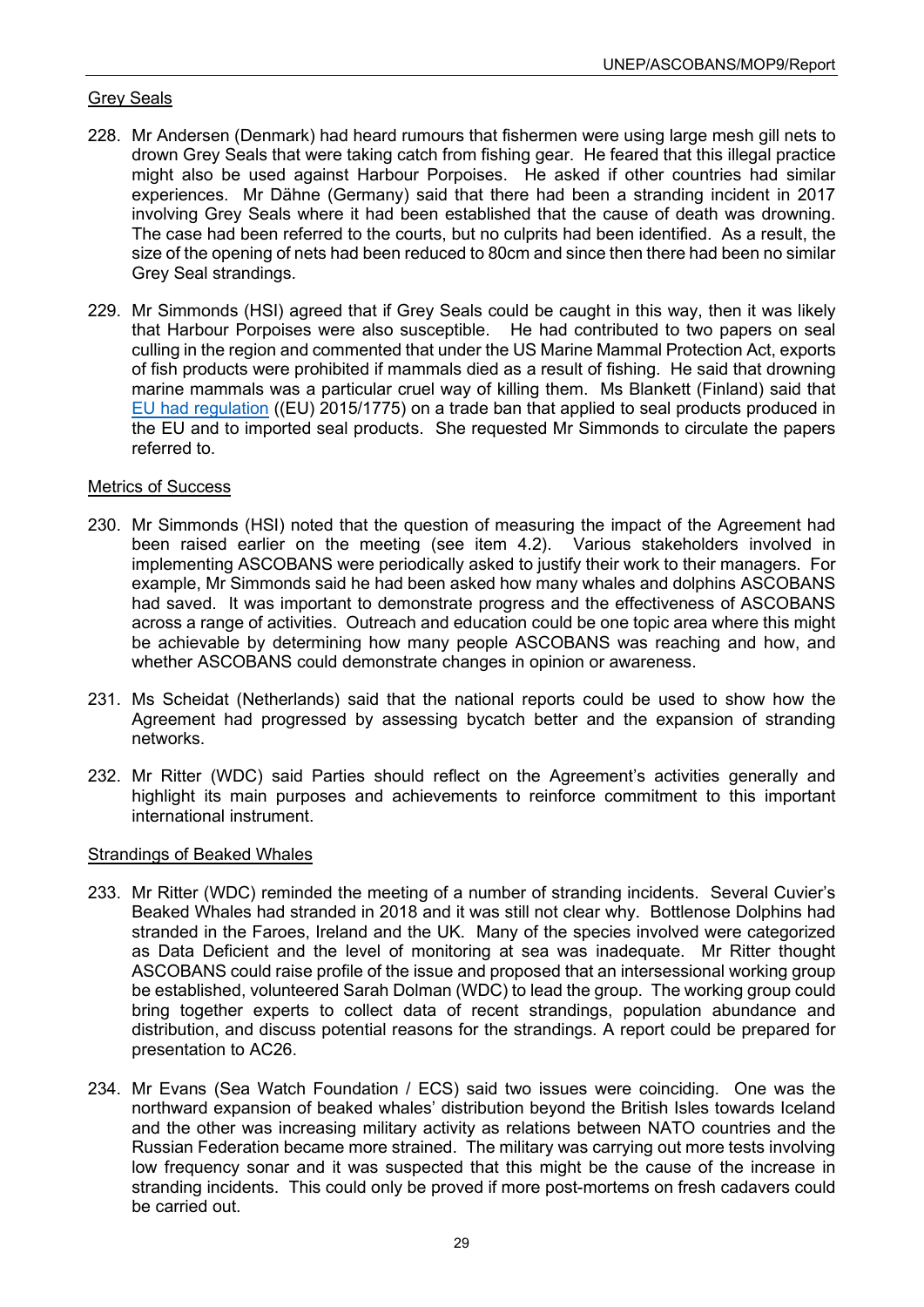- 235. Mr Simmonds (HSI) said that such incidents would probably be regarded by the IWC as 'abnormal mortality events' and if the military were involved, they would be difficult to investigate. Post-mortems were difficult because of the size of the bodies, but it was important to act quickly before the cadavers discomposed. Ms Svoboda (Netherlands) said that two Bottlenose Dolphins had stranded in the Netherlands in the past week and post-mortems were being conducted.
- 236. The Secretariat undertook to circulate a call for people interested in joining the Intersessional Working Group on Beaked Whales.

## <span id="page-33-0"></span>Voluntary Contributions

237. Ms Renell (Secretariat) announced that two pledges of voluntary contributions had been received, from Finland for €6,250 and from Germany for €25,600, and the process for receiving the funds would be initiated. Ms Svoboda (Netherlands) announced a voluntary contribution of €5,000 and Ms Bell (UK) one of GB£10,000. The news of these voluntary contributions was welcomed with gratitude.

## <span id="page-33-1"></span>**10. Date and Venue of the 26th Meeting of the Advisory Committee and the 10th Meeting of the Parties**

- 238. Ms Renell (Secretariat) said that AC26 would be held in the period September-November 2021. It would be conducted online, and the Secretariat would likely host it. Parties noted that the dates should not clash with the AEWA MOP or the CBD COP in October.
- 239. MOP10 was due to be held in 2024, 30 years after MOP1 and the entry into force of the Agreement, so it would mark a major milestone. All Parties except France, Lithuania and Poland had hosted a MOP. Expressions of interest would be welcome.

## <span id="page-33-2"></span>**11. Close of the Meeting**

- 240. The Chair invited participants to make closing statements.
- 241. Ms Nyström (WWF Sweden) speaking on behalf of CCB, HSI, NABU, OceanCare, Sea Watch and WDC, stressed the importance of ASCOBANS, the poor conservation status of cetaceans as highlighted in the recent report by 300 experts and the need for the Agreement to co-operate with other forums. She welcomed the adoption of the Resolutions and said that ASCOBANS was as necessary now as it had been when it started. The full statement is available in Annex 3 of this report. The Chair thanked the NGOs for their positive contribution to the meeting and the Agreement generally.
- 242. Ms Virtue (Secretariat) said that the Executive Secretary was pleased to have had the chance to address the meeting and had been following progress with interest. The meeting had gone well, with positive resolutions adopted and a clear road map for the next four years. The budget settlement meant that the Secretariat was on a firm footing while it was acknowledged that the financial climate was not favourable. The announcement of four new voluntary contributions was a pleasant bonus. A questionnaire would be circulated to participants to seek their views on how the online meeting had been.
- 243. Ms Virtue thanked Ms Renell who had taken over as Coordinator halfway through the quadrennium, and had helped maintain the momentum achieved by Heidi Frisch-Nwakanma and Aline Kühl-Stenzel. She also thanked the Secretariat support team and complemented Mr Warrie on his chairing of the meeting, which was all the more commendable given that he was new to ASCOBANS and had not led such a meeting before. The Chair declared the meeting closed at 11:45 CEST.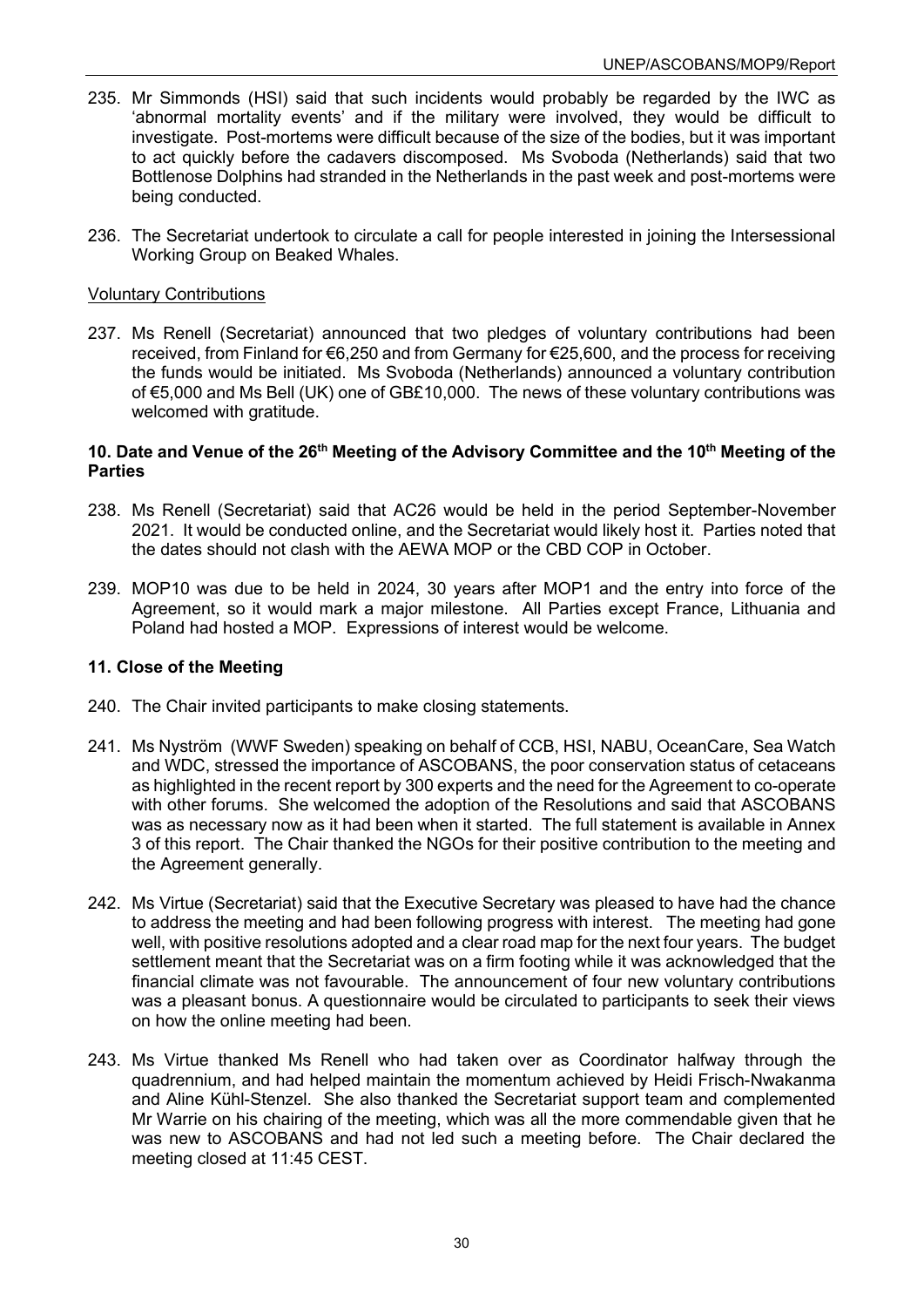## **Annex 1:**

## <span id="page-34-0"></span>**RULES OF PROCEDURE FOR THE MEETING OF THE PARTIES TO ASCOBANS**

*(as adopted by MOP9, including an Annex relating to virtual meetings)*

## **PART I**

## **DELEGATES, OBSERVERS, SECRETARIAT**

#### **Rule 1: Delegates**

- ([1](#page-34-1)) A Party to the Agreement (hereafter referred to as a "Party")<sup>1</sup> shall be entitled to be represented at the meeting by a delegation consisting of a Representative and such Alternative Representatives and Advisers as the Party may deem necessary.
- (2) The Representative of a Party shall exercise the voting rights of that Party. In the absence of the Representative, an Alternative Representative of that Party shall act as a substitute over the full range of the Representative's functions.
- (3) Seating limitations may require that no more than four delegates of any Party be present at a plenary session and sessions of the Meeting of the Parties or any working group established by the Meeting of the Parties in accordance with Rule 23.

#### **Rule 2: Observers**

- (1) All non-Party Range States, Regional Economic Integration Organizations bordering on the waters concerned, and other bodies referred to in Article 6.2.1 of the Agreement may be represented at the meeting by observers.
- (2) Any other body qualified in cetacean conservation and management referred to in Article 6.2.2 of the Agreement desiring to be represented at the meeting by observers shall inform the Secretariat at least 90 days prior to the opening of the meeting, unless it has previously been approved for participation.<sup>[2](#page-34-2)</sup> The Secretariat shall inform the Parties of the new requests received within five days of receipt. The observers shall be entitled to be present unless at least one-third of the Parties have opposed their application in writing at least 30 days before the meeting.
- (3) Observers shall have the right to participate but not to vote.
- (4) Seating limitations may require that no more than two observers from any non-Party Range State or body be present at a plenary session and sessions of the Meeting of the Parties or of any working group established by the Meeting of the Parties in accordance with Rule 23.

<span id="page-34-1"></span><sup>&</sup>lt;sup>1</sup> See Agreement, paragraph 1.2, sub-paragraph (e), and paragraphs 8.4 and 8.5. A Party is a Range State or a Regional Economic Integration Organization which has deposited with the United Nations Headquarters by 27 August 1994 its consent to be bound by the Agreement.

<span id="page-34-2"></span><sup>2</sup> The Secretariat shall maintain a list of approved bodies, available at [http://www.ascobans.org/en/page/approved](http://www.ascobans.org/en/page/approved-observer-organizations-mop-and-ac-meetings)[observer-organizations-mop-and-ac-meetings.](http://www.ascobans.org/en/page/approved-observer-organizations-mop-and-ac-meetings) This list shall include bodies referred to in Article 6.2.1 of the Agreement, as well as any that have been admitted as observers to at least three meetings of the Advisory Committee or Meeting of the Parties. The list of approved observers can be amended at the written request of at least one-third of the Parties up to 60 days before the meeting.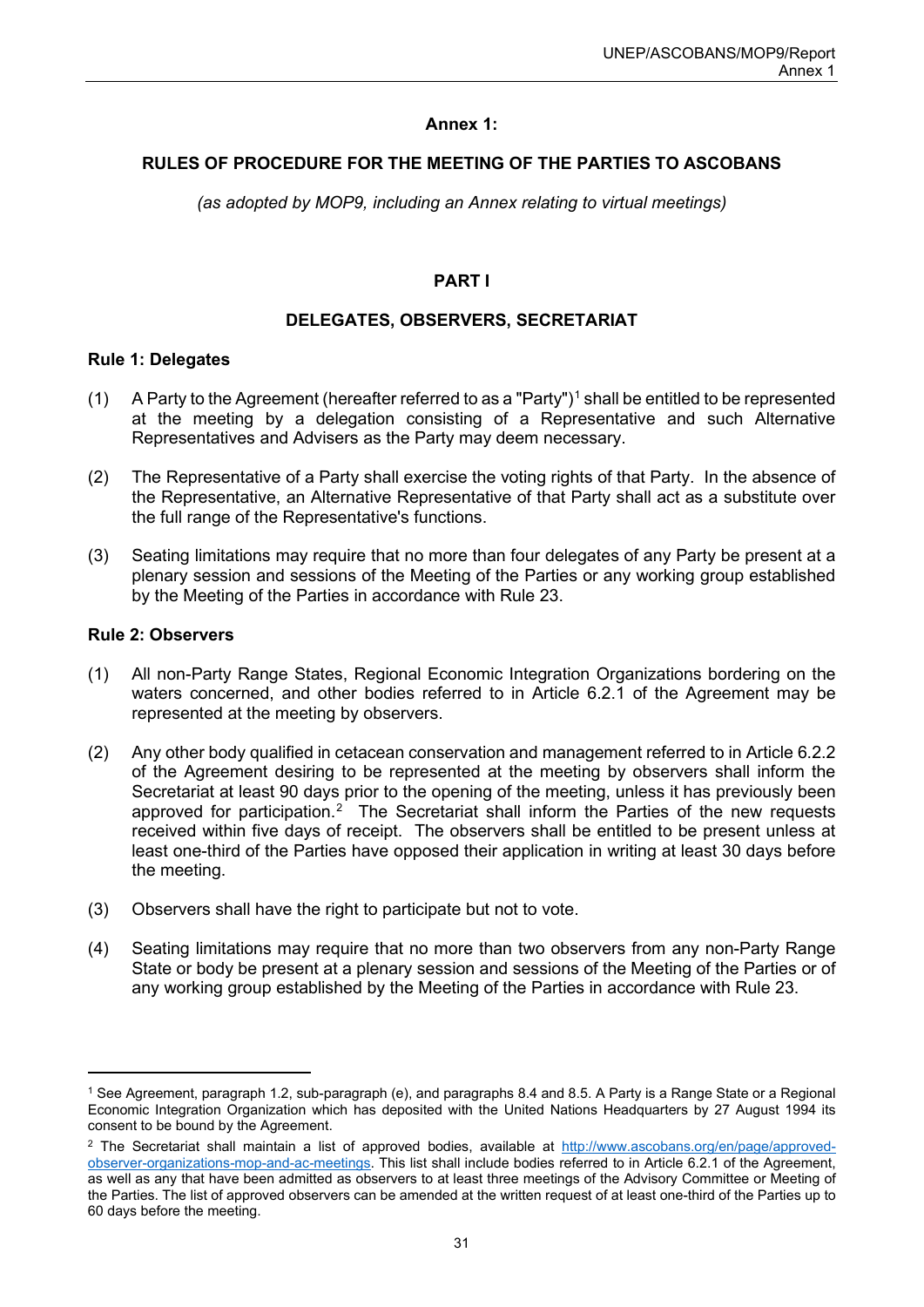#### **Rule 3: Credentials**

- (1) The Head of Delegation, any Alternative Representative(s) or Advisor(s) of a Party will be accredited to fully represent the Party at the session of the MOP by the Head of State, Head of Government, Minister of Foreign Affairs, the Minister or Deputy of the focal Ministry/Authority for ASCOBANS, or, in the case of a regional economic organization, by the competent authority of that organization $^{\rm 3}$  $^{\rm 3}$  $^{\rm 3}$   $^{\rm 4}$  $^{\rm 4}$  $^{\rm 4}$ .
- (2) Credentials will include: the full title and date of the session of the MOP; a full list of representatives authorized to represent the Party and to transact all such matters with an indication of who is Head of Delegation; a full signature of the appropriate authority as indicated above and printed on official letterhead, preferably with a seal, clearly indicating that the credentials have been issued by the appropriate authority. The Secretariat will provide a credential template as an example, together with the notification of the venue and dates of the session of the MOP.
- (3) Credentials will be submitted in their original form to the ASCOBANS Secretariat within 24 hours of the start of the MOP. If credentials are presented in a language other than English, they will be accompanied by a courtesy translation into English, in accordance with Rule 19.
- (4) A Credentials Committee of at least three Parties will be set up in accordance with Rule 23 to examine submitted credentials and shall report thereon to the meeting.
- (5) Pending a decision on their credentials, representatives may participate provisionally in the meeting, but not vote

#### **Rule 4: Secretariat**

Unless otherwise instructed by the Parties, the Secretariat shall service and act as secretariat for the meeting. Secretariat services are provided through the UNEP/CMS Secretariat.

## **PART II**

## **OFFICERS**

#### **Rule 5: Chairpersons**

- (1) The Chairperson of the Advisory Committee shall act as temporary Chairperson of the Meeting until the Meeting elects a Chairperson in accordance with Rule 5, paragraph (2).
- (2) The Meeting in its inaugural session shall elect from among the delegates of the contracting Parties a Chairperson and a Vice-Chairperson.

#### **Rule 6: Presiding Officer**

- (1) The Chairperson shall preside at all plenary sessions of the meeting.
- (2) If the Chairperson is absent or is unable to discharge the duties of Presiding Officer, the Vice-Chairperson shall deputise.

<span id="page-35-0"></span><sup>&</sup>lt;sup>3</sup> As defined under Article I, paragraph 1(k) of the Convention on the Conservation of Migratory Species of Wild Animals (CMS) – "regional economic integration organization constituted by sovereign States which has competence in respect of the negotiation, conclusion and application of international Agreements in matters covered by this Convention for which this Convention is in force".

<span id="page-35-1"></span><sup>4</sup> For the purpose of interpreting this Rule, in the case of the European Union "competent authority" means the President of the European Commission or the Commissioner responsible for ASCOBANS.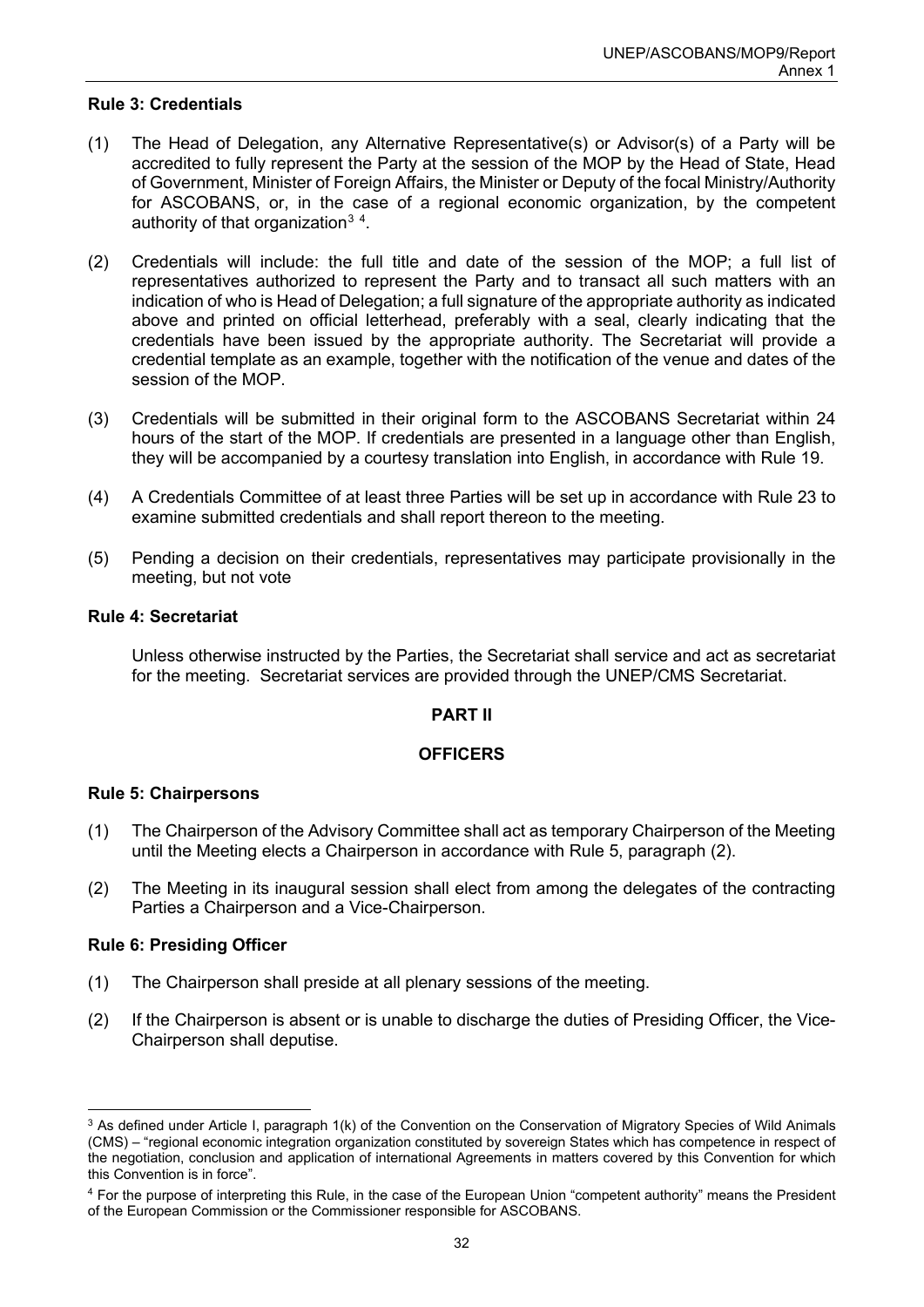(3) The Presiding Officer shall not vote, but may designate an Alternative Representative from the same delegation.

# **PART III**

## **RULES OF ORDER OF DEBATE**

## **Rule 7: Powers of Presiding Officer**

- (1) In addition to exercising powers conferred elsewhere in these Rules, the Presiding Officer shall at plenary sessions of the Meeting:
	- (a) open and close the session;
	- (b) direct the discussions;
	- (c) ensure the observance of these Rules;
	- (d) accord the right to speak;
	- (e) put questions to the vote and announce decisions;
	- (f) rule on points of order; and
	- (g) subject to these Rules, have complete control of the proceedings of the Meeting and the maintenance of order.
- (2) The Presiding Officer may, in the course of discussion at a plenary session of the Meeting, propose to the Meeting:
	- (a) time limits for speakers;
	- (b) limitation of the number of times the members of a delegation or observers from a State which is not a Party or a Regional Economic Integration Organization, or from any other body, may speak on any subject matter;
	- (c) the closure of the list of speakers;
	- (d) the adjournment or the closure of the debate on the particular subject under discussion;
	- (e) the suspension or adjournment of any session; and
	- (f) the establishment of drafting groups on specific issues.

## **Rule 8: Seating, Quorum**

- (1) Delegations shall be seated in accordance with the alphabetical order in the English language of the names of the Parties, non-Party Range States, including Regional Economic Integration Organizations, and non-Range States.
- (2) A quorum for plenary sessions shall consist of two thirds of the Parties. No plenary session shall take place in the absence of a quorum.

## **Rule 9: Right to Speak**

- (1) The Presiding Officer shall call upon speakers in the order in which they signify their desire to speak, with precedence given to the delegates.
- (2) A delegate or observer may speak only if called upon by the Presiding Officer, who may call a speaker to order if the remarks are not relevant to the subject under discussion.
- (3) A speaker shall not be interrupted, except on a point of order. The speaker may, however, with the permission of the Presiding Officer, give way during his speech to allow any delegate or observer to request elucidation on a particular point in that speech.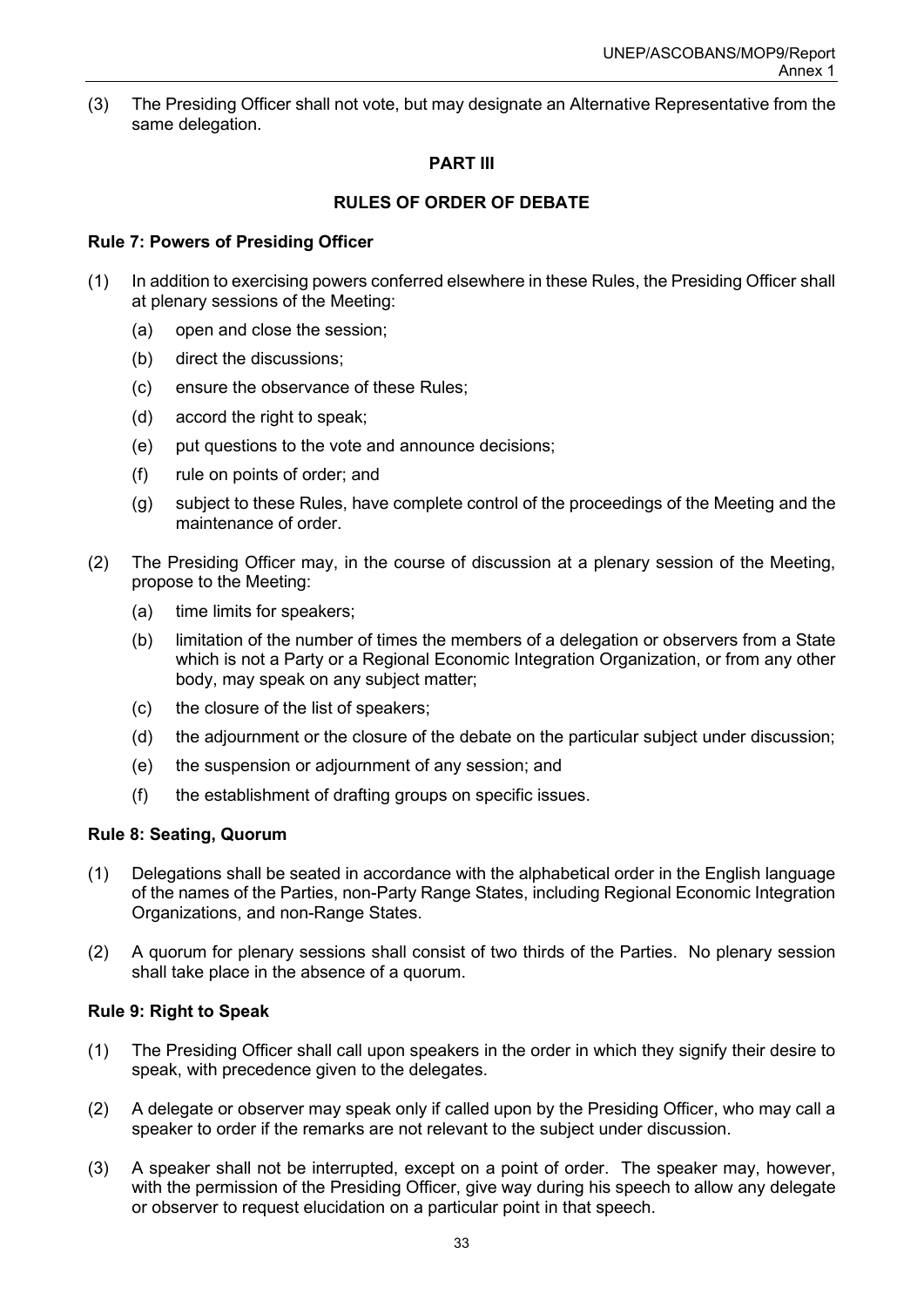#### **Rule 10: Submission of Proposals for Amendment of the Agreement and its Annex**

- (1) As a general rule, proposals for amendment of the Agreement or its Annex, together with the reasons for the amendment, shall be communicated at least 90 days before the Meeting to the Secretariat, which shall circulate them to all Parties in the working language of the Meeting. Proposals arising out of discussion of the foregoing may be discussed at any plenary session of the Meeting, provided copies have been circulated to all delegations not later than the day preceding the session. However, decisions with respect to such proposals shall follow the provisions of paragraph 6.5 of the Agreement.
- (2) After a proposal has been adopted or rejected by the Meeting, it shall not be reconsidered unless a two-thirds majority of the Parties participating in the meeting so decide. Permission to speak on a motion to reconsider a proposal shall be accorded only to a delegate from each of two Parties wishing to speak against the motion, after which the motion shall immediately be put to the vote.

#### **Rule 11: Submission of Documents and Resolutions**

- (1) As a general rule, draft Resolutions shall be submitted to the Secretariat at least 95 days before the meeting, who shall circulate them to all Parties at least 90 days before the meeting. The remaining provisions of Rule 10 shall also apply *mutatis mutandis* to the treatment of draft Resolutions.
- (2) As a general rule, documents intended for discussion at the meeting shall be submitted to the Secretariat at least 35 days before the meeting, who shall circulate them to all Parties at least 30 days before the meeting.

#### **Rule 12: Procedural Motions**

- (1) During the discussion of any matter, a delegate may raise a point of order, and the point of order shall be immediately, where possible, decided by the Presiding Officer in accordance with these Rules. A delegate may appeal against any ruling of the Presiding Officer. The appeal shall immediately be put to the vote, and the Presiding Officer's ruling shall stand unless a majority of the Parties present and voting decide otherwise. A delegate raising a point of order may not speak on the substance of the matter under discussion, but only on the point of order.
- (2) The following motions shall have precedence in the following order over all other proposals or motions before the Meeting:
	- (a) to suspend the session;
	- (b) to adjourn the session;
	- (c) to adjourn the debate on the particular subject or question under discussion;
	- (d) to close the debate on the particular subject or question under discussion.

## **Rule 13: Arrangements for Debate**

- (1) The Meeting may, on a proposal by the Presiding Officer or by a delegate, limit the time to be allowed to each speaker and the number of times delegates or observers may speak on any subject matter. When the debate is subject to such limits, and a speaker has spoken for the allotted time, the Presiding Officer shall call the speaker to order without delay.
- (2) During the course of a debate the Presiding Officer may announce the list of speakers and, with the consent of the meeting, declare the list closed. The Presiding Officer may, however, accord the right of reply to any delegate if a speech delivered after the list has been declared closed makes this desirable.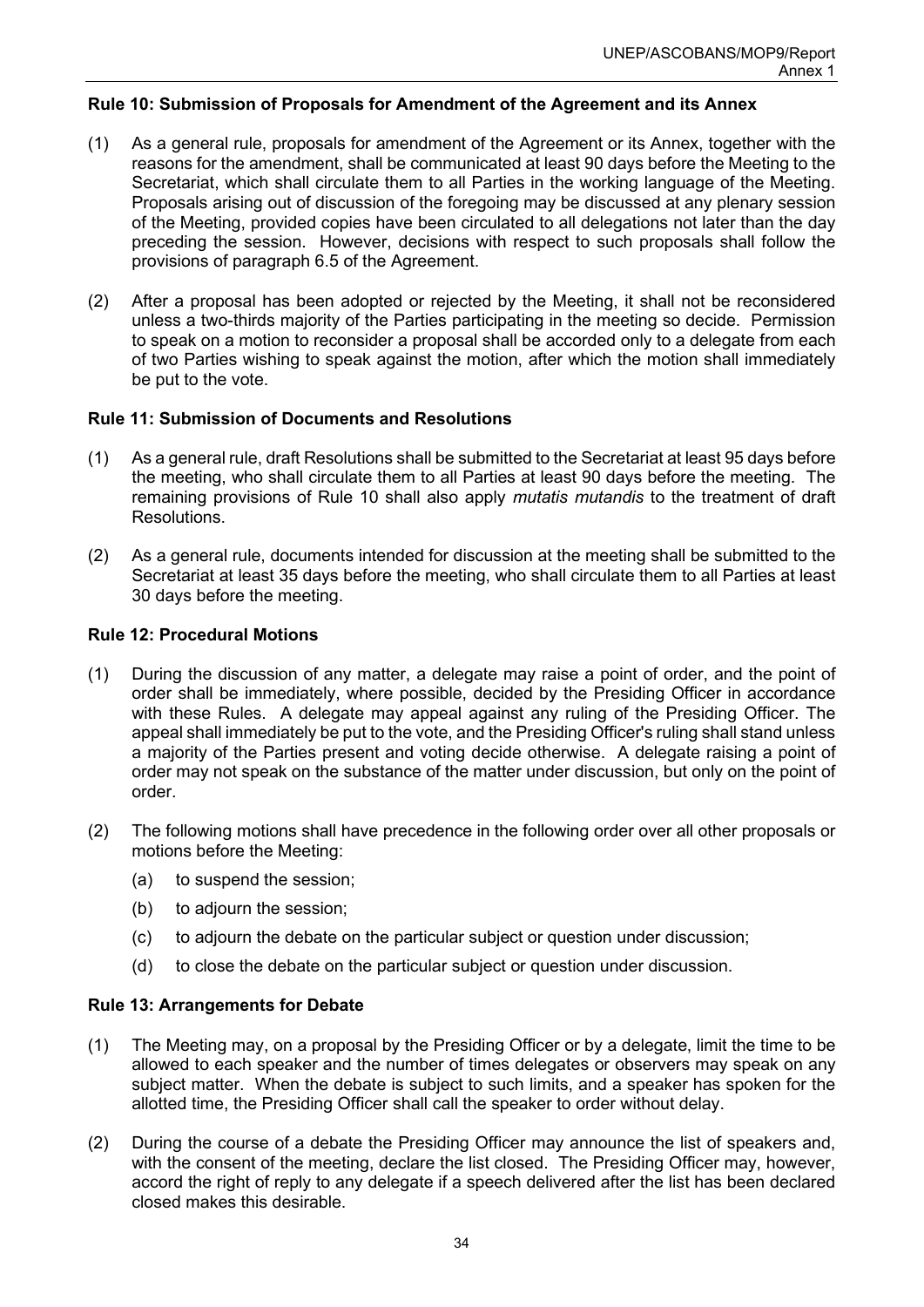- (3) During the discussion of any matter, a delegate may move the adjournment of the debate on the particular subject or question under discussion. In addition to the proposer of the motion, a delegate may speak in favour of, and a delegate of each of two Parties may speak against the motion, after which the motion shall immediately be put to the vote. The Presiding Officer may limit the time to be allowed to speakers under this Rule.
- (4) A delegate may at any time move the closure of the debate on the particular subject or question under discussion, whether or not any other delegate has signified the wish to speak. Permission to speak on the motion for closure of the debate shall be accorded only to a delegate from each of two Parties wishing to speak against the motion, after which the motion shall immediately be put to the vote. The Presiding Officer may limit the time to be allowed to speakers under this Rule.
- (5) During the discussion of any matter a delegate may move the suspension or the adjournment of the session. Such motions shall not be debated but shall immediately be put to the vote. The Presiding Officer may limit the time allowed to the speaker moving the suspension or adjournment of the session.

## **PART IV**

#### **VOTING**

## **Rule 14: Methods of Voting**

- (1) Without prejudice to the provisions of Rule 1, Paragraph 2, each Representative duly accredited according to Rule 3 shall have one vote. Regional Economic Integration Organizations, in matters within their competence, shall exercise their voting rights with a number of votes equal to the number of their Member States that are Parties to the Agreement. In such case, the Member States of such organizations shall not exercise their right individually.
- (2) The Meeting shall normally vote by show of hands, but any Party may request a roll-call vote.
- (3) At the election of officers or of prospective host countries, any Party may request a secret ballot. If seconded, the question of whether a secret ballot should be held shall immediately be voted upon. The motion for a secret ballot may not be conducted by secret ballot.
- (4) Voting by roll-call or by secret ballot shall be expressed by "Yes", "No" or "Abstain". Only affirmative and negative votes shall be counted in calculating the number of votes cast by Parties present and voting.
- (5) If votes are equal, the motion or amendment shall not be carried.
- (6) The Presiding Officer shall be responsible for the counting of the votes and shall announce the result. The Presiding Officer may be assisted by tellers appointed by the Secretariat.
- (7) After the Presiding Officer has announced the beginning of the vote, it shall not be interrupted except by a Representative on a point of order in connection with the actual conduct of the voting. The Presiding Officer may permit Representatives to explain their votes either before or after the voting, and may limit the time to be allowed for such explanations.

#### **Rule 15: Majority**

Except where otherwise provided for under the provisions of the Agreement or these Rules, all votes on procedural matters relating to the forwarding of the business of the meeting shall be decided by a simple majority of Parties. All other decisions shall be taken by a simple majority among Parties present and voting, except that financial decisions and amendments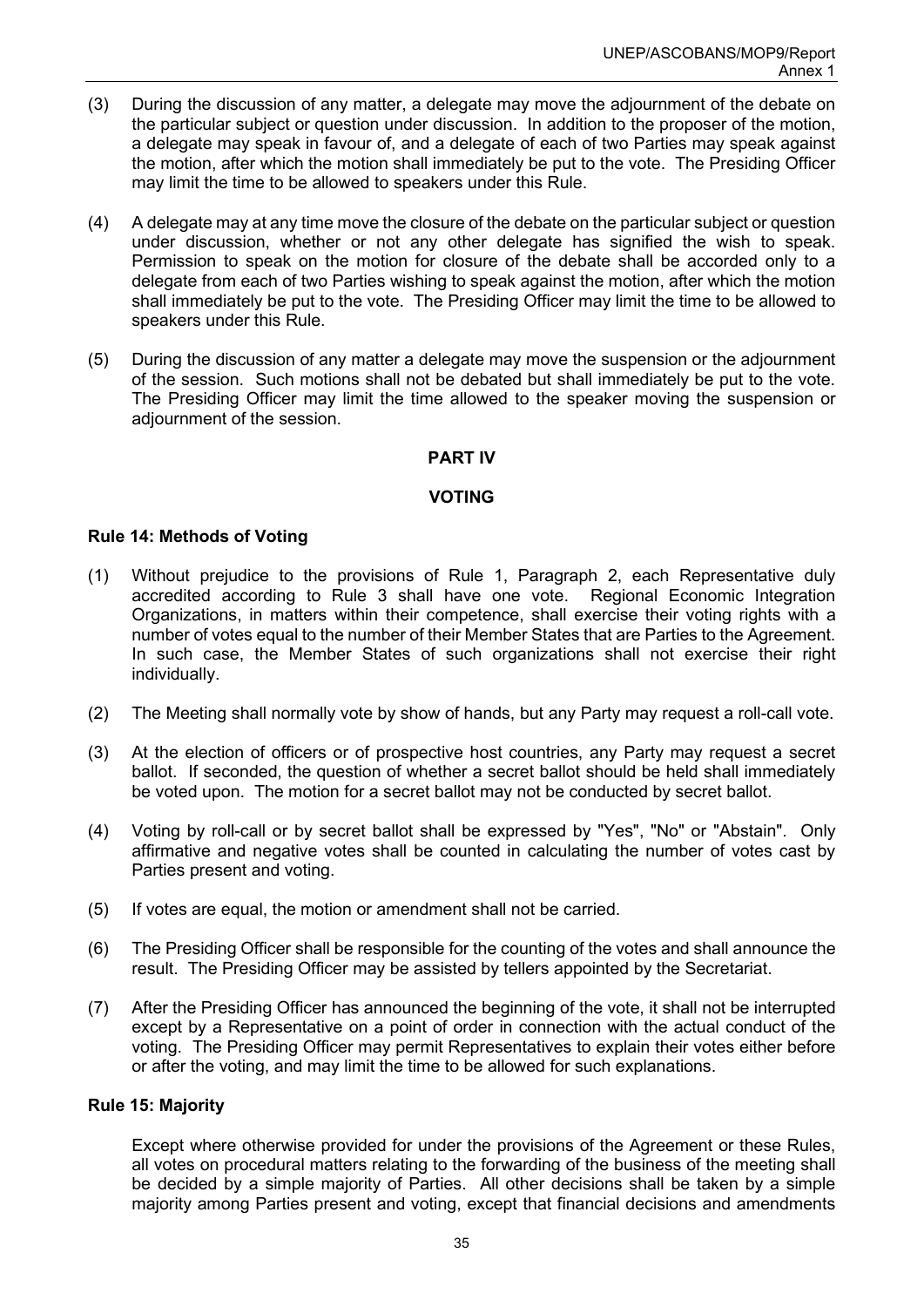to the Agreement and its Annex require a three-quarter majority among those present and voting.

# **Rule 16: Procedure for Voting on Motions and Amendments**

- (1) A delegate may move that parts of a proposal or of an amendment be voted upon first. Permission to speak on the motion for division shall be accorded only to a delegate from each of two Parties wishing to speak in favour of and a delegate from each of two Parties wishing to speak against the motion. If the motion for division is carried, those parts of the proposal or amendment that are subsequently approved shall be put to the vote as a whole. If all operative parts of the proposal of the amendment have been rejected, the proposal or the amendment shall be considered to have been rejected as a whole.
- (2) When an amendment is moved to a proposal, the amendment shall be voted on first. When two or more amendments are moved to a proposal, the Meeting shall vote first on the amendment furthest removed in substance from the original proposal and then on the amendment next furthest removed therefrom, and so on until all amendments have been put to the vote. If, however, the adoption of one amendment necessarily implies the rejection of another amendment, the latter amendment shall not be put to the vote. If one or more amendments are adopted, the amendment proposal shall then be voted upon. A motion is considered an amendment to a proposal if it merely adds to, deletes from or revises part of that proposal.
- (3) If two or more proposals relate to the same question, the Meeting shall, unless it decides otherwise, vote on the proposals in the order in which they have been submitted. The Meeting may, after voting on a proposal, decide whether to vote on the next proposal.

## **Rule 17: Elections**

- (1) If, in an election to fill a vacancy, no candidate obtains the required majority in the first ballot, a second ballot shall be taken restricted to the two candidates obtaining the largest number of votes. If in the second ballot the votes are equally divided, the Presiding Officer shall decide between the candidates by drawing lots.
- (2) If, in the first ballot, there is a tie amongst candidates obtaining the second largest number of votes, a special ballot shall be held to reduce the number of these candidates to two.

# **PART V**

# **LANGUAGES AND RECORDS**

## **Rule 18: Working Language**

English shall be the working language of the Meeting.

#### **Rule 19: Other Languages**

- (1) A delegate may speak in a language other than English, provided he/she furnishes interpretation into English.
- (2) Any document submitted to the Meeting shall be in English.

#### **Rule 20: Summary Records**

Summary records of the Meeting shall be kept by the Secretariat and shall be circulated to all Parties in English.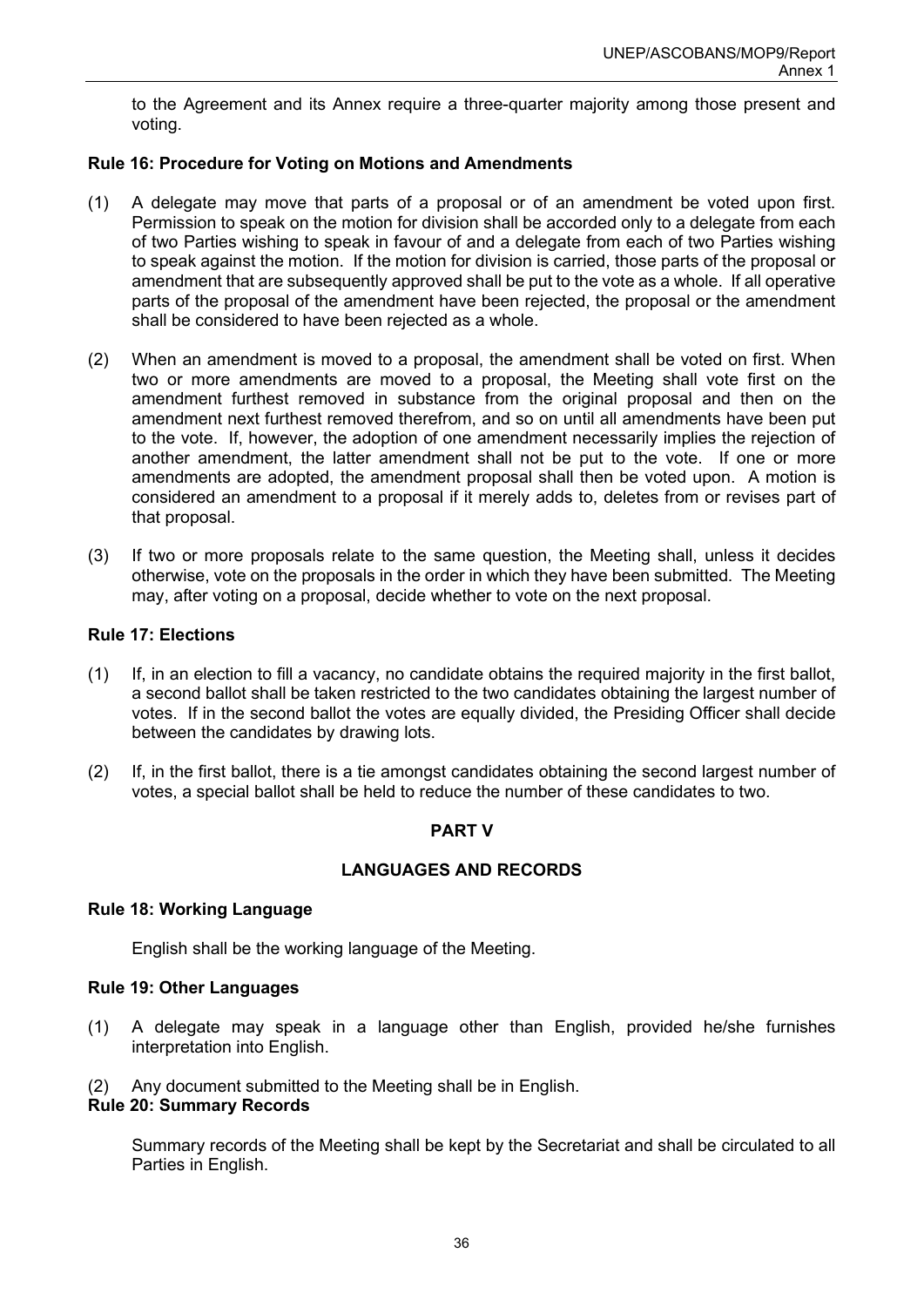## **PART VI**

### **OPENNESS OF DEBATES**

#### **Rule 21: Plenary Sessions**

All plenary sessions of the Meeting shall be open to the public, except that in exceptional circumstances the Meeting may decide, by a two-thirds majority of Parties present and voting, that any single session be closed to the public.

#### **Rule 22: Sessions of the Working Groups**

As a general rule, sessions of working groups shall be limited to the delegates and to observers invited by the Chairs of working groups.

## **PART VII**

# **WORKING GROUPS**

## **Rule 23: Establishment of Working Groups**

The Meeting of the Parties may establish such working groups as may be necessary to enable it to carry out its functions. It shall define the terms of reference, composition, and elect the Chairpersons of each working group. Seating limitations may restrict the size of each working group.

#### **Rule 24: Procedure**

Insofar as they are applicable, these Rules shall apply *mutatis mutandis* to the proceedings of working groups.

# **PART VIII**

## **FINAL PROVISIONS**

## **Rule 25: Amendments to the Rules of Procedure**

These rules may be amended as required by decision of the Meeting of the Parties. They will remain in force until and unless an amendment is called for and adopted.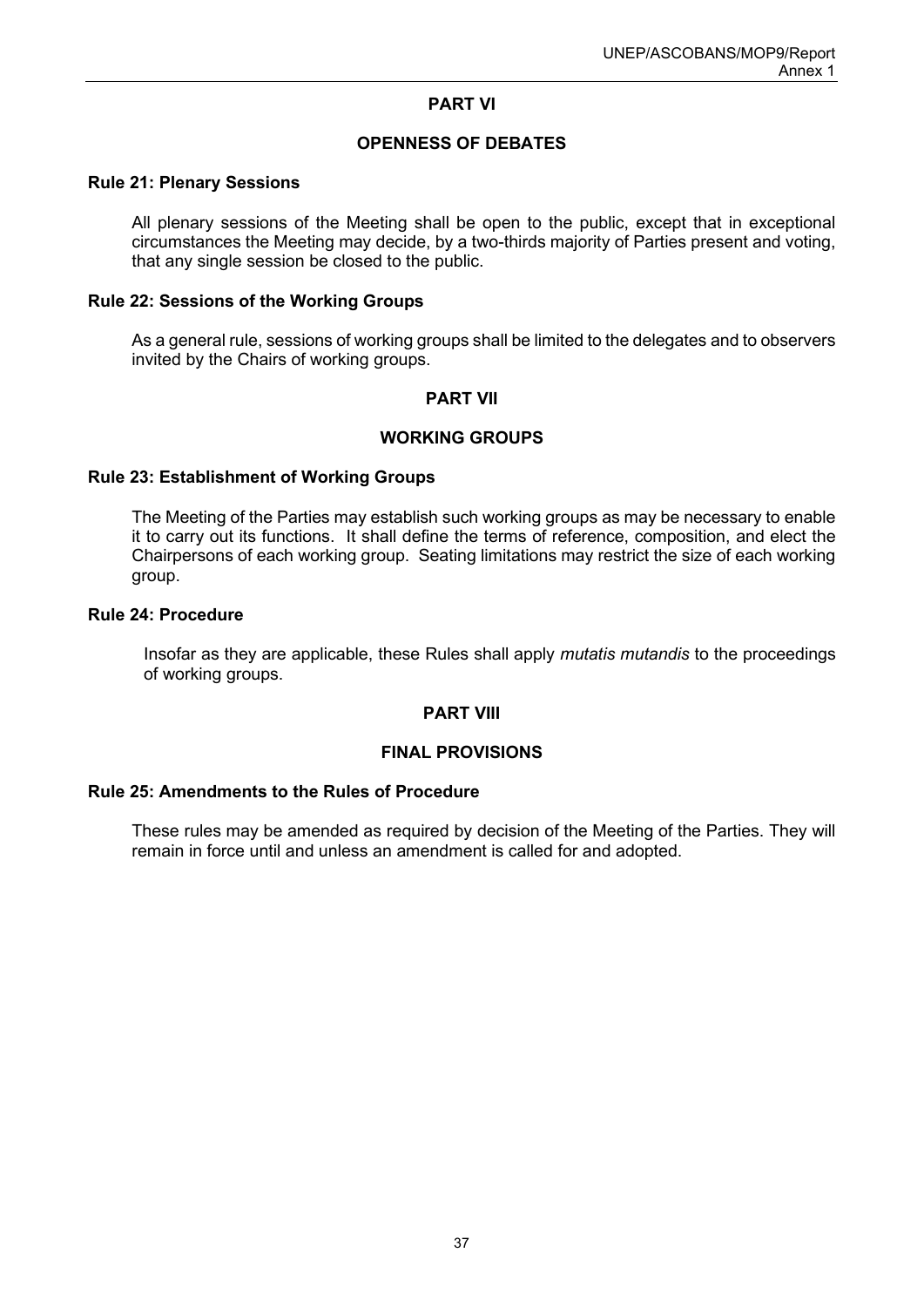# **ANNEX:**

## **OPERATING PROCEDURES FOR VIRTUAL MEETINGS**

## **With reference to Rule 1: Delegates**

• There will be no limitations on how many delegates of any Party may be present. However, in the interest of efficiency it is recommended that the size of each delegation not exceed 10 connections.

## **With reference to Rule 2: Observers**

There will be no limitations on how many delegates of observer organization, admitted in accordance with Rule 2 (1) and (2), may be present. However, in the interest of efficiency it is recommended that the size of each delegation not exceed 10 connections.

#### **With reference to of Rule 3: Credentials**

- Duly signed credentials shall be submitted to the Secretariat in an electronic format via email as soon as available, and before start of the Meeting at the latest. The hard copy shall be mailed to the Secretariat, for its records, but it does not need to arrive before start of the Meeting.
- If, after the formal announcement of the meeting, the venue is changed or moved to an online format, the credentials do not need to be amended to reflect the change in venue. The same applies for the dates of the meeting, if any changes are within 30 days of the original published dates.

## **With reference to Rule 8: Seating, Quorum**

• For the purpose of determining quorum and decision-making under the Rules, 'presence' includes remote presence via a video link or telephone.

#### **With reference to Rule 11: Submission of Documents and Resolutions**

If, after the formal announcement of the meeting dates, a change to online format necessitates a change in start or end dates of up to five days, the document deadline will not change.

#### **With reference to Rule 14: Methods of Voting**

If voting is called for, the Secretariat will advise Parties on how it will be handled online, taking into account the functionality of the online platform being used, and the nature of the voting method decided upon.

#### **With reference to of Rule 19: Other Languages**

• Any Party that wishes to provide interpretation into a language other than English, shall inform the Secretariat at least 30 days in advance of the meeting, so that the Secretariat can determine if such a request can be accommodated technically, and if so, make the necessary arrangements.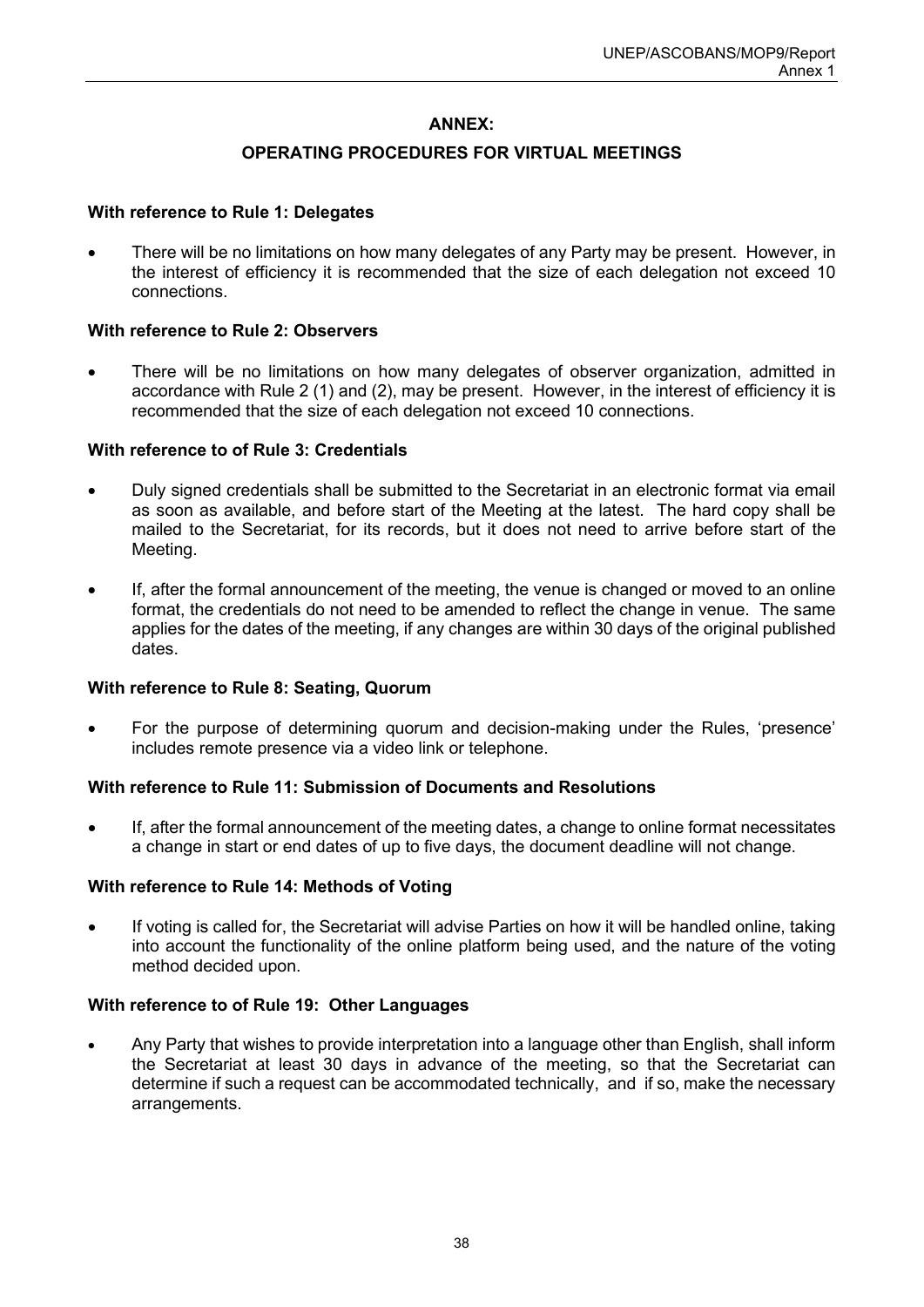## <span id="page-42-1"></span>**Annex 2:**

# **List of Participants**

## **PARTIES**

<span id="page-42-0"></span>

| <b>Representative</b>  | <b>Position</b>                             | <b>Email</b>                                     | <b>Telephone</b>  |
|------------------------|---------------------------------------------|--------------------------------------------------|-------------------|
| <b>Belgium</b>         |                                             |                                                  |                   |
| Jens WARRIE*           | Policy Advisor Marine Environment           | jens.warrie@health.fgov.be                       |                   |
| Jan HAELTERS           | Advisor                                     | jhaelters@naturalsciences.be                     | +32 59 24 20 55   |
| Sophie MIRGAUX         | Special Envoy for the Ocean                 | sophie.mirgaux@health.fgov.be                    | +32 476 86 29 38  |
| Arno VERHASSELT        | Policy Advisor Marine Environment           | arno.verhasselt@health.fgov.be                   |                   |
| <b>Denmark</b>         |                                             |                                                  |                   |
| Ejgil E. ANDERSEN*     | <b>Forest and Environmental Officer</b>     | eea@mst.dk                                       | +45 23730228      |
| <b>Finland</b>         |                                             |                                                  |                   |
| Penina BLANKETT*       | <b>Ministerial Adviser</b>                  | penina.blankett@ym.fi                            | +358 504638196    |
| <b>Heikki LEHTINEN</b> | <b>Ministerial Adviser</b>                  | heikki.lehtinen@mmm.fi                           | +358 407709496    |
| <b>Olli LOISA</b>      | Senior Specialist                           | olli.loisa@turkuamk.fi                           |                   |
| <b>France</b>          |                                             |                                                  |                   |
| <b>Florian EXPERT*</b> | Policy Advisor for Marine Species           | florian.expert@developpement-<br>durable.gouv.fr | +33 1 40 81 32 09 |
| Sami HASSANI           | <b>Conservation Director Marine Mammals</b> | sami.hassani@oceanopolis.com                     | +33 6 30126886    |
| Magali NAVINER         | Deputy Head of Office                       | magali.naviner@developpement-<br>durable.gouv.fr | +33 1 40 81 33 64 |
| <b>Vincent RIDOUX</b>  | Professor                                   | vridoux@univ-lr.fr                               | +33 5 46 50 76 69 |

<sup>\*</sup> Head of Delegation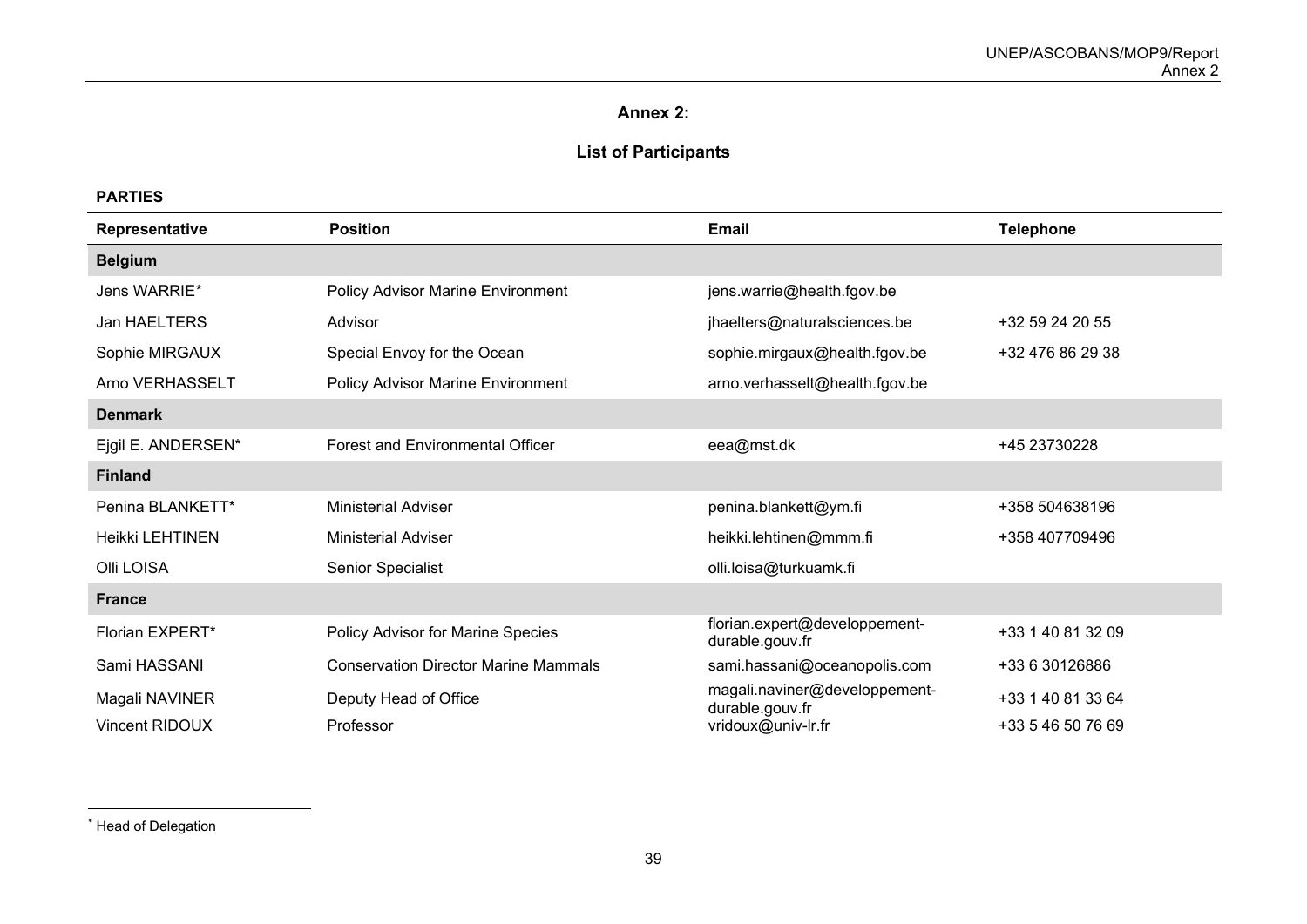<span id="page-43-0"></span>

| Representative         | <b>Position</b>                       | <b>Email</b>                    | <b>Telephone</b> |
|------------------------|---------------------------------------|---------------------------------|------------------|
| Germany                |                                       |                                 |                  |
| Patricia BRTNIK        | <b>Biologist</b>                      | patricia.brtnik@meeresmuseum.de | +49 3830186158   |
| Michael DÄHNE          | <b>Curator Marine Mammals</b>         | michael.daehne@meeresmuseum.de  | +49 38312650310  |
| Oliver SCHALL*         | German ASCOBANS Focal Point           | oliver.schall@bmu.bund.de       | +49 2283053632   |
| Dana WIEMANN           | <b>Finance Officer</b>                | dana.wiemann@bmu.bund.de        |                  |
| <b>The Netherlands</b> |                                       |                                 |                  |
| Anne-Marie SVOBODA*    | Senior Policy Officer Aquatic Species | a.m.svoboda@minlnv.nl           | +31 611376219    |
| Meike SCHEIDAT         | <b>Senior Researcher</b>              | meike.scheidat@wur.nl           |                  |
| <b>Poland</b>          |                                       |                                 |                  |
| Monika LESZ*           | <b>Councillor to the Minister</b>     | monika.lesz@mos.gov.pl          | +48 223692667    |
| Katarzyna KAMIŃSKA     | <b>Chief Expert</b>                   | k.kaminska@mgm.gov.pl           | +48 225838934    |
| <b>Sweden</b>          |                                       |                                 |                  |
| Susanne VIKER*         | Senior Analyst                        | susanne.viker@havochvatten.se   | +46 106986076    |
| Sara KÖNIGSON          | Researcher                            | sara.konigson@slu.se            | +46 702215915    |
| <b>United Kingdom</b>  |                                       |                                 |                  |
| Catherine BELL*        | Policy Advisor                        | catherine.bell@defra.gov.uk     | +44 7796336021   |
| Kelly MACLEOD          | Senior Marine Species Advisor         | kelly.macleod@jncc.gov.uk       |                  |
| Nicola TAYLOR          | Marine Species Adviser                | nikki.taylor@jncc.gov.uk        |                  |

<sup>\*</sup> Head of Delegation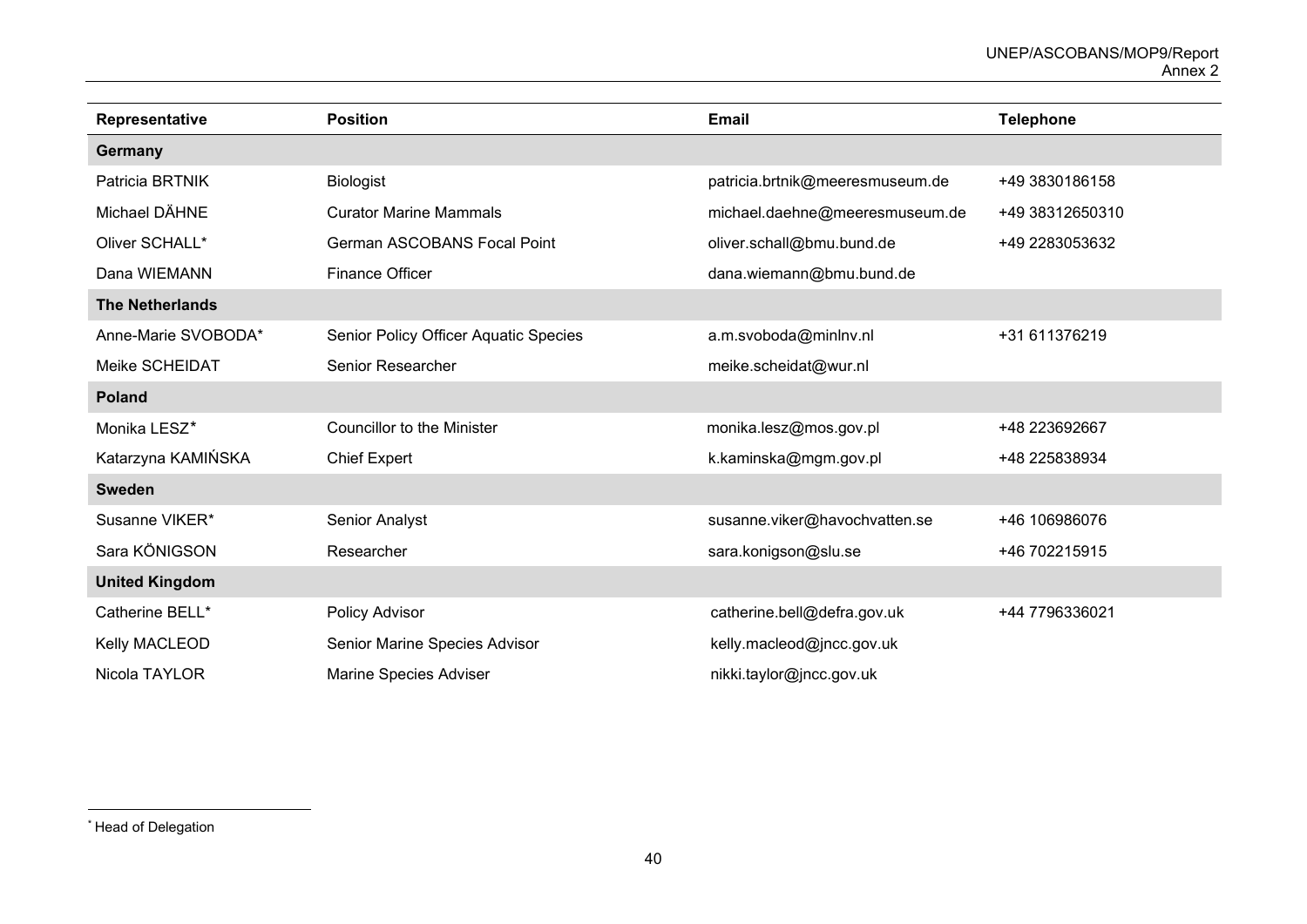## **OBSERVERS: NON-PARTY RANGE STATES**

| <b>Representative</b> | <b>Position</b>                                                     | <b>Email</b>          | Telephone                |
|-----------------------|---------------------------------------------------------------------|-----------------------|--------------------------|
| <b>Spain</b>          |                                                                     |                       |                          |
| Elvira GARCIA-BELLIDO | Head of Marine Protected Species Unit                               | emgbellido@miteco.es  |                          |
| <b>Russia</b>         |                                                                     |                       |                          |
| Alexander PROSKURIN   | Consultant of Division, Department for International<br>Cooperation | AProskurin@mnr.gov.ru | +7 4992522359, ext. 1299 |

#### **OBSERVERS: INTER-GOVERNMENTAL ORGANIZATIONS**

| Agreement for the Conservation of Cetaceans of the Black Sea, Mediterranean Sea and Contiguous Atlantic Area (ACCOBAMS) |                                                                 |                             |                 |  |  |
|-------------------------------------------------------------------------------------------------------------------------|-----------------------------------------------------------------|-----------------------------|-----------------|--|--|
| Celia LE RAVALLEC                                                                                                       | Program & Project Officer                                       | cleravallec@accobams.net    | +377 98984074   |  |  |
| Maÿlis SALIVAS                                                                                                          | Project and Program Officer                                     | msalivas@accobams.net       | +377 98984275   |  |  |
|                                                                                                                         | <b>Baltic Marine Environment Protection Commission (HELCOM)</b> |                             |                 |  |  |
| Rüdiger Strempel                                                                                                        | <b>Executive Secretary</b>                                      | rudiger.strempel@helcom.fi  | +358 20 7412649 |  |  |
| <b>European Commission, DG Environment</b>                                                                              |                                                                 |                             |                 |  |  |
| Vedran NIKOLIĆ                                                                                                          | Policy Officer - Nature Protection                              | vedran.nikolic@ec.europa.eu | +32 22990951    |  |  |
| <b>International Whaling Commission (IWC)</b>                                                                           |                                                                 |                             |                 |  |  |
| Sarah SMITH                                                                                                             | Head of Programme Development                                   | sarah.smith@iwc.int         | +44 1223209314  |  |  |
| <b>North Atlantic Marine Mammal Commission (NAMMCO)</b>                                                                 |                                                                 |                             |                 |  |  |
| Geneviève DESPORTES                                                                                                     | <b>General Secretary</b>                                        | genevieve@nammco.org        |                 |  |  |
| Mana TUGEND                                                                                                             | Intern                                                          |                             |                 |  |  |
| Fern WICKSON                                                                                                            | <b>Scientific Secretary</b>                                     | fern@nammco.no              | +47 40321002    |  |  |
| <b>United Nations Environment Programme (UNEP)</b>                                                                      |                                                                 |                             |                 |  |  |
| Rami ABDEL MALIK                                                                                                        | Programme Management Officer                                    | rami.abdel-malik@un.org     |                 |  |  |
| Veronika HUNT<br><b>SAFRANKOVA</b>                                                                                      | Head of Brussels Office                                         | veronika.safrankova@un.org  | +32 22133056    |  |  |
| Serah JAOKO                                                                                                             | Finance and Budget Officer                                      | serah.jaoko@un.org          | +254 713532783  |  |  |
| Emilie VAUCHEL                                                                                                          | <b>Project Support Officer</b>                                  | emilie.vauchel@un.org       | +254 705880402  |  |  |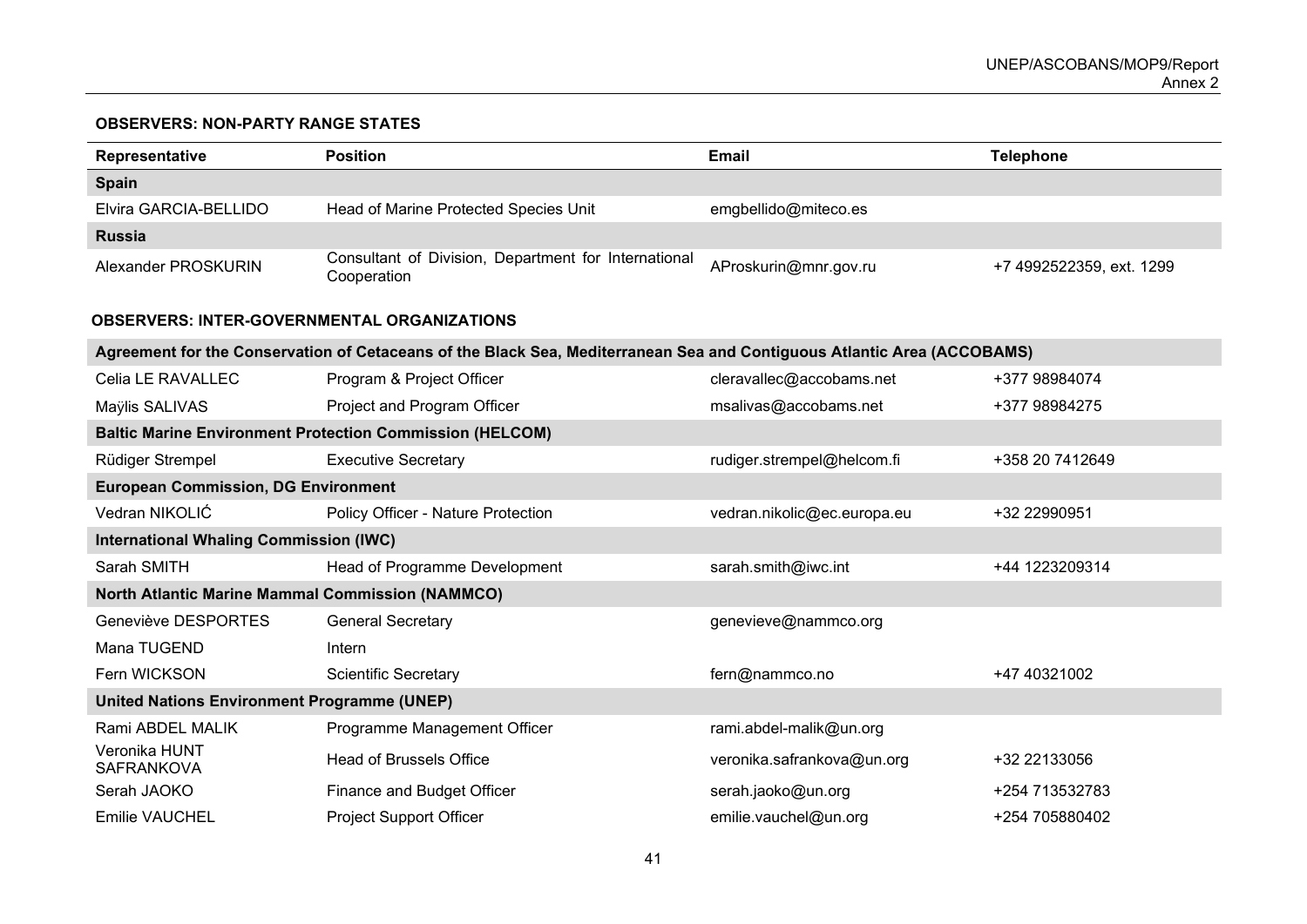## **OBSERVERS: NON-GOVERNMENTAL ORGANIZATIONS**

| Representative                                         | <b>Position</b>                                                          | <b>Email</b>                    | <b>Telephone</b>      |  |
|--------------------------------------------------------|--------------------------------------------------------------------------|---------------------------------|-----------------------|--|
| <b>Coalition Clean Baltic (CCB)</b>                    |                                                                          |                                 |                       |  |
| Ida CARLÉN                                             | <b>Biodiversity and Nature Conservation Officer</b>                      | ida.carlen@ccb.se               | +46 703133067         |  |
| European Cetacean Society (ECS) & Sea Watch Foundation |                                                                          |                                 |                       |  |
| Peter EVANS                                            | Director - Sea Watch Foundation                                          | peter.evans@bangor.ac.uk        | +44 1407832892        |  |
| <b>Galway-Mayo Institute of Technology (GMIT)</b>      |                                                                          |                                 |                       |  |
| Sinead MURPHY                                          | Lecturer                                                                 | sinead.murphy@gmit.ie           |                       |  |
| <b>Humane Society International (HSI)</b>              |                                                                          |                                 |                       |  |
| <b>Mark SIMMONDS</b>                                   | <b>Senior Marine Scientist</b>                                           | mark.simmonds@sciencegyre.co.uk | +44 7809643000        |  |
| <b>Naturschutzbund Deutschland (NABU)</b>              |                                                                          |                                 |                       |  |
| Aline KÜHL-STENZEL                                     | Policy Officer Marine Conservation                                       | aline.kuehl-stenzel@nabu.de     | +49 15257582778       |  |
| <b>OceanCare</b>                                       |                                                                          |                                 |                       |  |
| Nadia DECKERT                                          | Expert international ocean protection affairs                            | ndeckert@oceancare.org          | +33 774813269         |  |
| Nicolas ENTRUP                                         | <b>Co-Director International Relations</b>                               | nentrup@oceancare.org           | +43 6602119963        |  |
| <b>SRUC / Scottish Marine Animal Stranding Scheme</b>  |                                                                          |                                 |                       |  |
| Andrew BROWNLOW                                        | Veterinary Pathologist                                                   | andrew.brownlow@sruc.ac.uk      | +44 7957347998        |  |
| <b>Whale and Dolphin Conservation (WDC)</b>            |                                                                          |                                 |                       |  |
| Sarah DOLMAN                                           | Policy Manager                                                           | sarah.dolman@whales.org         |                       |  |
| <b>Fabian RITTER</b>                                   | <b>Policy Consultant</b>                                                 | fabian.ritter@whales.org        |                       |  |
| <b>World Wide Fund for Nature (WWF)</b>                |                                                                          |                                 |                       |  |
| Stina NYSTRÖM                                          | Programme Manager / Expert - WWF Sweden                                  | stina.nystrom@wwf.se            |                       |  |
| Heike ZIDOWITZ                                         | <b>Communications Officer Marine Mammals and Sharks</b><br>- WWF Germany | heike.zidowitz@wwf.de           | +49 40530200 ext. 322 |  |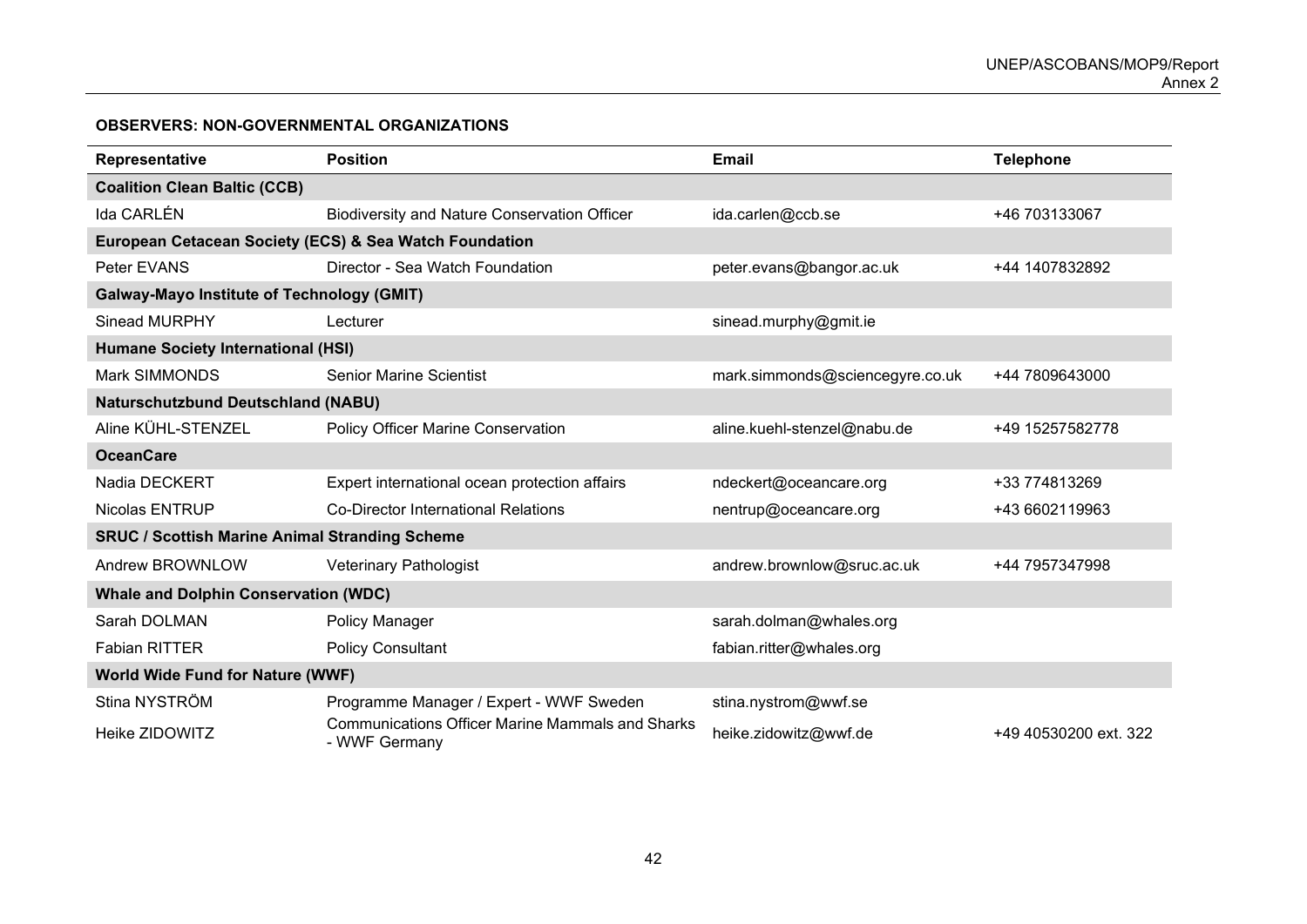## **INVITED EXPERTS**

| Representative                                                                   | <b>Position</b>                                                                                                      | <b>Email</b>                 | <b>Telephone</b> |  |
|----------------------------------------------------------------------------------|----------------------------------------------------------------------------------------------------------------------|------------------------------|------------------|--|
| Instituto de Investigaciones Marinas (CSIC)                                      |                                                                                                                      |                              |                  |  |
| <b>Graham PIERCE</b>                                                             | Researcher                                                                                                           | g.j.pierce@iim.csic.es       |                  |  |
| IPN Kiel / Kieler Forschungswerkstatt                                            |                                                                                                                      |                              |                  |  |
| <b>Dennis BRENNECKE</b>                                                          | Marine Biologist                                                                                                     | dbrennecke@email.uni-kiel.de |                  |  |
| Katrin KNICKMEIER                                                                | Marine Biologist                                                                                                     | kknickmeier@uv.uni-kiel.de   |                  |  |
|                                                                                  |                                                                                                                      |                              |                  |  |
| <b>OTHERS</b>                                                                    |                                                                                                                      |                              |                  |  |
| <b>Seafish</b>                                                                   |                                                                                                                      |                              |                  |  |
| Eunice PINN                                                                      | Marine Environment Regulation Advisor                                                                                | eunice.pinn@seafish.co.uk    | +44 7876035723   |  |
|                                                                                  |                                                                                                                      |                              |                  |  |
| <b>SECRETARIAT</b>                                                               |                                                                                                                      |                              |                  |  |
|                                                                                  | Agreement on the Conservation of Small Cetaceans of the Baltic, North East Atlantic, Irish and North Seas (ASCOBANS) |                              |                  |  |
| Amy FRAENKEL                                                                     | <b>Executive Secretary</b>                                                                                           | amy.fraenkel@un.org          |                  |  |
| <b>Melanie VIRTUE</b>                                                            | Senior Advisor                                                                                                       | melanie.virtue@un.org        | +49 2288152462   |  |
| Jenny RENELL                                                                     | Coordinator                                                                                                          | jenny.renell@un.org          | +49 2288152418   |  |
| <b>Bettina REINARTZ</b>                                                          | <b>Administrative Assistant</b>                                                                                      | bettina.reinartz@un.org      | +49 2288152416   |  |
| <b>Convention on the Conservation of Migratory Species of Wild Animals (CMS)</b> |                                                                                                                      |                              |                  |  |
| Enkhtuya SEREENEN                                                                | <b>Administrative Officer</b>                                                                                        | enkhtuya.sereenen@un.org     |                  |  |
| <b>Hillary SANG</b>                                                              | <b>Finance Assistant</b>                                                                                             | hillary.sang@un.org          |                  |  |
| <b>Tine LINDBERG-RONCARI</b>                                                     | <b>Conference Services</b>                                                                                           | tine.lindberg-roncari@un.org |                  |  |
| Melanie JAKUTTEK                                                                 | <b>Conference Services</b>                                                                                           | melanie.jakuttek@un.org      |                  |  |
| <b>Robert VAGG</b>                                                               | <b>Report Writer</b>                                                                                                 | robert.vagg@cms.int          | +49 2288152476   |  |
| Sarah MCKAIN                                                                     | Former Intern (observing)                                                                                            |                              |                  |  |